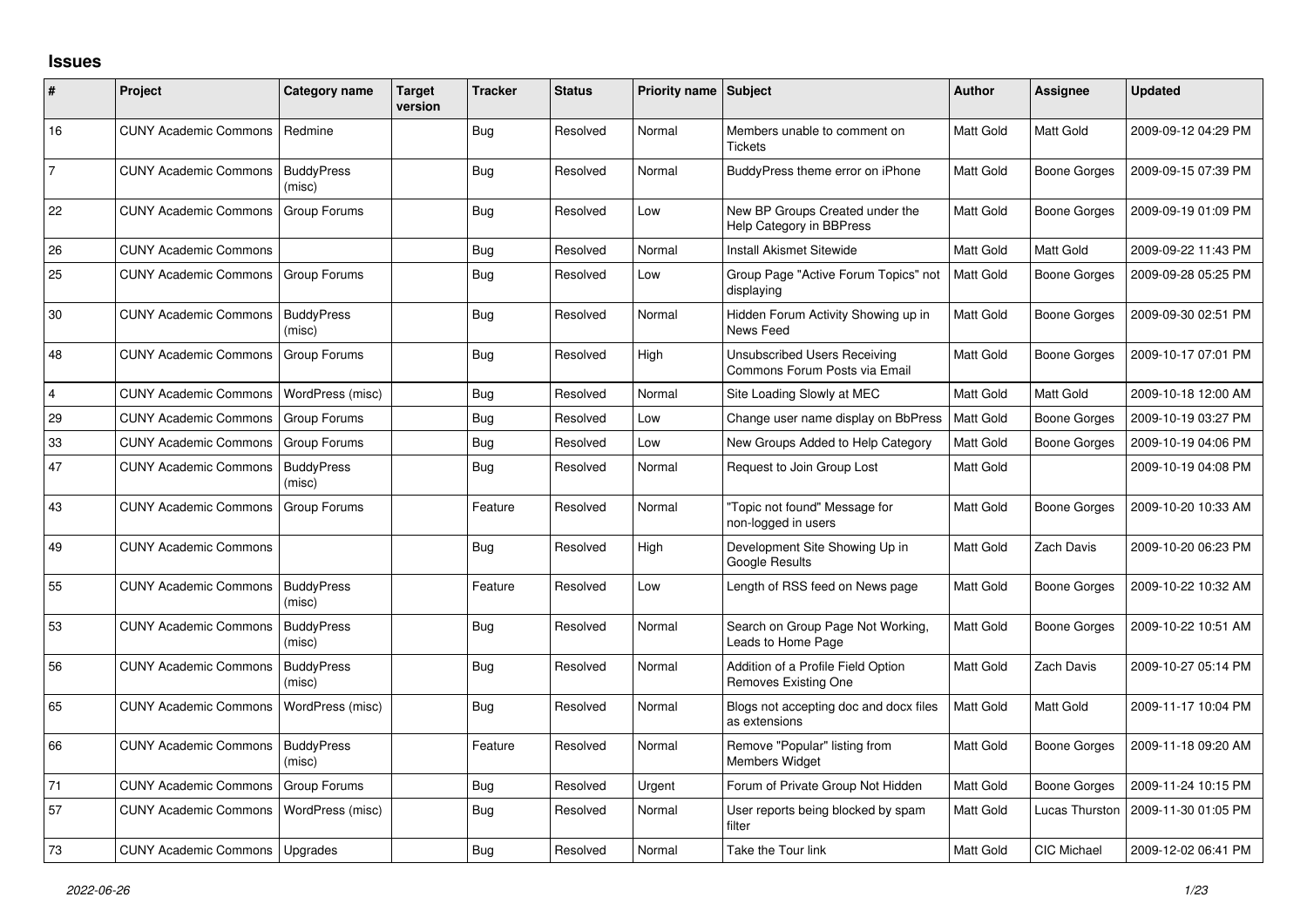| #   | Project                                   | <b>Category name</b>        | <b>Target</b><br>version | <b>Tracker</b> | <b>Status</b> | Priority name Subject |                                                                     | <b>Author</b> | <b>Assignee</b>     | <b>Updated</b>      |
|-----|-------------------------------------------|-----------------------------|--------------------------|----------------|---------------|-----------------------|---------------------------------------------------------------------|---------------|---------------------|---------------------|
| 77  | <b>CUNY Academic Commons</b>              | Upgrades                    |                          | Feature        | Resolved      | Normal                | Add Help link to BP admin bar under<br><b>CUNY Academic Commons</b> | Matt Gold     | <b>CIC Michael</b>  | 2009-12-02 06:46 PM |
| 72  | <b>CUNY Academic Commons</b>              | Upgrades                    |                          | Feature        | Resolved      | Low                   | Create Fifth Slide for News Post on<br>New Design and Features      | Matt Gold     | <b>CIC Michael</b>  | 2009-12-02 08:16 PM |
| 81  | <b>CUNY Academic Commons</b>              | Upgrades                    |                          | <b>Bug</b>     | Resolved      | Normal                | Create a blog template                                              | Matt Gold     | <b>CIC Michael</b>  | 2009-12-02 08:17 PM |
| 83  | <b>CUNY Academic Commons</b>              | Upgrades                    |                          | Bug            | Resolved      | Normal                | Static Pages under About (and Help<br>page)                         | Matt Gold     | <b>CIC Michael</b>  | 2009-12-02 09:31 PM |
| 78  | <b>CUNY Academic Commons</b>              | Upgrades                    |                          | <b>Bug</b>     | Resolved      | Normal                | Slideshow links                                                     | Matt Gold     | CIC Michael         | 2009-12-03 03:08 AM |
| 87  | <b>CUNY Academic Commons</b>              | Upgrades                    |                          | <b>Bug</b>     | Resolved      | High                  | Upgrade MediaWiki Skin                                              | Matt Gold     | <b>Boone Gorges</b> | 2009-12-03 08:24 AM |
| 100 | <b>CUNY Academic Commons</b>              | Upgrades                    |                          | <b>Bug</b>     | Resolved      | High                  | Unclickable title links on group forum                              | Matt Gold     | <b>Boone Gorges</b> | 2009-12-03 09:19 AM |
| 99  | <b>CUNY Academic Commons</b>              | Upgrades                    |                          | <b>Bug</b>     | Resolved      | Normal                | Wiki Fixes                                                          | Matt Gold     | Boone Gorges        | 2009-12-03 09:31 AM |
| 69  | <b>CUNY Academic Commons</b>              | <b>BuddyPress</b><br>(misc) |                          | <b>Bug</b>     | Resolved      | Normal                | UserName doesn't appear in News<br>Feed Wiki Edit                   | Matt Gold     | <b>Boone Gorges</b> | 2009-12-03 09:33 AM |
| 98  | <b>CUNY Academic Commons</b>              | Wiki                        |                          | <b>Bug</b>     | Resolved      | High                  | CICDev Authentication request on wiki                               | Matt Gold     | Lucas Thurston      | 2009-12-03 11:45 AM |
| 97  | <b>CUNY Academic Commons</b>              | Upgrades                    |                          | Feature        | Resolved      | Normal                | Edit bp_get_create_blog_link_custom                                 | Matt Gold     | CIC Michael         | 2009-12-03 02:32 PM |
| 80  | <b>CUNY Academic Commons</b>              | Upgrades                    |                          | Bug            | Resolved      | Normal                | Extra Wrap Element on Home Page<br>Groups Loader                    | Matt Gold     | CIC Michael         | 2009-12-03 04:23 PM |
| 75  | <b>CUNY Academic Commons</b>              | Upgrades                    |                          | Feature        | Resolved      | Normal                | Create buttons for join/login/tour                                  | Matt Gold     | CIC Michael         | 2009-12-03 04:29 PM |
| 106 | <b>CUNY Academic Commons</b>              | Upgrades                    |                          | <b>Bug</b>     | Resolved      | High                  | <b>ITPF09 Forum Issue</b>                                           | Matt Gold     | <b>Boone Gorges</b> | 2009-12-03 04:49 PM |
| 88  | <b>CUNY Academic Commons</b>              | Upgrades                    |                          | <b>Bug</b>     | Resolved      | Normal                | <b>Group Admin Screens</b>                                          | Matt Gold     | CIC Michael         | 2009-12-03 08:20 PM |
| 90  | <b>CUNY Academic Commons</b>              | Upgrades                    |                          | <b>Bug</b>     | Resolved      | Normal                | Reminder about div.content-header                                   | Matt Gold     | CIC Michael         | 2009-12-03 08:21 PM |
| 107 | <b>CUNY Academic Commons</b>              | Upgrades                    |                          | <b>Bug</b>     | Resolved      | High                  | Log In Problem                                                      | Matt Gold     | <b>Boone Gorges</b> | 2009-12-04 12:02 AM |
| 115 | <b>CUNY Academic Commons</b>              | Upgrades                    |                          | <b>Bug</b>     | Resolved      | High                  | Alliw spreadsheet attachments on<br>forum posts                     | Matt Gold     | <b>Boone Gorges</b> | 2009-12-06 12:13 AM |
| 37  | <b>CUNY Academic Commons</b>              | <b>BuddyPress</b><br>(misc) |                          | Feature        | Resolved      | Low                   | Move Member Search up on Member<br>page                             | Matt Gold     | <b>Boone Gorges</b> | 2009-12-07 08:20 AM |
| 128 | <b>CUNY Academic Commons</b>              | Upgrades                    |                          | Bug            | Resolved      | Normal                | SPS Profile Field Description                                       | Matt Gold     | Matt Gold           | 2009-12-07 08:55 AM |
| 108 | <b>CUNY Academic Commons</b>              | Upgrades                    |                          | Feature        | Resolved      | Normal                | Note CUNY email address requirement<br>on signup page               | Matt Gold     | <b>Boone Gorges</b> | 2009-12-08 11:25 AM |
| 50  | <b>CUNY Academic Commons   BuddyPress</b> | (misc)                      |                          | Feature        | Resolved      | Low                   | Give Group Moderators Additional<br>Privileges                      | Matt Gold     | <b>Boone Gorges</b> | 2009-12-08 02:23 PM |
| 31  | <b>CUNY Academic Commons</b>              | <b>BuddyPress</b><br>(misc) |                          | Feature        | Resolved      | Low                   | Upgrade to BuddyPress 1.1                                           | Matt Gold     | <b>Boone Gorges</b> | 2009-12-08 04:00 PM |
| 67  | <b>CUNY Academic Commons</b>              | <b>BuddyPress</b><br>(misc) |                          | Feature        | Resolved      | Low                   | Who's Online                                                        | Matt Gold     | Boone Gorges        | 2009-12-08 07:33 PM |
| 101 | <b>CUNY Academic Commons</b>              | Upgrades                    |                          | <b>Bug</b>     | Resolved      | Normal                | <b>Help Pages</b>                                                   | Matt Gold     | Matt Gold           | 2009-12-08 07:34 PM |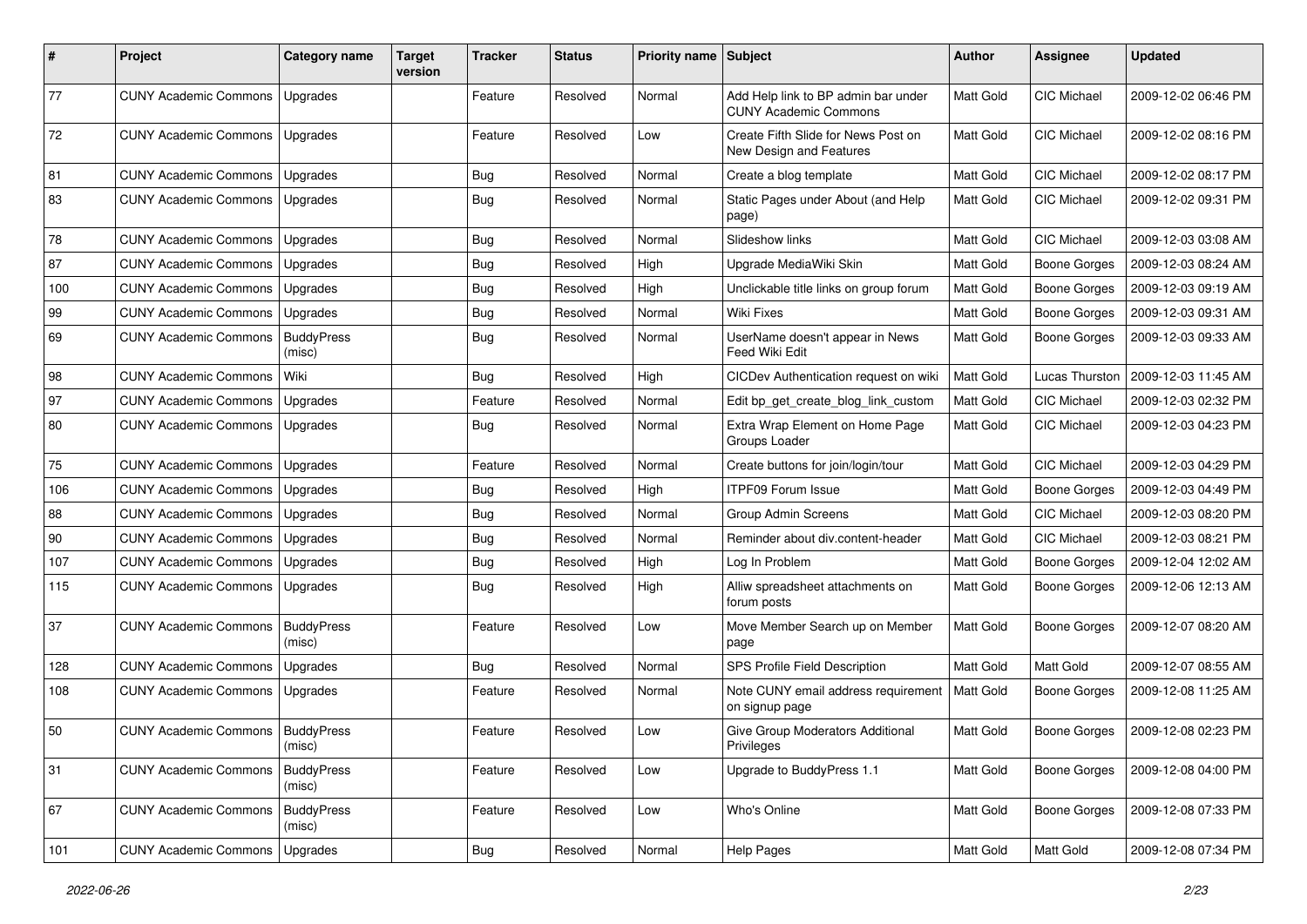| ∦   | Project                            | Category name               | <b>Target</b><br>version | <b>Tracker</b> | <b>Status</b> | Priority name Subject |                                                                                   | <b>Author</b>    | <b>Assignee</b>       | <b>Updated</b>      |
|-----|------------------------------------|-----------------------------|--------------------------|----------------|---------------|-----------------------|-----------------------------------------------------------------------------------|------------------|-----------------------|---------------------|
| 41  | <b>CUNY Academic Commons</b>       | <b>BuddyPress</b><br>(misc) |                          | <b>Bug</b>     | Resolved      | Normal                | User listed twice in group                                                        | Matt Gold        | Matt Gold             | 2009-12-08 07:35 PM |
| 95  | <b>CUNY Academic Commons</b>       | Upgrades                    |                          | <b>Bug</b>     | Resolved      | Normal                | Add News/Dev Blog feeds to News<br>Page                                           | <b>Matt Gold</b> | <b>Boone Gorges</b>   | 2009-12-09 12:23 PM |
| 70  | <b>CUNY Academic Commons</b>       | WordPress (misc)            |                          | Feature        | Resolved      | Low                   | Add @cunycommons twitter feed to<br>News page sidebar                             | <b>Matt Gold</b> | <b>Boone Gorges</b>   | 2009-12-09 12:23 PM |
| 86  | <b>CUNY Academic Commons</b>       | Upgrades                    |                          | <b>Bug</b>     | Resolved      | Normal                | Fix width of feed column on news page                                             | Matt Gold        | <b>Boone Gorges</b>   | 2009-12-09 12:26 PM |
| 116 | <b>CUNY Academic Commons</b>       | Upgrades                    |                          | <b>Bug</b>     | Resolved      | Low                   | Comment Out Popular Listing of<br>Members on Homepage                             | Matt Gold        | Boone Gorges          | 2009-12-09 12:51 PM |
| 126 | <b>CUNY Academic Commons</b>       | Upgrades                    |                          | Bug            | Resolved      | Urgent                | Report of Lost Forum Attachments after   Matt Gold<br>Upgrade                     |                  | <b>Boone Gorges</b>   | 2009-12-09 03:23 PM |
| 137 | <b>CUNY Academic Commons</b>       | <b>Upgrades</b>             |                          | <b>Bug</b>     | Resolved      | High                  | Reports of Inability to Attach/Download   Matt Gold<br>Attachments to Forum Posts |                  | Boone Gorges          | 2009-12-10 11:41 AM |
| 139 | <b>CUNY Academic Commons</b>       | <b>Group Forums</b>         |                          | Feature        | Resolved      | Normal                | Increase size limits for forum<br>attachments                                     | <b>Matt Gold</b> | Boone Gorges          | 2009-12-10 01:01 PM |
| 130 | <b>CUNY Academic Commons</b>       | <b>BuddyPress</b><br>(misc) |                          | <b>Bug</b>     | Resolved      | Normal                | Link to Blog on Group Pages leads<br>back to Group                                | Matt Gold        | <b>Boone Gorges</b>   | 2009-12-10 01:28 PM |
| 64  | <b>CUNY Academic Commons</b>       | <b>BuddyPress</b><br>(misc) |                          | Feature        | Resolved      | Normal                | Create links to file attachments in BP<br>Forum Subscription Plugin               | Matt Gold        | <b>Boone Gorges</b>   | 2009-12-10 01:29 PM |
| 35  | <b>CUNY Academic Commons</b>       | <b>Group Forums</b>         |                          | <b>Bug</b>     | Resolved      | Normal                | 404 Email Notification Settings Links                                             | Matt Gold        | <b>Boone Gorges</b>   | 2009-12-10 09:24 PM |
| 44  | <b>CUNY Academic Commons</b>       | Group Forums                |                          | Bug            | Resolved      | Normal                | WPMu avatars don't show up on<br><b>BbPress</b>                                   | Matt Gold        | <b>Lucas Thurston</b> | 2009-12-13 10:45 AM |
| 124 | <b>CUNY Academic Commons</b>       | Upgrades                    |                          | <b>Bug</b>     | Resolved      | Low                   | Mulitple Wiki Edits Showing Up in<br>News Feed                                    | <b>Matt Gold</b> | <b>Boone Gorges</b>   | 2009-12-13 06:25 PM |
| 92  | <b>CUNY Academic Commons</b>       | Upgrades                    |                          | Feature        | Resolved      | Low                   | Work on Default Page Template                                                     | Matt Gold        | Boone Gorges          | 2009-12-13 06:27 PM |
| 134 | <b>CUNY Academic Commons</b>       | <b>BuddyPress</b><br>(misc) |                          | <b>Bug</b>     | Resolved      | Low                   | Div Overflow Issue on Mail Interface                                              | Matt Gold        | Boone Gorges          | 2009-12-13 06:28 PM |
| 147 | <b>CUNY Academic Commons</b>       | <b>Group Forums</b>         |                          | <b>Bug</b>     | Resolved      | Normal                | <b>Character Limit on Forum Post Titles</b>                                       | Matt Gold        | <b>Boone Gorges</b>   | 2009-12-22 10:38 PM |
| 133 | <b>CUNY Academic Commons</b>       |                             |                          | Feature        | Resolved      | Low                   | Add TinyMCE to BP Profiles?                                                       | Matt Gold        | <b>Boone Gorges</b>   | 2010-01-07 01:59 PM |
| 149 | <b>CUNY Academic Commons</b>       | <b>BuddyPress</b><br>(misc) |                          | <b>Bug</b>     | Resolved      | Normal                | Email Notifications and TinyMCE                                                   | <b>Matt Gold</b> | Boone Gorges          | 2010-01-08 09:33 PM |
| 160 | CUNY Academic Commons   BuddyPress | (misc)                      |                          | Bug            | Resolved      | Low                   | Sticky Posts and Recently Active<br><b>Topics List</b>                            | Matt Gold        | Boone Gorges          | 2010-01-21 02:02 PM |
| 155 | <b>CUNY Academic Commons</b>       | <b>BuddyPress</b><br>(misc) |                          | <b>Bug</b>     | Resolved      | Normal                | Problem with Group Blog BuddyPress<br>Plugin                                      | Matt Gold        | <b>Boone Gorges</b>   | 2010-01-23 07:19 AM |
| 148 | <b>CUNY Academic Commons</b>       | <b>BuddyPress</b><br>(misc) |                          | Bug            | Resolved      | Normal                | TinyMCE Problem with URLs in Posts                                                | Matt Gold        | <b>Boone Gorges</b>   | 2010-02-25 12:22 PM |
| 111 | <b>CUNY Academic Commons</b>       | Upgrades                    |                          | <b>Bug</b>     | Resolved      | High                  | More Privacy Options and BP Feed                                                  | Matt Gold        | Boone Gorges          | 2010-02-25 12:24 PM |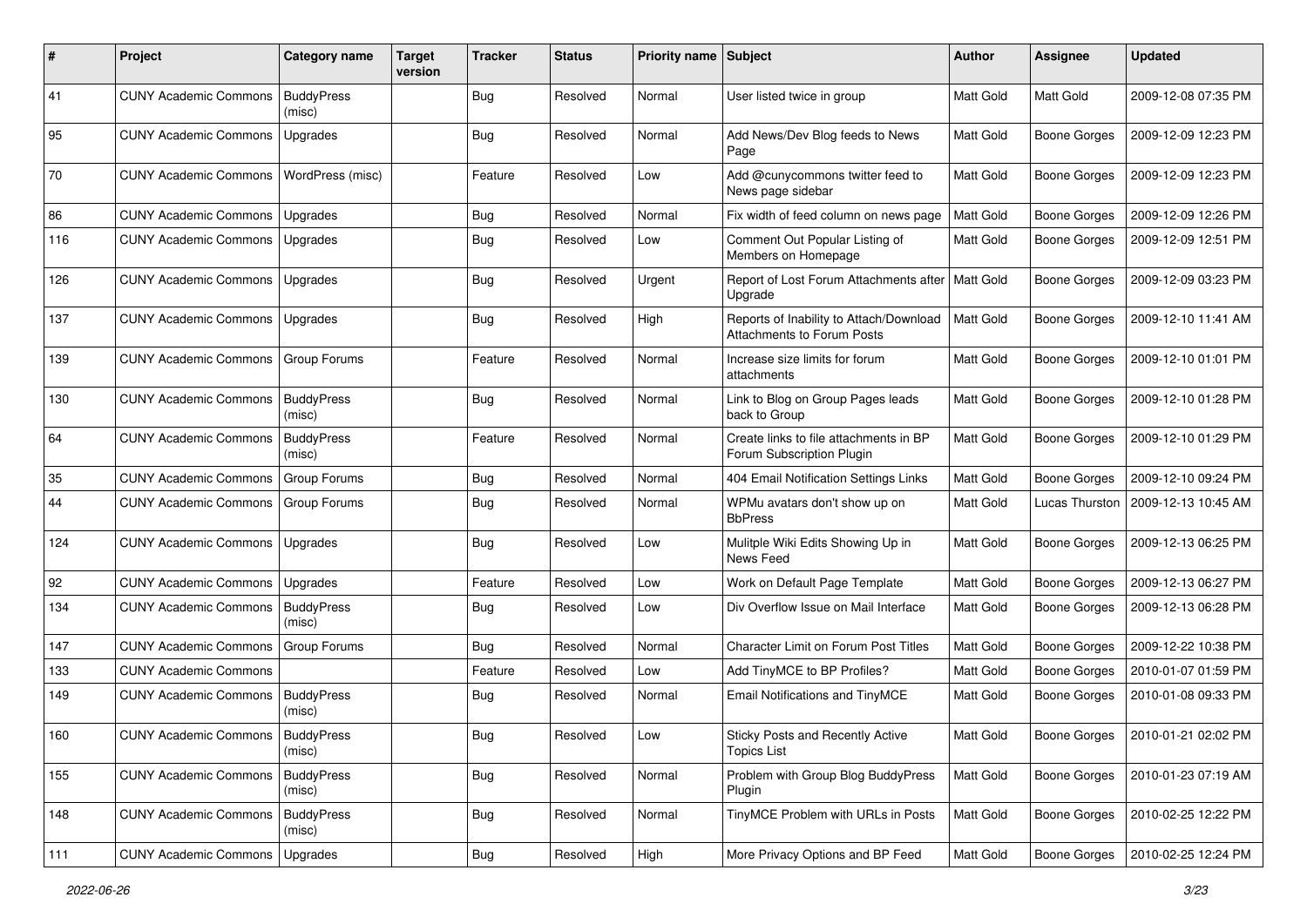| #   | <b>Project</b>               | Category name               | Target<br>version | <b>Tracker</b> | <b>Status</b> | Priority name Subject |                                                                        | <b>Author</b>    | Assignee            | <b>Updated</b>      |
|-----|------------------------------|-----------------------------|-------------------|----------------|---------------|-----------------------|------------------------------------------------------------------------|------------------|---------------------|---------------------|
| 165 | <b>CUNY Academic Commons</b> | Wiki                        |                   | <b>Bug</b>     | Resolved      | Urgent                | White Screen of Death on Commons<br>MediaWiki                          | <b>Matt Gold</b> | <b>Boone Gorges</b> | 2010-02-28 12:44 PM |
| 68  | <b>CUNY Academic Commons</b> |                             |                   | Feature        | Resolved      | Normal                | Email Addresses for the Commons                                        | Matt Gold        |                     | 2010-03-01 12:18 PM |
| 121 | <b>CUNY Academic Commons</b> | Upgrades                    |                   | Feature        | Resolved      | Normal                | Create Domain Aliasing for UserVoice<br>Account                        | <b>Matt Gold</b> |                     | 2010-03-01 12:34 PM |
| 138 | <b>CUNY Academic Commons</b> | <b>BuddyPress</b><br>(misc) |                   | <b>Bug</b>     | Resolved      | Normal                | Broken Links in Forum Notification<br>Emails                           | <b>Matt Gold</b> | <b>Boone Gorges</b> | 2010-03-02 07:59 PM |
| 103 | <b>CUNY Academic Commons</b> | Upgrades                    |                   | Bug            | Resolved      | Normal                | Repeat Forum Pagination at bottom                                      | <b>Matt Gold</b> | Boone Gorges        | 2010-03-02 08:08 PM |
| 110 | <b>CUNY Academic Commons</b> | Upgrades                    |                   | <b>Bug</b>     | Resolved      | Normal                | New Password through BP Settings<br>Not Taking                         | <b>Matt Gold</b> | <b>Boone Gorges</b> | 2010-03-02 08:12 PM |
| 172 | <b>CUNY Academic Commons</b> | <b>BuddyPress</b><br>(misc) |                   | <b>Bug</b>     | Resolved      | Normal                | Forum Notifications not working                                        | <b>Matt Gold</b> |                     | 2010-03-04 07:28 AM |
| 180 | <b>CUNY Academic Commons</b> | <b>BuddyPress</b><br>(misc) |                   | Bug            | Resolved      | Normal                | Incorrect Link on Friendship Request<br><b>Notification Issues</b>     | <b>Matt Gold</b> | <b>Boone Gorges</b> | 2010-03-13 08:47 AM |
| 162 | <b>CUNY Academic Commons</b> | WordPress (misc)            |                   | Bug            | Resolved      | Normal                | File Size Error on Upload                                              | Matt Gold        |                     | 2010-03-22 03:49 PM |
| 187 | <b>CUNY Academic Commons</b> | <b>BuddyPress</b><br>(misc) |                   | Bug            | Resolved      | Normal                | Group Member unable to be promoted<br>to admin status                  | <b>Matt Gold</b> | Boone Gorges        | 2010-04-02 09:26 PM |
| 208 | <b>CUNY Academic Commons</b> | WordPress (misc)            |                   | Feature        | Resolved      | Normal                | Add slide to homepage                                                  | Matt Gold        | <b>Boone Gorges</b> | 2010-05-05 07:07 PM |
| 211 | <b>CUNY Academic Commons</b> |                             |                   | <b>Bug</b>     | Resolved      | Normal                | Weird Display of Text on Homepage<br>Load                              | <b>Matt Gold</b> |                     | 2010-05-06 11:45 AM |
| 220 | <b>CUNY Academic Commons</b> | <b>BuddyPress</b><br>(misc) |                   | Bug            | Resolved      | High                  | Hidden Groups showing up in<br>homepage group listing                  | <b>Matt Gold</b> | <b>Boone Gorges</b> | 2010-05-07 10:30 AM |
| 221 | <b>CUNY Academic Commons</b> | WordPress (misc)            |                   | <b>Bug</b>     | Resolved      | Normal                | Report a Bug link missing from<br>UserVoice feedback tab               | Matt Gold        | Matt Gold           | 2010-05-09 07:43 AM |
| 189 | <b>CUNY Academic Commons</b> | <b>BuddyPress</b><br>(misc) |                   | Bug            | Resolved      | Normal                | <b>Trouble Uploading Document</b>                                      | <b>Matt Gold</b> | <b>Boone Gorges</b> | 2010-05-11 04:31 PM |
| 104 | <b>CUNY Academic Commons</b> | Upgrades                    |                   | <b>Bug</b>     | Resolved      | Low                   | Forum Tag Cloud Problems                                               | Matt Gold        | <b>Boone Gorges</b> | 2010-05-11 04:32 PM |
| 119 | <b>CUNY Academic Commons</b> | Upgrades                    |                   | <b>Bug</b>     | Resolved      | Normal                | Add "Create a Group" to BP Admin bar<br>at bottom of My Groups listing | <b>Matt Gold</b> | <b>CIC Michael</b>  | 2010-05-11 04:40 PM |
| 127 | <b>CUNY Academic Commons</b> | Upgrades                    |                   | <b>Bug</b>     | Resolved      | Normal                | My-Groups Page Link on BP Admin<br><b>Bar Deadends</b>                 | <b>Matt Gold</b> | <b>CIC Michael</b>  | 2010-05-11 04:41 PM |
| 89  | <b>CUNY Academic Commons</b> | Upgrades                    |                   | <b>Bug</b>     | Resolved      | Normal                | Document Core Changes                                                  | Matt Gold        | <b>Boone Gorges</b> | 2010-05-11 04:41 PM |
| 74  | <b>CUNY Academic Commons</b> | Upgrades                    |                   | <b>Bug</b>     | Resolved      | Low                   | Join/Login Link Weirdness                                              | Matt Gold        | <b>CIC Michael</b>  | 2010-05-11 04:42 PM |
| 143 | <b>CUNY Academic Commons</b> | <b>BuddyPress</b><br>(misc) |                   | Bug            | Resolved      | Normal                | Friendship Acceptance Error Message                                    | <b>Matt Gold</b> | Boone Gorges        | 2010-05-11 04:44 PM |
| 153 | <b>CUNY Academic Commons</b> | <b>BuddyPress</b><br>(misc) |                   | <b>Bug</b>     | Resolved      | Normal                | User Asked to login again while trying<br>to submit wire post          | Matt Gold        | Boone Gorges        | 2010-05-11 04:48 PM |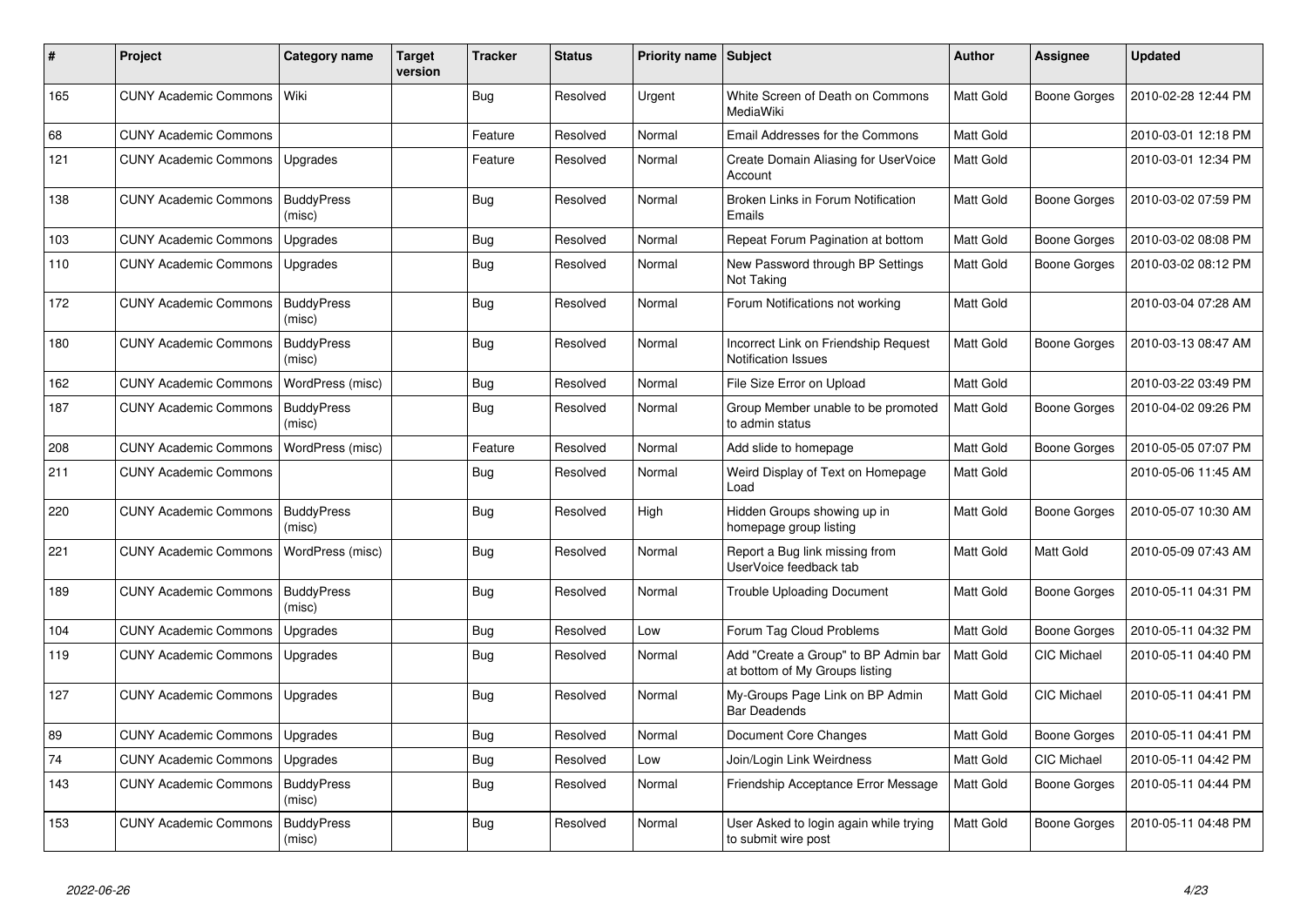| #   | Project                      | <b>Category name</b>        | <b>Target</b><br>version | <b>Tracker</b> | <b>Status</b> | Priority name Subject |                                                                                 | <b>Author</b>    | <b>Assignee</b>     | <b>Updated</b>      |
|-----|------------------------------|-----------------------------|--------------------------|----------------|---------------|-----------------------|---------------------------------------------------------------------------------|------------------|---------------------|---------------------|
| 159 | <b>CUNY Academic Commons</b> | <b>BuddyPress</b><br>(misc) |                          | <b>Bug</b>     | Resolved      | Normal                | Member reports trouble with<br><b>Notification Settings</b>                     | Matt Gold        | <b>Boone Gorges</b> | 2010-05-11 04:50 PM |
| 152 | <b>CUNY Academic Commons</b> | <b>BuddyPress</b><br>(misc) |                          | <b>Bug</b>     | Resolved      | Normal                | HTML Tags Added to Email<br>Notifications                                       | <b>Matt Gold</b> | <b>Boone Gorges</b> | 2010-05-11 04:52 PM |
| 154 | <b>CUNY Academic Commons</b> | <b>BuddyPress</b><br>(misc) |                          | <b>Bug</b>     | Resolved      | Low                   | Order of posts on Forum page                                                    | Matt Gold        | Boone Gorges        | 2010-05-11 04:53 PM |
| 84  | <b>CUNY Academic Commons</b> | Upgrades                    |                          | <b>Bug</b>     | Resolved      | Normal                | Additional QA round                                                             | Matt Gold        | Zach Davis          | 2010-05-11 04:54 PM |
| 173 | <b>CUNY Academic Commons</b> | <b>BuddyPress</b><br>(misc) |                          | Bug            | Resolved      | Normal                | Blockquote display cut off in mac<br>browsers                                   | Matt Gold        | <b>Boone Gorges</b> | 2010-05-11 04:58 PM |
| 174 | <b>CUNY Academic Commons</b> | <b>BuddyPress</b><br>(misc) |                          | Bug            | Resolved      | Normal                | College names no longer active links<br>on profiles                             | Matt Gold        | Boone Gorges        | 2010-05-11 05:00 PM |
| 185 | <b>CUNY Academic Commons</b> | <b>BuddyPress</b><br>(misc) |                          | Bug            | Resolved      | Immediate             | Private Group Info/Documents on<br><b>Activity Stream</b>                       | Matt Gold        | <b>Boone Gorges</b> | 2010-05-11 05:01 PM |
| 91  | <b>CUNY Academic Commons</b> | Upgrades                    |                          | <b>Bug</b>     | Resolved      | Normal                | Check Plugin Styling                                                            | Matt Gold        | Chris Stein         | 2010-05-11 05:02 PM |
| 204 | <b>CUNY Academic Commons</b> | <b>BuddyPress</b><br>(misc) |                          | Bug            | Resolved      | Normal                | Embiggen list of my groups                                                      | Matt Gold        | Boone Gorges        | 2010-05-11 05:13 PM |
| 219 | <b>CUNY Academic Commons</b> | WordPress (misc)            |                          | <b>Bug</b>     | Resolved      | Low                   | Left Margin Padding on sign-in page                                             | Matt Gold        | <b>Boone Gorges</b> | 2010-05-11 05:14 PM |
| 109 | <b>CUNY Academic Commons</b> | Upgrades                    |                          | <b>Bug</b>     | Resolved      | Normal                | BP Admin Bar doesn't appear on login<br>screen                                  | Matt Gold        | <b>Boone Gorges</b> | 2010-05-11 05:21 PM |
| 156 | <b>CUNY Academic Commons</b> | <b>BuddyPress</b><br>(misc) |                          | Bug            | Resolved      | Low                   | Sticky Posts and Recently Active<br><b>Topics List</b>                          | Matt Gold        | Boone Gorges        | 2010-05-11 05:22 PM |
| 166 | <b>CUNY Academic Commons</b> | WordPress (misc)            |                          | <b>Bug</b>     | Resolved      | Normal                | Twitter Tools Posts Links to Tags Blog                                          | Matt Gold        | <b>Boone Gorges</b> | 2010-05-11 05:25 PM |
| 170 | <b>CUNY Academic Commons</b> | WordPress (misc)            |                          | <b>Bug</b>     | Resolved      | Normal                | Security Certificate Out of Date                                                | Matt Gold        |                     | 2010-05-11 05:28 PM |
| 34  | <b>CUNY Academic Commons</b> | <b>BuddyPress</b><br>(misc) |                          | Feature        | Resolved      | Low                   | Create Privacy Settings for Profile Data                                        | Matt Gold        | Boone Gorges        | 2010-05-11 06:52 PM |
| 146 | <b>CUNY Academic Commons</b> | Wiki                        |                          | Feature        | Resolved      | Normal                | Upgrade WYSIWYG Editor on<br><b>MediaWiki</b>                                   | Matt Gold        | Boone Gorges        | 2010-05-11 06:53 PM |
| 93  | <b>CUNY Academic Commons</b> | Upgrades                    |                          | Feature        | Resolved      | Normal                | Incorporate UserVoice into Site                                                 | Matt Gold        | Zach Davis          | 2010-05-11 07:02 PM |
| 224 | <b>CUNY Academic Commons</b> | <b>BuddyPress</b><br>(misc) |                          | Feature        | Resolved      | Low                   | Sort Group Documents                                                            | Matt Gold        | <b>Boone Gorges</b> | 2010-05-11 07:36 PM |
| 171 | <b>CUNY Academic Commons</b> | Redmine                     |                          | <b>Bug</b>     | Resolved      | Normal                | Redmine emails point to<br>issues.gc.cuny.edu instead of<br>redmine.gc.cuny.edu | Matt Gold        | Matt Gold           | 2010-05-11 08:16 PM |
| 163 | <b>CUNY Academic Commons</b> | WordPress (misc)            |                          | <b>Bug</b>     | Resolved      | High                  | Missing plugins                                                                 | Matt Gold        | <b>Boone Gorges</b> | 2010-05-11 08:38 PM |
| 222 | <b>CUNY Academic Commons</b> | <b>BuddyPress</b><br>(misc) |                          | Bug            | Resolved      | High                  | No way for group admins to invite new<br>members                                | Matt Gold        | Boone Gorges        | 2010-05-11 09:02 PM |
| 184 | <b>CUNY Academic Commons</b> | <b>BuddyPress</b><br>(misc) |                          | Support        | Resolved      | Normal                | Allowing Users to Delete Accounts                                               | Matt Gold        | Boone Gorges        | 2010-05-11 09:54 PM |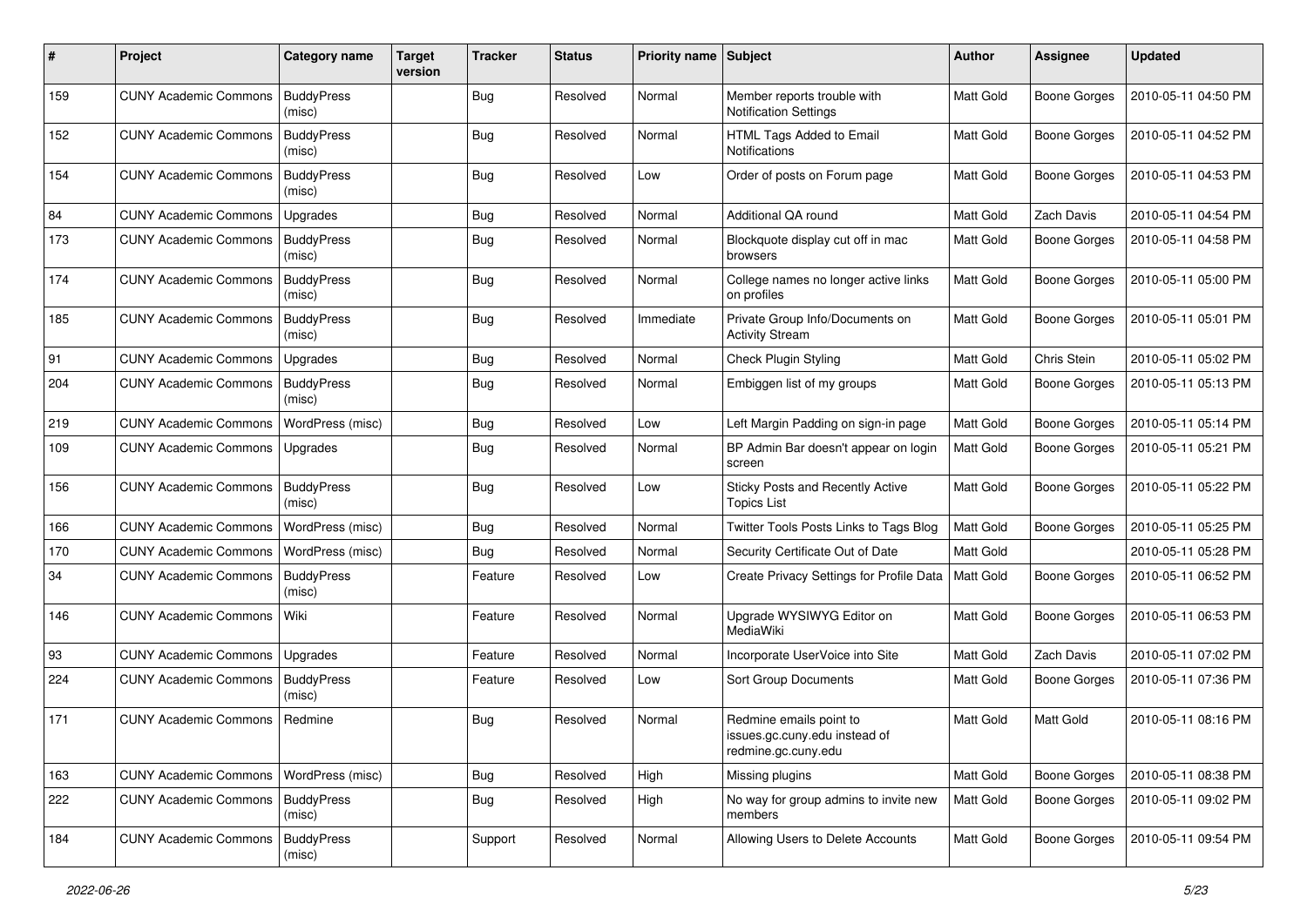| #   | Project                            | Category name               | <b>Target</b><br>version | Tracker    | <b>Status</b> | Priority name Subject |                                                                       | <b>Author</b>    | <b>Assignee</b>     | <b>Updated</b>      |
|-----|------------------------------------|-----------------------------|--------------------------|------------|---------------|-----------------------|-----------------------------------------------------------------------|------------------|---------------------|---------------------|
| 129 | <b>CUNY Academic Commons</b>       | Wiki                        |                          | Feature    | Resolved      | Normal                | Change wiki admin                                                     | Matt Gold        | Lucas Thurston      | 2010-05-11 09:57 PM |
| 177 | <b>CUNY Academic Commons</b>       | <b>BuddyPress</b><br>(misc) |                          | Feature    | Resolved      | Normal                | Allow members to edit forum posts                                     | Matt Gold        | <b>Boone Gorges</b> | 2010-05-11 10:01 PM |
| 223 | <b>CUNY Academic Commons</b>       | <b>BuddyPress</b><br>(misc) |                          | <b>Bug</b> | Resolved      | Normal                | Uploaded Group Document Failed to<br><b>Create Email Notification</b> | Matt Gold        | <b>Boone Gorges</b> | 2010-05-11 10:12 PM |
| 188 | <b>CUNY Academic Commons</b>       | <b>BuddyPress</b><br>(misc) |                          | Feature    | Resolved      | Low                   | Allow Group Documents to be Sorted<br>by Date                         | <b>Matt Gold</b> | <b>Boone Gorges</b> | 2010-05-11 10:14 PM |
| 231 | <b>CUNY Academic Commons</b>       | <b>BuddyPress</b><br>(misc) |                          | Feature    | Resolved      | Normal                | Select from all groups on email invites                               | Matt Gold        | Boone Gorges        | 2010-05-12 10:08 AM |
| 212 | <b>CUNY Academic Commons</b>       | <b>BuddyPress</b><br>(misc) |                          | Feature    | Resolved      | High                  | Create a way for group members to<br>send out email announcements     | Matt Gold        | Boone Gorges        | 2010-05-12 10:11 AM |
| 237 | <b>CUNY Academic Commons</b>       | <b>BuddyPress</b><br>(misc) |                          | Feature    | Resolved      | Low                   | Change Subject Line of Emailed Group<br>Updates                       | Matt Gold        | <b>Boone Gorges</b> | 2010-05-12 11:24 AM |
| 238 | <b>CUNY Academic Commons</b>       | <b>BuddyPress</b><br>(misc) |                          | Feature    | Resolved      | Low                   | Change Subject Line of Group<br><b>Document Emails</b>                | Matt Gold        | <b>Boone Gorges</b> | 2010-05-12 11:27 AM |
| 239 | <b>CUNY Academic Commons</b>       | <b>BuddyPress</b><br>(misc) |                          | <b>Bug</b> | Resolved      | Normal                | Forum Post Error                                                      | Matt Gold        | <b>Boone Gorges</b> | 2010-05-12 11:48 AM |
| 215 | <b>CUNY Academic Commons</b>       | <b>BuddyPress</b><br>(misc) |                          | <b>Bug</b> | Resolved      | Low                   | Inaccurate dates on group page`                                       | Matt Gold        | <b>Boone Gorges</b> | 2010-05-12 12:11 PM |
| 209 | <b>CUNY Academic Commons</b>       | <b>BuddyPress</b><br>(misc) |                          | <b>Bug</b> | Resolved      | High                  | Members Report that Forum<br>Attachments not working                  | <b>Matt Gold</b> | <b>Boone Gorges</b> | 2010-05-14 12:13 PM |
| 240 | <b>CUNY Academic Commons</b>       | <b>BuddyPress</b><br>(misc) |                          | <b>Bug</b> | Resolved      | Normal                | Invite Anyone - CUNY email domain<br>produces error                   | Matt Gold        | <b>Boone Gorges</b> | 2010-05-14 12:39 PM |
| 247 | <b>CUNY Academic Commons</b>       | <b>BuddyPress</b><br>(misc) |                          | <b>Bug</b> | Resolved      | Normal                | Email problem on signup                                               | Matt Gold        | <b>Boone Gorges</b> | 2010-05-18 03:09 PM |
| 175 | <b>CUNY Academic Commons</b>       | WordPress (misc)            |                          | <b>Bug</b> | Resolved      | Normal                | Registration issues                                                   | Matt Gold        | <b>Boone Gorges</b> | 2010-05-20 12:38 PM |
| 249 | <b>CUNY Academic Commons</b>       | <b>BuddyPress</b><br>(misc) |                          | <b>Bug</b> | Resolved      | Normal                | New group contains activity stream<br>post from older group           | Matt Gold        | <b>Boone Gorges</b> | 2010-05-20 03:00 PM |
| 105 | <b>CUNY Academic Commons</b>       | Upgrades                    |                          | <b>Bug</b> | Resolved      | Low                   | Shift in Header upon Page Load                                        | Matt Gold        | CIC Michael         | 2010-05-20 03:05 PM |
| 145 | <b>CUNY Academic Commons</b>       | <b>BuddyPress</b><br>(misc) |                          | <b>Bug</b> | Resolved      | Normal                | Trackbacks are being attributed to<br>'ungooglable'                   | Matt Gold        | Boone Gorges        | 2010-05-20 03:07 PM |
| 82  | <b>CUNY Academic Commons</b>       | Upgrades                    |                          | <b>Bug</b> | Resolved      | Normal                | BP Admin Styles/Subdomain blogs                                       | Matt Gold        | CIC Michael         | 2010-05-20 03:10 PM |
| 205 | CUNY Academic Commons   BuddyPress | (misc)                      |                          | <b>Bug</b> | Resolved      | High                  | <b>Cannot Create Account</b>                                          | Matt Gold        | <b>Boone Gorges</b> | 2010-05-20 03:18 PM |
| 123 | <b>CUNY Academic Commons</b>       | Upgrades                    |                          | Feature    | Resolved      | High                  | Install Bug Report code onto<br>Homepage                              | Matt Gold        | CIC Michael         | 2010-05-20 05:42 PM |
| 218 | <b>CUNY Academic Commons</b>       | BuddyPress<br>(misc)        |                          | Feature    | Resolved      | Normal                | Who's Online listing on homepage                                      | Matt Gold        | Boone Gorges        | 2010-05-20 05:49 PM |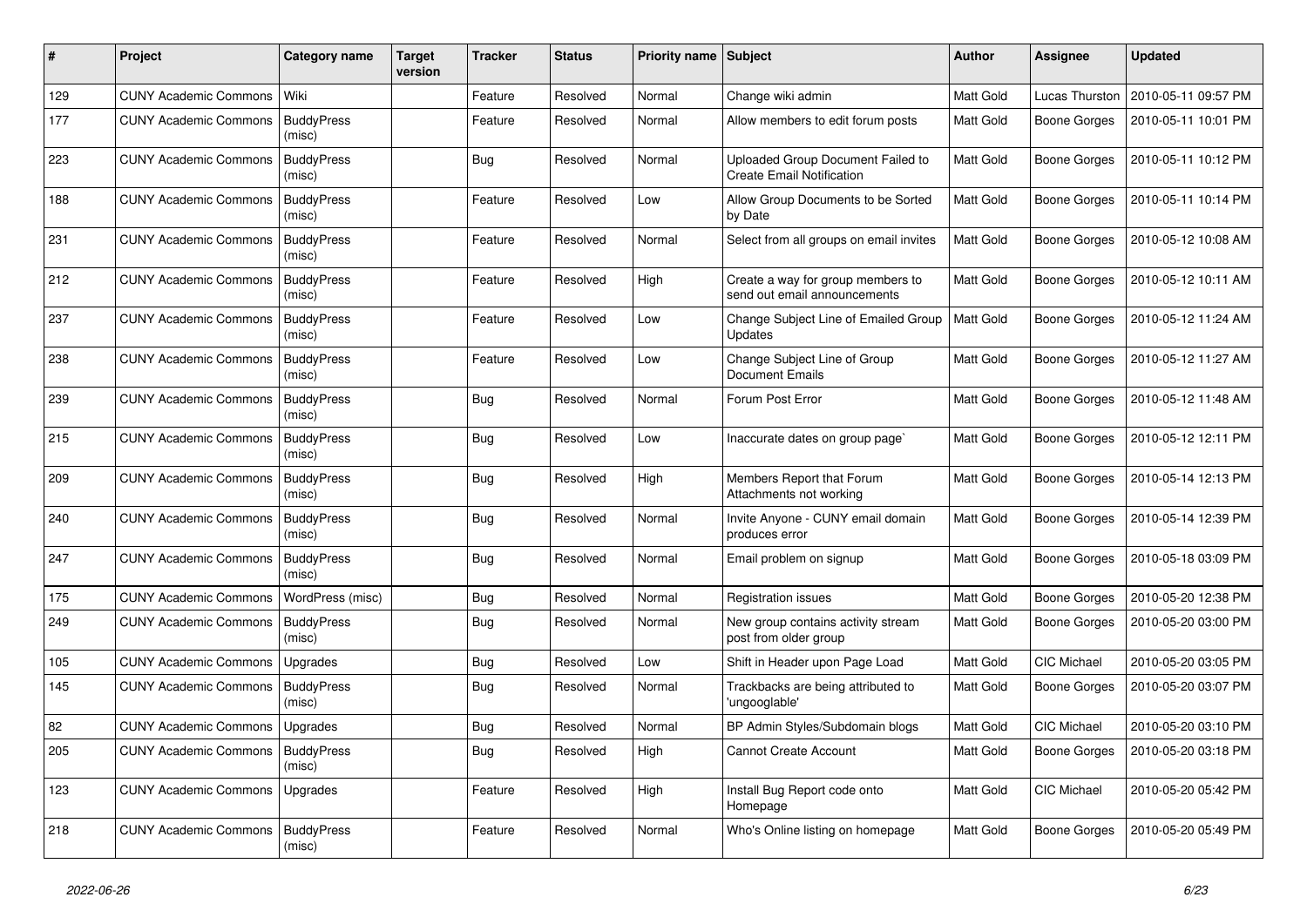| #   | Project                                  | Category name               | <b>Target</b><br>version | <b>Tracker</b> | <b>Status</b> | <b>Priority name</b> | Subject                                                                                                                      | <b>Author</b>    | <b>Assignee</b>     | <b>Updated</b>      |
|-----|------------------------------------------|-----------------------------|--------------------------|----------------|---------------|----------------------|------------------------------------------------------------------------------------------------------------------------------|------------------|---------------------|---------------------|
| 235 | <b>CUNY Academic Commons</b>             | <b>BuddyPress</b><br>(misc) |                          | Bug            | Resolved      | Normal               | BP Admin Bar Not Appearing on Help<br>Blog                                                                                   | Matt Gold        | <b>Boone Gorges</b> | 2010-05-20 06:15 PM |
| 252 | <b>CUNY Academic Commons</b>             | WordPress (misc)            |                          | Feature        | Resolved      | Normal               | Recent blog post listing                                                                                                     | Matt Gold        | <b>CIC Michael</b>  | 2010-05-21 07:51 AM |
| 263 | <b>CUNY Academic Commons</b>             | WordPress (misc)            |                          | <b>Bug</b>     | Resolved      | Normal               | site is slooooooow                                                                                                           | Matt Gold        |                     | 2010-06-21 03:01 PM |
| 181 | <b>CUNY Academic Commons</b>             | <b>BuddyPress</b><br>(misc) |                          | Bug            | Resolved      | Low                  | spam comments showing up in activity<br>stream                                                                               | Matt Gold        | <b>Boone Gorges</b> | 2010-06-22 06:53 PM |
| 254 | <b>CUNY Academic Commons</b>             | <b>BuddyPress</b><br>(misc) |                          | Feature        | Resolved      | Normal               | Move "Upload a New Document" link                                                                                            | Matt Gold        | Boone Gorges        | 2010-06-22 06:53 PM |
| 158 | <b>CUNY Academic Commons</b>             | WordPress (misc)            |                          | Feature        | Resolved      | High                 | Create Featured Group Widget for<br>Homepage                                                                                 | <b>Matt Gold</b> | <b>Boone Gorges</b> | 2010-06-22 06:53 PM |
| 261 | <b>CUNY Academic Commons</b>             | <b>BuddyPress</b><br>(misc) |                          | Feature        | Resolved      | Normal               | Add "more groups" and "more blogs"<br>and "more members" links to<br>homepage under lists of recently active<br>groups/blogs | Matt Gold        | <b>Boone Gorges</b> | 2010-06-24 03:44 PM |
| 259 | <b>CUNY Academic Commons</b>             | <b>BuddyPress</b><br>(misc) |                          | Feature        | Resolved      | Normal               | Send group document description with<br>email notification                                                                   | Matt Gold        | <b>Boone Gorges</b> | 2010-06-24 03:46 PM |
| 265 | <b>CUNY Academic Commons</b>             | WordPress (misc)            |                          | <b>Bug</b>     | Resolved      | Normal               | Site hanging                                                                                                                 | Matt Gold        | <b>Boone Gorges</b> | 2010-07-15 05:26 PM |
| 266 | <b>CUNY Academic Commons</b>             | <b>BuddyPress</b><br>(misc) | 1.0.1                    | Bug            | Resolved      | Normal               | <b>Account Deletion Process</b>                                                                                              | Matt Gold        | <b>Boone Gorges</b> | 2010-07-19 11:07 AM |
| 193 | <b>CUNY Academic Commons</b>             | <b>BuddyPress</b><br>(misc) | 1.1                      | Feature        | Rejected      | Low                  | Replace "Kick and Ban" terminology on<br>group member admin page with kinder,<br>gentler language                            | Matt Gold        | <b>Boone Gorges</b> | 2010-07-22 02:38 PM |
| 280 | <b>CUNY Academic Commons</b>             | <b>BuddyPress</b><br>(misc) |                          | Support        | Resolved      | Normal               | Prospective Member has trouble<br>signing up                                                                                 | Matt Gold        | <b>Boone Gorges</b> | 2010-07-27 09:41 AM |
| 288 | <b>CUNY Academic Commons</b>             | Redmine                     |                          | Feature        | Rejected      | Normal               | Create related ticket feature for<br>Redmine                                                                                 | Matt Gold        | <b>Boone Gorges</b> | 2010-07-27 09:59 AM |
| 289 | <b>CUNY Academic Commons</b>             | WordPress (misc)            |                          | Bug            | Resolved      | Normal               | User encounters Blank Screen after<br>changing theme                                                                         | <b>Matt Gold</b> | Boone Gorges        | 2010-07-28 07:24 AM |
| 295 | <b>CUNY Academic Commons</b>             | WordPress (misc)            | 1.0                      | <b>Bug</b>     | Resolved      | Normal               | Unable to change Featured Post                                                                                               | Matt Gold        | <b>Boone Gorges</b> | 2010-08-18 05:37 PM |
| 258 | <b>CUNY Academic Commons</b>             | <b>BuddyPress</b><br>(misc) | 1.0                      | Feature        | Resolved      | Normal               | Remove posting text box on group<br>homepages                                                                                | Matt Gold        | <b>Boone Gorges</b> | 2010-08-23 04:09 PM |
| 301 | <b>CUNY Academic Commons</b>             | <b>BuddyPress</b><br>(misc) |                          | Bug            | Resolved      | High                 | User unable to upload documents                                                                                              | <b>Matt Gold</b> | <b>Boone Gorges</b> | 2010-08-25 12:06 PM |
| 298 | CUNY Academic Commons   WordPress (misc) |                             |                          | <b>Bug</b>     | Resolved      | Normal               | User Reports Problem Uploading<br>Images to Blog                                                                             | Matt Gold        |                     | 2010-08-25 12:10 PM |
| 241 | <b>CUNY Academic Commons</b>             | <b>BuddyPress</b><br>(misc) |                          | Bug            | Resolved      | Normal               | <b>Emailed Group Activity Updates</b><br>Contain Escape Characters                                                           | Matt Gold        | <b>Boone Gorges</b> | 2010-08-25 01:30 PM |
| 297 | <b>CUNY Academic Commons</b>             | Wiki                        |                          | Bug            | Resolved      | Normal               | Lost write privileges to wiki images<br>directory                                                                            | Matt Gold        |                     | 2010-08-25 05:47 PM |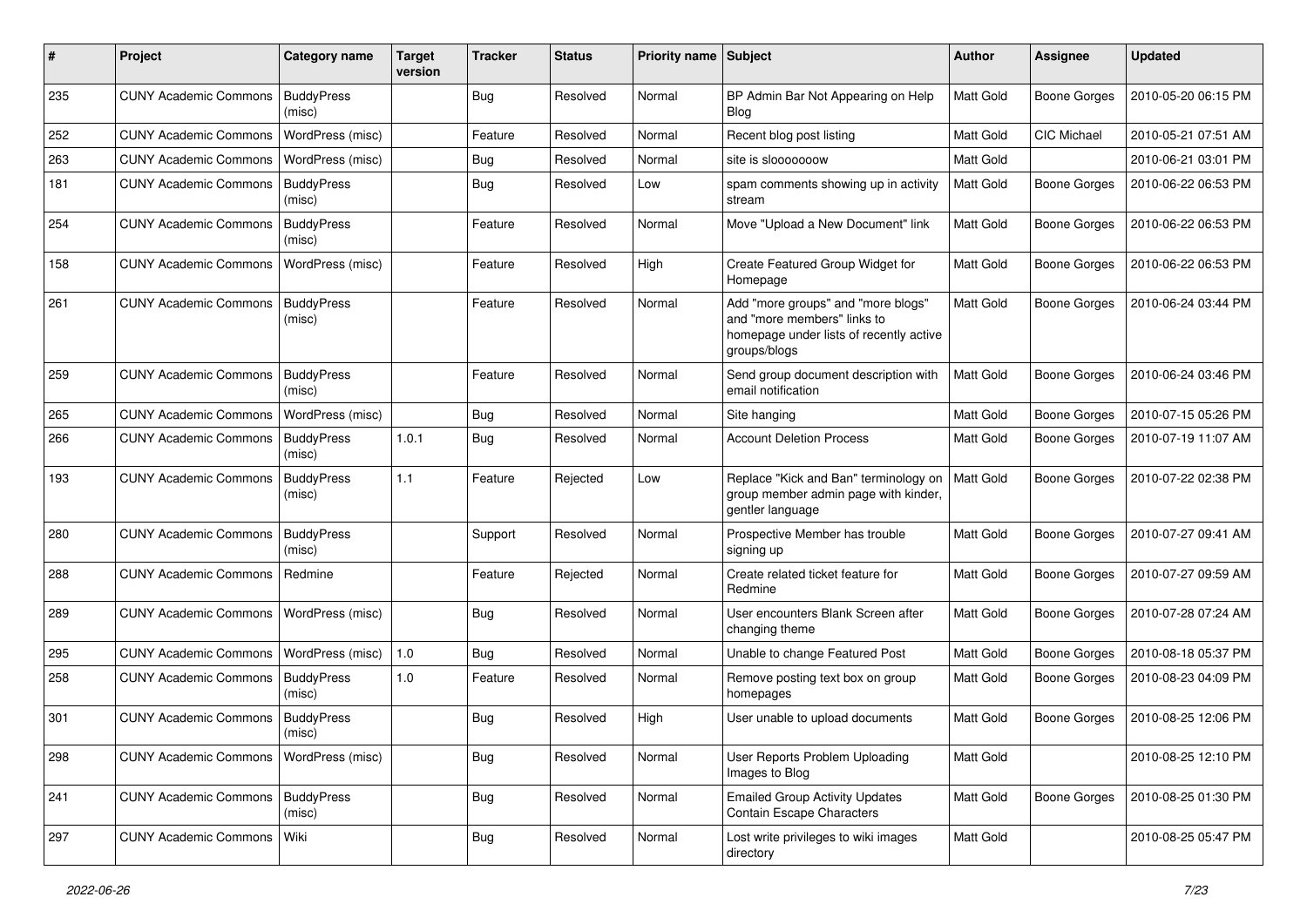| ∦   | Project                            | Category name               | Target<br>version | <b>Tracker</b> | <b>Status</b> | <b>Priority name</b> | Subject                                                                   | <b>Author</b>    | Assignee            | <b>Updated</b>      |
|-----|------------------------------------|-----------------------------|-------------------|----------------|---------------|----------------------|---------------------------------------------------------------------------|------------------|---------------------|---------------------|
| 169 | <b>CUNY Academic Commons</b>       | WordPress (misc)            |                   | Feature        | Duplicate     | Normal               | Enable Plugins to Be Activated on a<br>Selective Basis                    | Matt Gold        | <b>Boone Gorges</b> | 2010-08-26 02:47 PM |
| 264 | <b>CUNY Academic Commons</b>       | <b>BuddyPress</b><br>(misc) |                   | <b>Bug</b>     | Resolved      | Normal               | user reports receiving two notifications<br>for each new group forum post | Matt Gold        | <b>Boone Gorges</b> | 2010-08-26 02:57 PM |
| 306 | <b>CUNY Academic Commons</b>       | <b>BuddyPress</b><br>(misc) | 1.0.1             | Bug            | Rejected      | Low                  | Text on Group Page should be darker                                       | Matt Gold        | <b>Boone Gorges</b> | 2010-08-26 04:23 PM |
| 229 | <b>CUNY Academic Commons</b>       | <b>BuddyPress</b><br>(misc) | Future<br>release | Feature        | Rejected      | Low                  | Text color on BP elements                                                 | <b>Matt Gold</b> | Chris Stein         | 2010-08-26 04:26 PM |
| 303 | <b>CUNY Academic Commons</b>       | WordPress (misc)            | 1.0.1             | Feature        | Resolved      | Normal               | Special Request: Change links on<br>Maintenance slide                     | <b>Matt Gold</b> | <b>Boone Gorges</b> | 2010-08-29 01:03 PM |
| 232 | <b>CUNY Academic Commons</b>       | WordPress (misc)            | 1.0.1             | Feature        | Resolved      | Normal               | Replace Photos on Homepage and<br>Add Credits to Text Overlay             | Matt Gold        | Matt Gold           | 2010-08-29 01:06 PM |
| 278 | <b>CUNY Academic Commons</b>       | <b>BuddyPress</b><br>(misc) | 1.0.1             | Bug            | Resolved      | Normal               | Group Blog plugin creates subdirectory,<br>not subdomain blogs            | Matt Gold        | <b>Boone Gorges</b> | 2010-08-29 01:52 PM |
| 233 | <b>CUNY Academic Commons</b>       | <b>BuddyPress</b><br>(misc) | 1.0               | Feature        | Resolved      | Low                  | Add time limit to forum post editing<br>capabilities                      | Matt Gold        | <b>Boone Gorges</b> | 2010-08-29 02:09 PM |
| 304 | <b>CUNY Academic Commons</b>       |                             | Not tracked       | Feature        | Rejected      | Normal               | Feature Roadmap                                                           | Matt Gold        | <b>Boone Gorges</b> | 2010-08-30 04:38 PM |
| 318 | <b>CUNY Academic Commons</b>       | Upgrades                    | 1.0.1             | Feature        | Resolved      | Normal               | Blog post on 1.01?                                                        | Matt Gold        | <b>Boone Gorges</b> | 2010-08-31 09:40 AM |
| 320 | <b>CUNY Academic Commons</b>       | <b>BuddyPress</b><br>(misc) | Not tracked       | Bug            | Resolved      | Normal               | Multiple listings of account in BP group                                  | Matt Gold        | <b>Boone Gorges</b> | 2010-09-01 07:37 AM |
| 76  | <b>CUNY Academic Commons</b>       | Upgrades                    | Not tracked       | Feature        | Resolved      | Low                  | Image Credits                                                             | Matt Gold        | <b>Matt Gold</b>    | 2010-09-01 12:17 PM |
| 314 | <b>CUNY Academic Commons</b>       | <b>BuddyPress</b><br>(misc) | 1.0.2             | Bug            | Resolved      | Normal               | Changing Blog Title in BuddyPress<br>Menus                                | Matt Gold        | Boone Gorges        | 2010-09-02 10:59 AM |
| 322 | <b>CUNY Academic Commons</b>       | <b>BuddyPress</b><br>(misc) | 1.0.2             | Feature        | Resolved      | High                 | Raising Limitation on Emailed Invites                                     | Matt Gold        | <b>Boone Gorges</b> | 2010-09-03 07:07 AM |
| 305 | <b>CUNY Academic Commons</b>       | WordPress (misc)            | Not tracked       | Bug            | Resolved      | Normal               | Confirmation emails not received                                          | Matt Gold        | <b>Boone Gorges</b> | 2010-09-08 11:00 AM |
| 315 | <b>CUNY Academic Commons</b>       | WordPress (misc)            | 1.0.3             | Bug            | Resolved      | Normal               | Can't upload images to gallery                                            | Matt Gold        | <b>Boone Gorges</b> | 2010-09-08 02:24 PM |
| 323 | <b>CUNY Academic Commons</b>       | <b>BuddyPress</b><br>(misc) | 1.0.3             | <b>Bug</b>     | Resolved      | Normal               | Multiple listings of member account in<br>BP group                        | Matt Gold        | <b>Boone Gorges</b> | 2010-09-08 02:40 PM |
| 312 | <b>CUNY Academic Commons</b>       | WordPress (misc)            | 1.0.3             | Feature        | Resolved      | Normal               | <b>Upgrade Plugins</b>                                                    | Matt Gold        | <b>Boone Gorges</b> | 2010-09-08 02:47 PM |
| 281 | <b>CUNY Academic Commons</b>       | <b>BuddyPress</b><br>(misc) | 1.1               | Feature        | Resolved      | Low                  | Change "Kick and Ban" terminology in<br>Group Interface                   | Matt Gold        | <b>Boone Gorges</b> | 2010-09-08 06:14 PM |
| 282 | CUNY Academic Commons   BuddyPress | (misc)                      | 1.1               | Feature        | Resolved      | Normal               | Alter "Kick and Ban" Group<br>Functionality                               | Matt Gold        | <b>Boone Gorges</b> | 2010-09-08 06:14 PM |
| 330 | <b>CUNY Academic Commons</b>       | <b>BuddyPress</b><br>(misc) | Not tracked       | Feature        | Resolved      | Low                  | Create avatar/gravatar for Commons<br>WP profile page                     | Matt Gold        | <b>Boone Gorges</b> | 2010-09-10 03:36 PM |
| 332 | <b>CUNY Academic Commons</b>       | <b>BuddyPress</b><br>(misc) | 1.0.3             | Feature        | Resolved      | Low                  | Embed Links in Forum Notification<br>Posts                                | Matt Gold        | <b>Boone Gorges</b> | 2010-09-14 09:34 AM |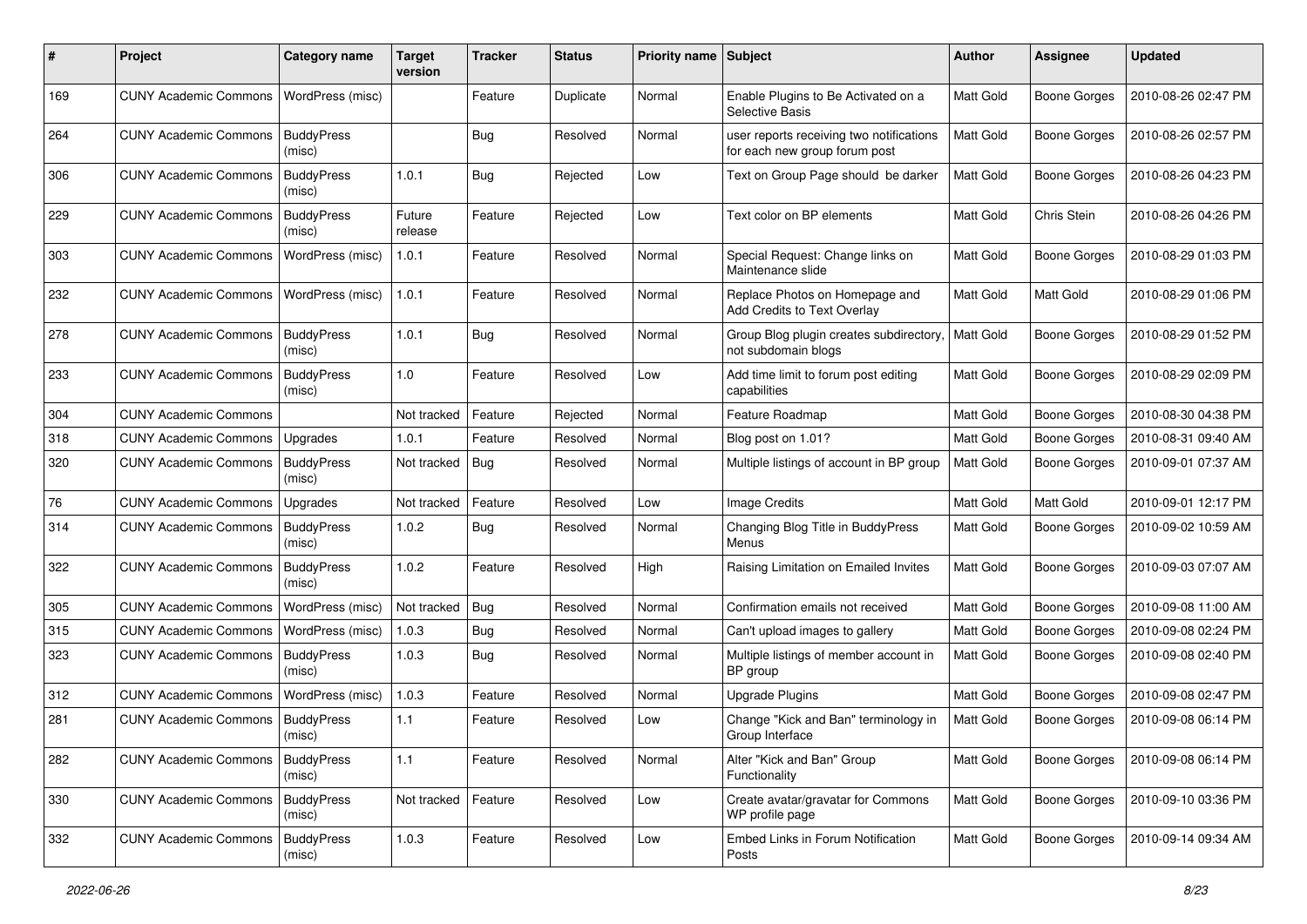| #   | Project                                   | Category name               | Target<br>version | <b>Tracker</b> | <b>Status</b> | <b>Priority name Subject</b> |                                                                  | <b>Author</b> | <b>Assignee</b>     | <b>Updated</b>      |
|-----|-------------------------------------------|-----------------------------|-------------------|----------------|---------------|------------------------------|------------------------------------------------------------------|---------------|---------------------|---------------------|
| 319 | <b>CUNY Academic Commons</b>              | WordPress (misc)            | $1.1$             | Feature        | Resolved      | Normal                       | Remove "Forums" from Nav Bar                                     | Matt Gold     | <b>Boone Gorges</b> | 2010-09-15 10:44 AM |
| 346 | <b>CUNY Academic Commons</b>              | <b>BuddyPress</b><br>(misc) | 1.0.3             | Bug            | Resolved      | High                         | News Nav Bar Link on Wiki Pages<br>Points to Wrong Page          | Matt Gold     | <b>Boone Gorges</b> | 2010-09-20 05:28 PM |
| 339 | <b>CUNY Academic Commons</b>              | <b>BuddyPress</b><br>(misc) | Future<br>release | Feature        | Rejected      | Low                          | Offer Views/Previews of Documents in<br>Group Docs folder        | Matt Gold     | <b>Boone Gorges</b> | 2010-09-20 09:03 PM |
| 36  | <b>CUNY Academic Commons</b>              | <b>BuddyPress</b><br>(misc) | 1.1               | Feature        | Resolved      | Normal                       | Digest Version of Group Forums<br><b>Notification Plugin</b>     | Matt Gold     | <b>Boone Gorges</b> | 2010-09-26 11:10 AM |
| 360 | <b>CUNY Academic Commons</b>              | <b>BuddyPress</b><br>(misc) | 1.0.3             | Bug            | Resolved      | High                         | <b>Activity Feed Problems</b>                                    | Matt Gold     | <b>Boone Gorges</b> | 2010-09-28 11:45 AM |
| 363 | <b>CUNY Academic Commons</b>              | <b>BuddyPress</b><br>(misc) | Not tracked       | Bug            | Resolved      | Normal                       | Member listed twice in group                                     | Matt Gold     | <b>Boone Gorges</b> | 2010-10-06 10:35 AM |
| 313 | <b>CUNY Academic Commons</b>              | WordPress (misc)            | 1.1               | Feature        | Resolved      | Normal                       | Create Plugin/Widget for Hero Image<br>Space on Commons Homepage | Matt Gold     | Ron Rennick         | 2010-10-06 12:41 PM |
| 32  | <b>CUNY Academic Commons</b>              | <b>BuddyPress</b><br>(misc) | 1.1               | Feature        | Resolved      | Low                          | Add BP External Group Blogs Plugin                               | Matt Gold     | <b>Boone Gorges</b> | 2010-10-06 05:12 PM |
| 331 | <b>CUNY Academic Commons</b>              | WordPress (misc)            | 1.1               | Feature        | Resolved      | Normal                       | Edit confirmation page after user sign<br>up.                    | Matt Gold     | Chris Stein         | 2010-11-03 11:50 AM |
| 379 | <b>CUNY Academic Commons</b>              | WordPress (misc)            | 1.0.4             | Feature        | Resolved      | Normal                       | Install Featured Content Plugin                                  | Matt Gold     | <b>Boone Gorges</b> | 2010-11-10 09:37 AM |
| 257 | <b>CUNY Academic Commons</b>              | <b>BuddyPress</b><br>(misc) | $1.1$             | Feature        | Resolved      | Normal                       | Add avatar dimensions to the Change<br>Avatar page.              | Matt Gold     | Chris Stein         | 2010-11-16 03:58 PM |
| 387 | <b>CUNY Academic Commons</b>              | <b>BuddyPress</b><br>(misc) | 1.1               | Bug            | Resolved      | Normal                       | Disable activity replies for group<br>announcements              | Matt Gold     | <b>Boone Gorges</b> | 2010-11-16 04:20 PM |
| 345 | <b>CUNY Academic Commons</b>              | WordPress (misc)            | $1.1$             | Bug            | Resolved      | Low                          | Order of Comments in Carrington<br>Theme                         | Matt Gold     | <b>Boone Gorges</b> | 2010-11-16 04:31 PM |
| 279 | <b>CUNY Academic Commons</b>              | <b>BuddyPress</b><br>(misc) | 1.1               | Bug            | Rejected      | Normal                       | Members Report Problems with<br><b>Notifications</b>             | Matt Gold     | <b>Boone Gorges</b> | 2010-11-16 04:37 PM |
| 300 | <b>CUNY Academic Commons</b>              | WordPress (misc)            | Not tracked       | Feature        | Resolved      | Normal                       | Release Featured Content Widget as a<br>Plugin                   | Matt Gold     | Zach Davis          | 2010-11-16 04:39 PM |
| 393 | <b>CUNY Academic Commons</b>              | WordPress (misc)            | 1.1               | Feature        | Resolved      | Normal                       | Install Category Exlude plugin                                   | Matt Gold     | Chris Stein         | 2010-11-16 04:52 PM |
| 376 | <b>CUNY Academic Commons</b>              | WordPress (misc)            | 1.1               | <b>Bug</b>     | Resolved      | Normal                       | Errant Subscribe2 Global Posts<br>Notification                   | Matt Gold     | <b>Boone Gorges</b> | 2010-11-16 04:59 PM |
| 352 | <b>CUNY Academic Commons   BuddyPress</b> | (misc)                      | 1.1               | Bug            | Resolved      | Normal                       | Member reports problems with avatar<br>cropping                  | Matt Gold     | <b>Boone Gorges</b> | 2010-11-16 05:07 PM |
| 377 | <b>CUNY Academic Commons</b>              | <b>BuddyPress</b><br>(misc) | Future<br>release | Feature        | Assigned      | Normal                       | Like buttons                                                     | Matt Gold     | <b>Boone Gorges</b> | 2010-11-16 05:13 PM |
| 307 | CUNY Academic Commons   BuddyPress        | (misc)                      | $1.1$             | Feature        | Resolved      | Low                          | Possible to Change in Group Slug?                                | Matt Gold     | Boone Gorges        | 2010-11-20 09:12 AM |
| 410 | <b>CUNY Academic Commons</b>              | WordPress (misc)            | 1.1               | Support        | Resolved      | Normal                       | Problems embedding audio file                                    | Matt Gold     | <b>Boone Gorges</b> | 2010-11-23 02:01 PM |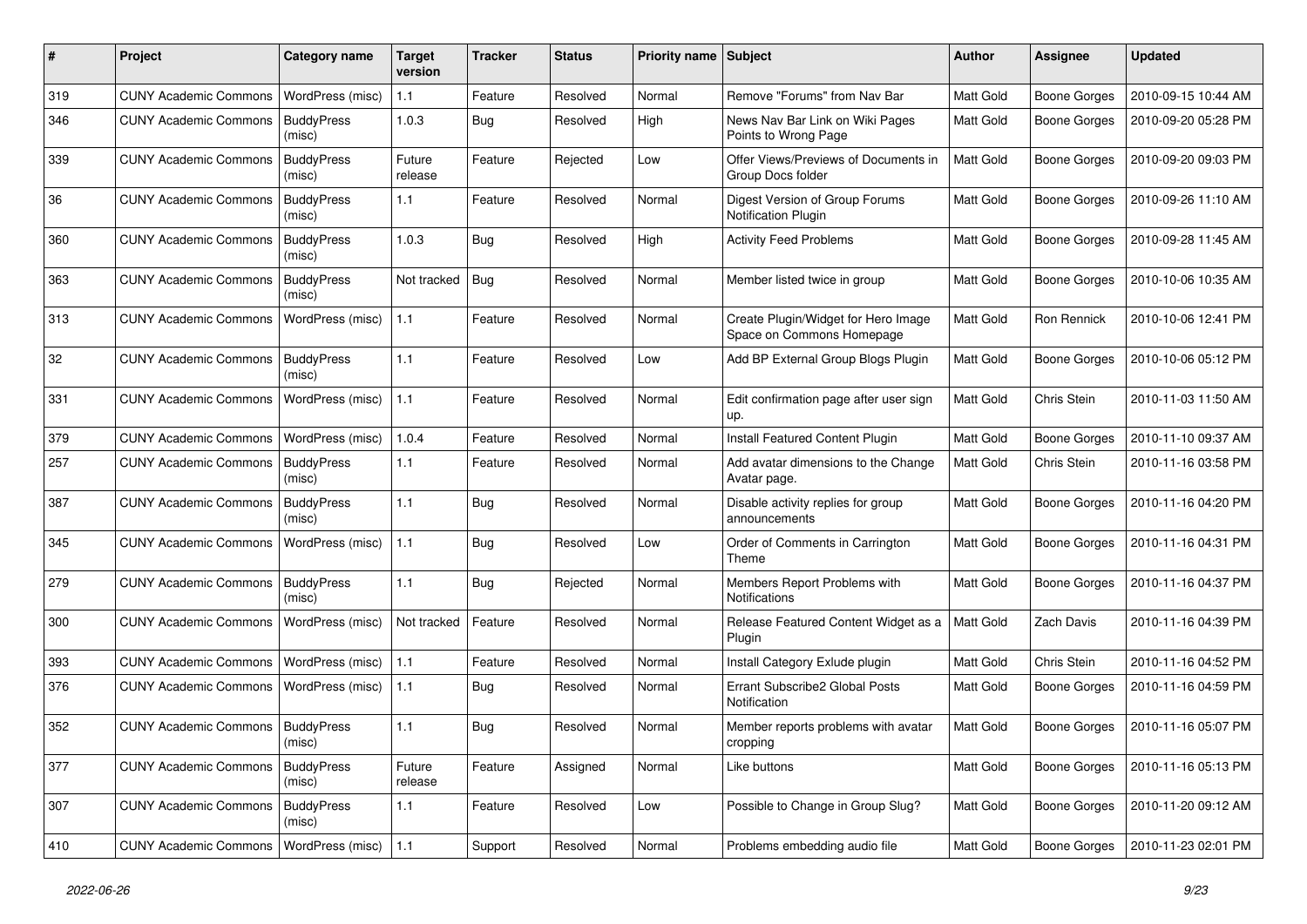| #   | Project                                  | Category name               | <b>Target</b><br>version | <b>Tracker</b> | <b>Status</b> | <b>Priority name</b> | Subject                                                                   | <b>Author</b> | Assignee            | <b>Updated</b>      |
|-----|------------------------------------------|-----------------------------|--------------------------|----------------|---------------|----------------------|---------------------------------------------------------------------------|---------------|---------------------|---------------------|
| 399 | <b>CUNY Academic Commons</b>             | WordPress (misc)            | 1.1                      | Feature        | Resolved      | Normal               | Add Widgetize Google Plugin                                               | Matt Gold     | <b>Boone Gorges</b> | 2010-11-23 05:40 PM |
| 361 | <b>CUNY Academic Commons</b>             | <b>BuddyPress</b><br>(misc) | 1.1                      | Feature        | Resolved      | Normal               | Change Wording of Options on Friend<br><b>Request Responses</b>           | Matt Gold     | Chris Stein         | 2010-11-24 01:42 PM |
| 213 | <b>CUNY Academic Commons</b>             |                             | $1.1$                    | Bug            | Rejected      | Normal               | Wiki Style                                                                | Matt Gold     | Chris Stein         | 2010-11-30 04:17 PM |
| 340 | <b>CUNY Academic Commons</b>             | <b>BuddyPress</b><br>(misc) | 1.1                      | Bug            | Resolved      | High                 | BP Admin Bar Menu Mouseover Areas<br>Too Sensitive                        | Matt Gold     | <b>Boone Gorges</b> | 2010-12-01 09:48 AM |
| 420 | <b>CUNY Academic Commons</b>             | WordPress (misc)            | 1.1                      | Feature        | Resolved      | Normal               | WP 3.0.2 Update                                                           | Matt Gold     | <b>Boone Gorges</b> | 2010-12-02 02:04 PM |
| 382 | <b>CUNY Academic Commons</b>             | WordPress (misc)            | 1.1                      | Feature        | Resolved      | Normal               | Install Category Page plugin on site                                      | Matt Gold     | Matt Gold           | 2010-12-02 02:21 PM |
| 415 | <b>CUNY Academic Commons</b>             | WordPress (misc)            | 1.1                      | Feature        | Resolved      | Normal               | Add text sizer plugin to Commons                                          | Matt Gold     | <b>Boone Gorges</b> | 2010-12-02 03:58 PM |
| 296 | <b>CUNY Academic Commons</b>             | WordPress (misc)            | 1.1                      | Feature        | Resolved      | Normal               | Selective plugin activation                                               | Matt Gold     | <b>Boone Gorges</b> | 2010-12-02 04:17 PM |
| 423 | <b>CUNY Academic Commons</b>             | WordPress (misc)            | $1.1$                    | Feature        | Resolved      | Normal               | Remove Unfiltered-MU from Commons<br>Plugins                              | Matt Gold     | <b>Boone Gorges</b> | 2010-12-02 04:24 PM |
| 381 | <b>CUNY Academic Commons</b>             | WordPress (misc)            | 1.1                      | <b>Bug</b>     | Resolved      | Normal               | Cull old themes from site                                                 | Matt Gold     | Matt Gold           | 2010-12-03 02:06 AM |
| 380 | <b>CUNY Academic Commons</b>             | WordPress (misc)            | $1.1$                    | Feature        | Resolved      | Normal               | Add New Themes to Site                                                    | Matt Gold     | Matt Gold           | 2010-12-03 02:13 AM |
| 424 | <b>CUNY Academic Commons</b>             | WordPress (misc)            | 1.1                      | Feature        | Resolved      | Normal               | Merge Newthemes branch with Master<br>branch on Git                       | Matt Gold     | <b>Boone Gorges</b> | 2010-12-03 07:27 AM |
| 236 | <b>CUNY Academic Commons</b>             | WordPress (misc)            | 1.1                      | Feature        | Resolved      | Normal               | Add WooThemes to Site                                                     | Matt Gold     | Matt Gold           | 2010-12-03 08:00 AM |
| 286 | <b>CUNY Academic Commons</b>             | WordPress (misc)            | 1.1                      | Feature        | Resolved      | Normal               | Edit content of account activation email                                  | Matt Gold     | <b>Boone Gorges</b> | 2010-12-06 02:03 PM |
| 419 | <b>CUNY Academic Commons</b>             | WordPress (misc)            | 1.1.1                    | <b>Bug</b>     | Resolved      | Normal               | <b>Blog/Blog Post Featured Content</b><br><b>Widget Errors</b>            | Matt Gold     | CIC Michael         | 2010-12-07 08:14 AM |
| 436 | <b>CUNY Academic Commons</b>             | <b>BuddyPress</b><br>(misc) | 1.1.1                    | Bug            | Resolved      | Normal               | Who's Online Widget                                                       | Matt Gold     | <b>Boone Gorges</b> | 2010-12-07 08:14 AM |
| 450 | <b>CUNY Academic Commons</b>             | <b>BuddyPress</b><br>(misc) |                          | <b>Bug</b>     | Duplicate     | Normal               | Email Notifications Summary vs. Full<br>Posts                             | Matt Gold     | <b>Boone Gorges</b> | 2010-12-08 07:30 AM |
| 444 | <b>CUNY Academic Commons</b>             | WordPress (misc)            | 1.1.1                    | <b>Bug</b>     | Resolved      | High                 | Hero Slides Not Showing Up in Firefox                                     | Matt Gold     | <b>Boone Gorges</b> | 2010-12-08 08:41 AM |
| 435 | <b>CUNY Academic Commons</b>             | <b>BuddyPress</b><br>(misc) | Future<br>release        | Feature        | Assigned      | Normal               | Include Avatar Images in Forum Post<br><b>Notification Emails</b>         | Matt Gold     | <b>Boone Gorges</b> | 2010-12-08 12:40 PM |
| 440 | <b>CUNY Academic Commons</b>             | WordPress (misc)            | 1.1.1                    | <b>Bug</b>     | Resolved      | Normal               | Conflict between Image Uploader and<br><b>CAC Featured Content Plugin</b> | Matt Gold     | CIC Michael         | 2010-12-08 02:25 PM |
| 455 | CUNY Academic Commons   WordPress (misc) |                             |                          | Bug            | Resolved      | High                 | Fix errors caused by More Privacy<br><b>Options Disabling</b>             | Matt Gold     | <b>Boone Gorges</b> | 2010-12-08 10:47 PM |
| 451 | <b>CUNY Academic Commons</b>             | <b>BuddyPress</b><br>(misc) | Not tracked   Bug        |                | Resolved      | High                 | Members Unable to Upload Documents<br>to Groups                           | Matt Gold     | <b>Boone Gorges</b> | 2010-12-09 12:32 PM |
| 391 | <b>CUNY Academic Commons</b>             | <b>BuddyPress</b><br>(misc) | Not tracked   Feature    |                | Resolved      | Normal               | Announce changes to Group Interface                                       | Matt Gold     | <b>Brian Foote</b>  | 2010-12-09 05:18 PM |
| 457 | <b>CUNY Academic Commons</b>             | <b>BuddyPress</b><br>(misc) | 1.1.2                    | <b>Bug</b>     | Resolved      | High                 | Unable to Upload Documents as Forum   Matt Gold<br>Attachments            |               | Boone Gorges        | 2010-12-10 06:56 PM |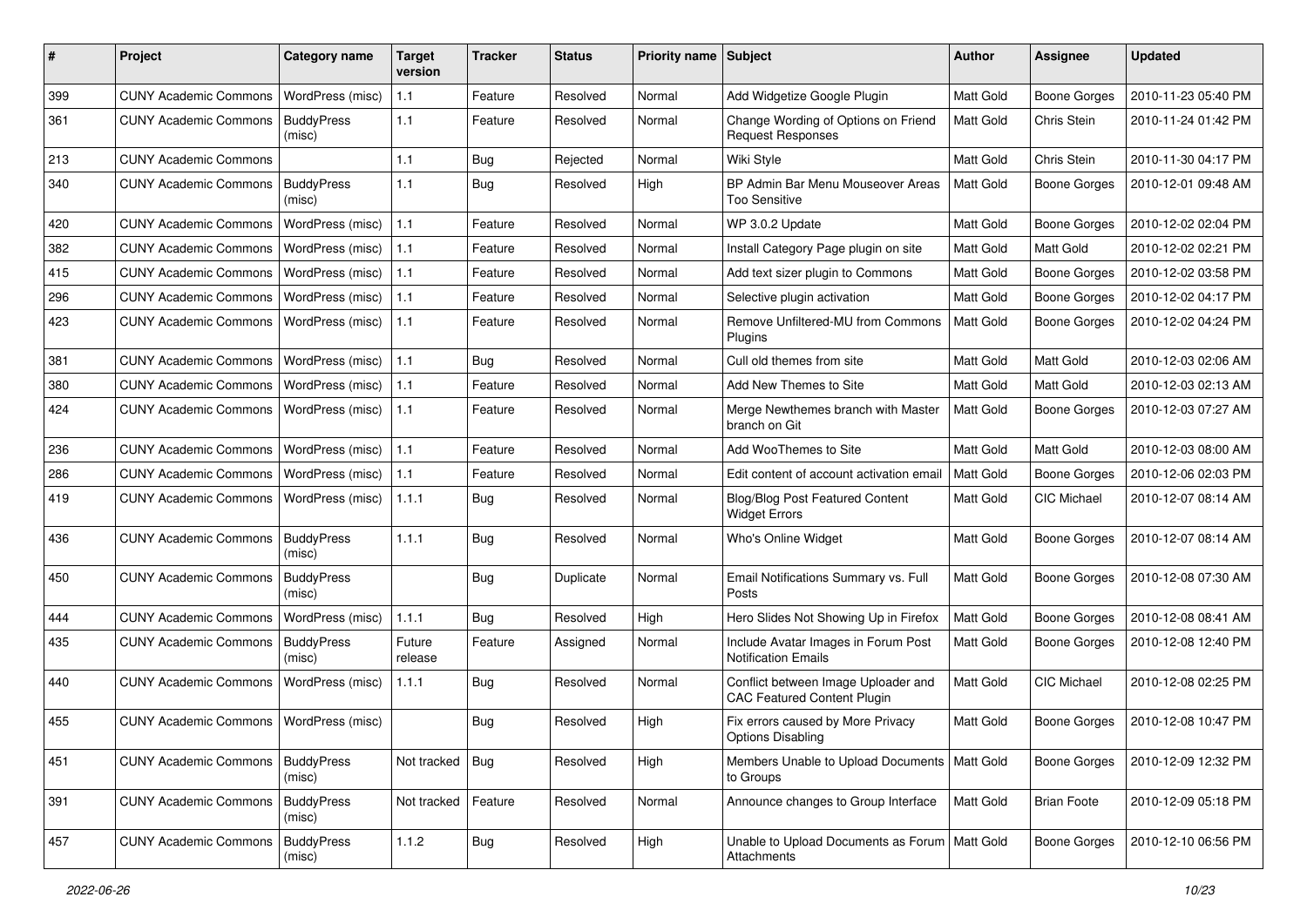| #   | <b>Project</b>               | Category name               | <b>Target</b><br>version | <b>Tracker</b> | <b>Status</b> | <b>Priority name</b> | Subject                                                 | <b>Author</b>    | Assignee            | <b>Updated</b>      |
|-----|------------------------------|-----------------------------|--------------------------|----------------|---------------|----------------------|---------------------------------------------------------|------------------|---------------------|---------------------|
| 470 | <b>CUNY Academic Commons</b> | WordPress (misc)            | 1.0.3                    | Bug            | Duplicate     | Normal               | Atahualpa Theme problems following<br>site upgrade      | Matt Gold        | Boone Gorges        | 2010-12-13 10:59 AM |
| 472 | <b>CUNY Academic Commons</b> | WordPress (misc)            | Not tracked              | Bug            | Resolved      | Normal               | Spelling Error in Email Notification                    | Matt Gold        | <b>Boone Gorges</b> | 2010-12-13 02:56 PM |
| 469 | <b>CUNY Academic Commons</b> | WordPress (misc)            | Not tracked              | Bug            | Resolved      | High                 | Help with a blog using a deleted theme                  | Matt Gold        | Boone Gorges        | 2010-12-13 05:09 PM |
| 476 | <b>CUNY Academic Commons</b> | WordPress (misc)            | 1.1.3                    | <b>Bug</b>     | Resolved      | High                 | Limited Email Domains List Empty After<br>Site Upgrade  | Matt Gold        | <b>Boone Gorges</b> | 2010-12-13 07:02 PM |
| 458 | <b>CUNY Academic Commons</b> | <b>BuddyPress</b><br>(misc) | 1.1.3                    | Bug            | Resolved      | Normal               | Notifications Not Received for Own<br>Messages          | Matt Gold        | <b>Boone Gorges</b> | 2010-12-13 08:28 PM |
| 482 | <b>CUNY Academic Commons</b> | WordPress (misc)            | 1.1.4                    | <b>Bug</b>     | Resolved      | Normal               | BP Admin Bar Display Error                              | Matt Gold        | <b>Boone Gorges</b> | 2010-12-16 08:45 AM |
| 486 | <b>CUNY Academic Commons</b> | <b>BuddyPress</b><br>(misc) | 1.1.4                    | Feature        | Resolved      | Normal               | Add "Post Topic" to Group Forum<br>pages                | Matt Gold        | Boone Gorges        | 2010-12-16 11:13 AM |
| 449 | <b>CUNY Academic Commons</b> | WordPress (misc)            | 1.1.4                    | Bug            | Rejected      | Normal               | WooThemes displaying category list in<br>nav            | Matt Gold        | Chris Stein         | 2010-12-16 02:03 PM |
| 453 | <b>CUNY Academic Commons</b> | WordPress (misc)            | 1.1.4                    | Bug            | Rejected      | Normal               | Error with Sidebar Manager of "The<br>Station" WooTheme | Matt Gold        | <b>Boone Gorges</b> | 2010-12-18 04:51 PM |
| 489 | <b>CUNY Academic Commons</b> | WordPress (misc)            | 1.1.4                    | Feature        | Resolved      | Normal               | Drag and Drop Ordering on Gallery<br>Post Plugin        | Matt Gold        | <b>Ron Rennick</b>  | 2010-12-18 08:13 PM |
| 475 | <b>CUNY Academic Commons</b> | WordPress (misc)            | 1.1.4                    | Feature        | Rejected      | Normal               | Move Critical Plugins to mu-plugins                     | Matt Gold        | Boone Gorges        | 2010-12-18 08:56 PM |
| 500 | <b>CUNY Academic Commons</b> | <b>BuddyPress</b><br>(misc) | Future<br>release        | Feature        | Assigned      | Normal               | <b>Export Group Data</b>                                | Matt Gold        | Boone Gorges        | 2010-12-19 12:09 PM |
| 496 | <b>CUNY Academic Commons</b> | WordPress (misc)            | 1.1.5                    | Feature        | Resolved      | Normal               | Add wp-resume Plugin to Site                            | Matt Gold        | <b>Boone Gorges</b> | 2010-12-20 10:09 AM |
| 276 | <b>CUNY Academic Commons</b> | Wiki                        | 1.1.5                    | Feature        | Resolved      | Normal               | Install PDF Book extension for<br><b>MediaWiki</b>      | Matt Gold        | Boone Gorges        | 2010-12-20 10:59 AM |
| 328 | <b>CUNY Academic Commons</b> | <b>BuddyPress</b><br>(misc) | Future<br>release        | Feature        | Duplicate     | Normal               | Make Group Invitation Status Clearer                    | Matt Gold        | <b>Boone Gorges</b> | 2010-12-20 11:08 AM |
| 350 | <b>CUNY Academic Commons</b> | <b>BuddyPress</b><br>(misc) | 1.2                      | Feature        | Resolved      | Normal               | Move "Send Invites" Button                              | Matt Gold        | Boone Gorges        | 2010-12-20 11:29 AM |
| 498 | <b>CUNY Academic Commons</b> | <b>BuddyPress</b><br>(misc) |                          | Feature        | Duplicate     | Normal               | Create ability to respond to forum posts<br>by email    | <b>Matt Gold</b> | <b>Boone Gorges</b> | 2010-12-20 11:34 AM |
| 507 | <b>CUNY Academic Commons</b> | <b>BuddyPress</b><br>(misc) | 1.1.6                    | Bug            | Resolved      | High                 | Invite Anyone Rejects CUNY Email<br>Addresses           | Matt Gold        | Boone Gorges        | 2010-12-21 11:26 AM |
| 503 | <b>CUNY Academic Commons</b> | WordPress (misc)            | 1.1.6                    | Bug            | Resolved      | Normal               | Explore and Possibly Remove<br><b>WP-Cron Reminder</b>  | Matt Gold        | <b>Boone Gorges</b> | 2010-12-21 11:55 AM |
| 285 | <b>CUNY Academic Commons</b> | WordPress (misc)            | Not tracked              | Bug            | Rejected      | Normal               | <b>Check Commons mailserver</b><br>configuration        | Matt Gold        |                     | 2010-12-21 11:58 AM |
| 456 | <b>CUNY Academic Commons</b> | <b>BuddyPress</b><br>(misc) | Not tracked              | Bug            | Resolved      | Normal               | <b>Check Sitewide Plugins</b>                           | Matt Gold        | <b>Boone Gorges</b> | 2010-12-21 12:31 PM |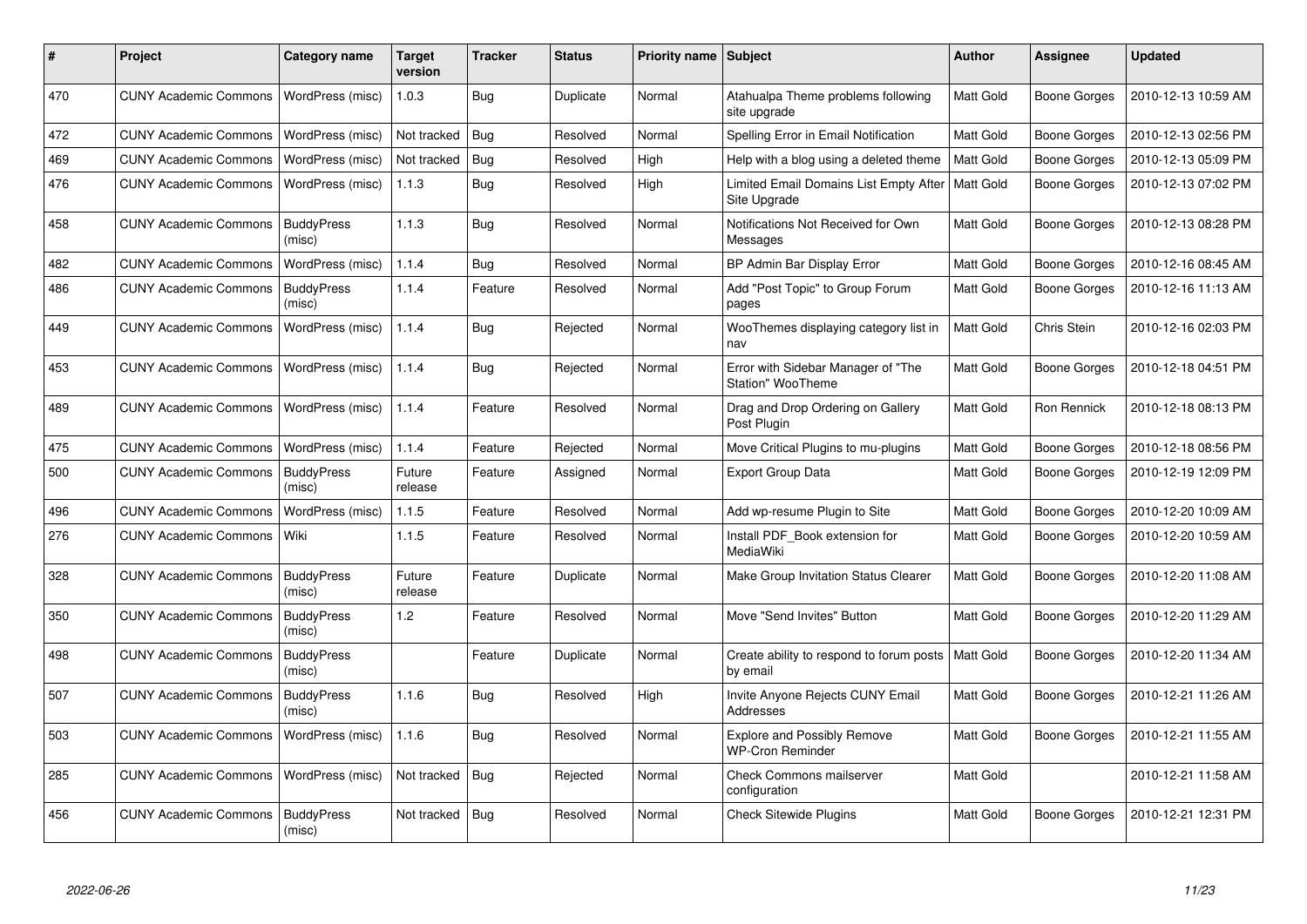| #   | Project                      | <b>Category name</b>        | <b>Target</b><br>version | <b>Tracker</b> | <b>Status</b> | Priority name Subject |                                                                                                      | Author           | <b>Assignee</b>     | <b>Updated</b>      |
|-----|------------------------------|-----------------------------|--------------------------|----------------|---------------|-----------------------|------------------------------------------------------------------------------------------------------|------------------|---------------------|---------------------|
| 467 | <b>CUNY Academic Commons</b> | <b>BuddyPress</b><br>(misc) | Not tracked              | Bug            | Resolved      | Low                   | CAC Blog no longer listed on<br>BP-Admin Bar "My Blogs" list                                         | Matt Gold        | <b>Boone Gorges</b> | 2010-12-21 12:38 PM |
| 426 | <b>CUNY Academic Commons</b> | WordPress (misc)            | Not tracked              | Feature        | Resolved      | Normal                | Change default blog theme once<br>WooThemes are installed                                            | Matt Gold        | Matt Gold           | 2010-12-21 12:42 PM |
| 311 | <b>CUNY Academic Commons</b> | Redmine                     | Not tracked Bug          |                | Resolved      | Low                   | Redmine user getting all email<br>notifications                                                      | Matt Gold        | Zach Davis          | 2010-12-21 07:28 PM |
| 499 | <b>CUNY Academic Commons</b> | WordPress (misc)            | 1.1.6                    | Bug            | Resolved      | Normal                | Help with Atahualpa Issues                                                                           | Matt Gold        | scott voth          | 2010-12-21 07:30 PM |
| 428 | <b>CUNY Academic Commons</b> | <b>BuddyPress</b><br>(misc) | $1.2$                    | Feature        | Resolved      | Normal                | Consider adding Log Out button to BP<br>Admin Bar                                                    | Matt Gold        | <b>Boone Gorges</b> | 2010-12-22 12:12 PM |
| 427 | <b>CUNY Academic Commons</b> | WordPress (misc)            | 1.2                      | Feature        | Resolved      | Normal                | Remove Ability to Post Status Updates<br>from Edit Profile Page                                      | Matt Gold        | <b>Boone Gorges</b> | 2010-12-22 12:16 PM |
| 125 | <b>CUNY Academic Commons</b> | Redmine                     | Not tracked              | <b>Bug</b>     | Rejected      | Normal                | Prevent Issues Site from Showing up in   Matt Gold<br>Google Searches                                |                  |                     | 2010-12-28 05:45 PM |
| 527 | <b>CUNY Academic Commons</b> | <b>BuddyPress</b><br>(misc) | 1.1.7                    | Bug            | Resolved      | Low                   | BP Admin Bar Doesn't Show up on<br>Cityscape Theme                                                   | Matt Gold        | <b>Boone Gorges</b> | 2011-01-04 03:39 PM |
| 531 | <b>CUNY Academic Commons</b> | <b>BuddyPress</b><br>(misc) | 1.1.7                    | <b>Bug</b>     | Resolved      | Low                   | Member reports problems with avatar<br>cropping                                                      | Matt Gold        | <b>Boone Gorges</b> | 2011-01-04 05:10 PM |
| 513 | <b>CUNY Academic Commons</b> | WordPress (misc)            | 1.1.7                    | Feature        | Resolved      | Low                   | Plugin Request: Install meebo me                                                                     | Matt Gold        | <b>Boone Gorges</b> | 2011-01-04 05:56 PM |
| 509 | <b>CUNY Academic Commons</b> | WordPress (misc)            | 1.1.7                    | Bug            | Resolved      | Low                   | User reports problem with Google<br>Calendar widget                                                  | Matt Gold        | <b>Boone Gorges</b> | 2011-01-04 06:17 PM |
| 539 | <b>CUNY Academic Commons</b> | <b>BuddyPress</b><br>(misc) | 1.2                      | Feature        | Rejected      | Normal                | Allow document category names to be<br>edited                                                        | Matt Gold        | Boone Gorges        | 2011-01-24 12:52 PM |
| 544 | <b>CUNY Academic Commons</b> | WordPress (misc)            | 1.1.8                    | Feature        | Resolved      | Normal                | Add Elegant Themes themepack to site                                                                 | Matt Gold        | Matt Gold           | 2011-01-25 01:40 AM |
| 545 | <b>CUNY Academic Commons</b> | WordPress (misc)            | 1.1.8                    | <b>Bug</b>     | Resolved      | Normal                | <b>Test Elegant Themes</b>                                                                           | Matt Gold        | Matt Gold           | 2011-01-25 01:41 AM |
| 547 | <b>CUNY Academic Commons</b> | WordPress (misc)            | 1.1.8                    | Feature        | Resolved      | Normal                | Add new themes                                                                                       | Matt Gold        | Matt Gold           | 2011-01-27 01:52 PM |
| 533 | <b>CUNY Academic Commons</b> | <b>BuddyPress</b><br>(misc) | 1.1.8                    | Bug            | Resolved      | Normal                | Minor CSS issue on group page                                                                        | Matt Gold        | <b>Boone Gorges</b> | 2011-02-02 09:44 AM |
| 540 | <b>CUNY Academic Commons</b> | <b>BuddyPress</b><br>(misc) | 1.1.8                    | <b>Bug</b>     | Resolved      | Normal                | Long BP Group Doc Names Hide<br>Edit/Delete Options                                                  | <b>Matt Gold</b> | <b>Boone Gorges</b> | 2011-02-02 10:58 AM |
| 538 | <b>CUNY Academic Commons</b> | <b>BuddyPress</b><br>(misc) | 1.1.8                    | <b>Bug</b>     | Resolved      | Normal                | News feed assigns incorrect trackback<br>origins                                                     | Matt Gold        | Boone Gorges        | 2011-02-02 11:22 AM |
| 546 | <b>CUNY Academic Commons</b> | BuddyPress<br>(misc)        | 1.1.8                    | Bug            | Resolved      | Normal                | Add Group/Group Blog Author Syncing   Matt Gold<br>on an Automated Basis to the Group<br>Blog Plugin |                  | <b>Boone Gorges</b> | 2011-02-03 08:44 AM |
| 556 | <b>CUNY Academic Commons</b> | WordPress (misc)            |                          | Bug            | Resolved      | Normal                | Default Theme Broken after Upgrade                                                                   | Matt Gold        | Matt Gold           | 2011-02-05 09:44 AM |
| 561 | <b>CUNY Academic Commons</b> | <b>BuddyPress</b><br>(misc) |                          | Bug            | Resolved      | Normal                | <b>Copyright Violation</b>                                                                           | Matt Gold        | Matt Gold           | 2011-02-05 03:10 PM |
| 566 | <b>CUNY Academic Commons</b> | WordPress (misc)            | 1.1.10                   | Feature        | Resolved      | Normal                | Add The Morning After Theme                                                                          | Matt Gold        | Matt Gold           | 2011-02-06 11:40 PM |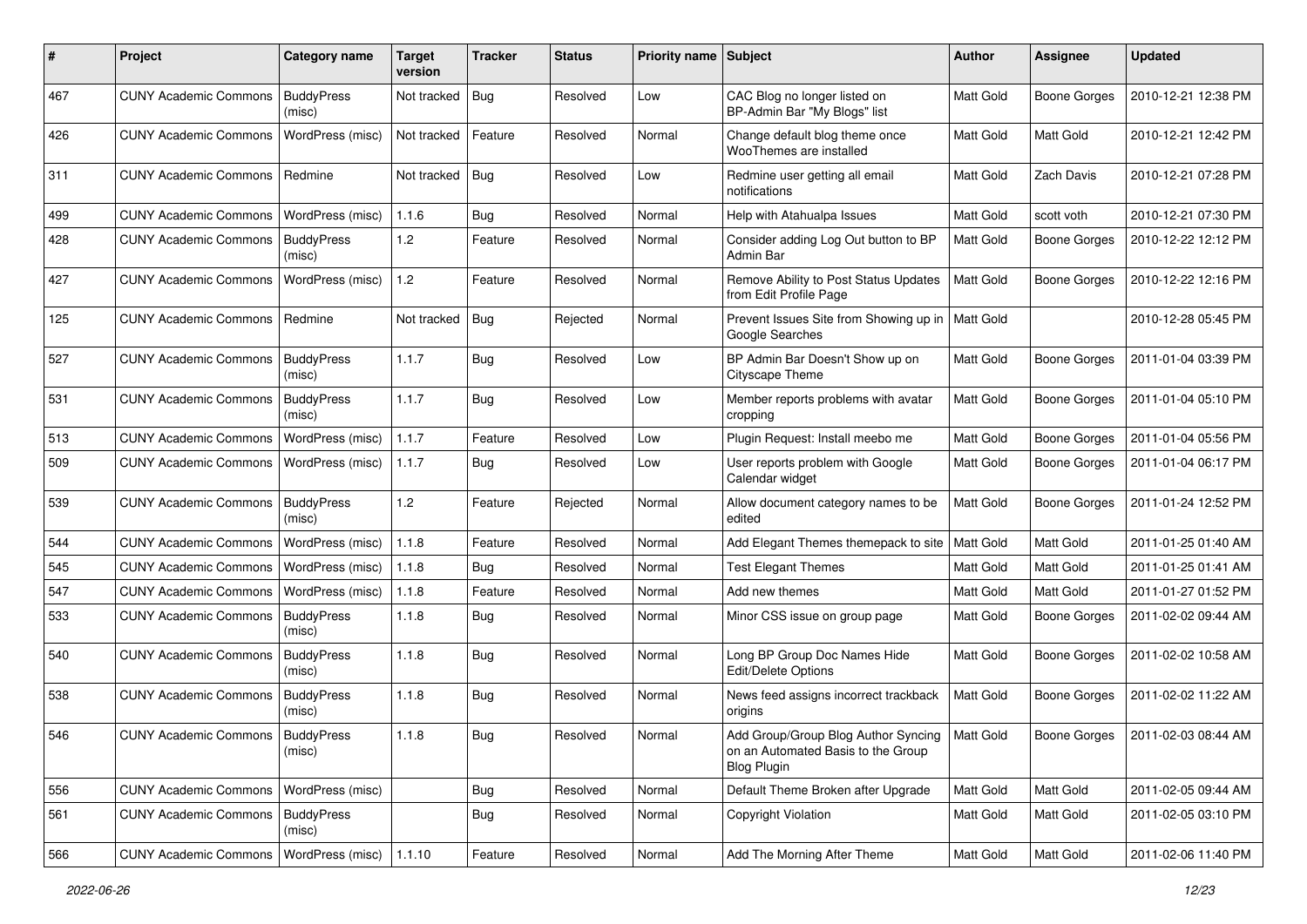| #   | Project                      | Category name               | Target<br>version | <b>Tracker</b> | <b>Status</b> | <b>Priority name Subject</b> |                                                                                                    | <b>Author</b>    | <b>Assignee</b>     | <b>Updated</b>      |
|-----|------------------------------|-----------------------------|-------------------|----------------|---------------|------------------------------|----------------------------------------------------------------------------------------------------|------------------|---------------------|---------------------|
| 568 | <b>CUNY Academic Commons</b> | <b>BuddyPress</b><br>(misc) | 1.1.10            | Bug            | Resolved      | High                         | Member reports trouble uploading<br>documents to groups                                            | <b>Matt Gold</b> | Boone Gorges        | 2011-02-10 02:33 PM |
| 574 | <b>CUNY Academic Commons</b> | <b>BuddyPress</b><br>(misc) | 1.1.10            | Bug            | Resolved      | High                         | Members unable to read documents<br>posted to groups                                               | <b>Matt Gold</b> | Boone Gorges        | 2011-02-10 03:01 PM |
| 564 | <b>CUNY Academic Commons</b> | WordPress (misc)            | 1.1.10            | Feature        | Rejected      | Normal                       | Email Subscription Plugin for<br><b>WordPress blogs</b>                                            | <b>Matt Gold</b> | <b>Boone Gorges</b> | 2011-02-18 12:04 AM |
| 378 | <b>CUNY Academic Commons</b> | WordPress (misc)            | 1.2               | <b>Bug</b>     | Duplicate     | Normal                       | New blog post notification by email for<br>private blogs                                           | Matt Gold        | <b>Boone Gorges</b> | 2011-02-18 01:46 PM |
| 362 | <b>CUNY Academic Commons</b> | <b>BuddyPress</b><br>(misc) | 1.2               | Feature        | Resolved      | Low                          | Require Confirmation on Leaving a<br>Group                                                         | Matt Gold        | <b>Boone Gorges</b> | 2011-02-21 02:51 PM |
| 567 | <b>CUNY Academic Commons</b> | WordPress (misc)            | 1.1.10            | Feature        | Resolved      | Normal                       | Add WPFolio and Bibliotype Themes                                                                  | Matt Gold        | Matt Gold           | 2011-02-21 04:16 PM |
| 510 | <b>CUNY Academic Commons</b> | <b>BuddyPress</b><br>(misc) | 1.2               | Feature        | Resolved      | Normal                       | Change group slug placement on group   Matt Gold<br>admin menu                                     |                  | Boone Gorges        | 2011-02-21 04:51 PM |
| 605 | <b>CUNY Academic Commons</b> | <b>BuddyPress</b><br>(misc) | 1.1.10            | <b>Bug</b>     | Rejected      | Normal                       | Member search on Group Invite Page<br>Not Working                                                  | <b>Matt Gold</b> | Boone Gorges        | 2011-02-24 11:41 PM |
| 606 | <b>CUNY Academic Commons</b> | <b>BuddyPress</b><br>(misc) | 1.1.10            | <b>Bug</b>     | Rejected      | Low                          | Avatars don't show up in list of<br>members on group invite tool                                   | Matt Gold        | Boone Gorges        | 2011-02-24 11:47 PM |
| 553 | <b>CUNY Academic Commons</b> | WordPress (misc)            | 1.1.10            | <b>Bug</b>     | Rejected      | Normal                       | Wonky Hero Slide Overlays                                                                          | Matt Gold        | <b>Boone Gorges</b> | 2011-02-28 05:44 PM |
| 623 | <b>CUNY Academic Commons</b> | <b>BuddyPress</b><br>(misc) | 1.2               | Feature        | Resolved      | Normal                       | <b>BuddyPress Docs: Move</b><br>Paste-from-Word Icon Into Top Row of<br>Tiny-MCE icons             | <b>Matt Gold</b> | Boone Gorges        | 2011-02-28 06:33 PM |
| 613 | <b>CUNY Academic Commons</b> | <b>BuddyPress</b><br>(misc) | 1.1.10            | Bug            | Resolved      | Normal                       | Member reports group blog / group<br>member syncing                                                | <b>Matt Gold</b> | <b>Boone Gorges</b> | 2011-03-03 09:26 AM |
| 614 | <b>CUNY Academic Commons</b> | <b>BuddyPress</b><br>(misc) | 1.1.10            | <b>Bug</b>     | Rejected      | Low                          | Log out button on BP Admin bar covers<br>logo                                                      | Matt Gold        | <b>Boone Gorges</b> | 2011-03-04 05:58 PM |
| 612 | <b>CUNY Academic Commons</b> | <b>BuddyPress</b><br>(misc) | 1.1.10            | <b>Bug</b>     | Resolved      | Normal                       | Member reports trouble uploading<br>documents to groups                                            | <b>Matt Gold</b> | <b>Boone Gorges</b> | 2011-03-07 10:12 PM |
| 534 | <b>CUNY Academic Commons</b> | WordPress (misc)            | 1.1.10            | Feature        | Resolved      | Normal                       | Add an apple-touch-icon.pgn of the<br>CUNY Favicon.ico to the root directory<br>at 114x114         | Matt Gold        | Matt Gold           | 2011-03-08 07:34 AM |
| 349 | <b>CUNY Academic Commons</b> | <b>BuddyPress</b><br>(misc) | 1.2               | Feature        | Resolved      | Normal                       | Add explanatory note to Group Send<br><b>Invites Page</b>                                          | Matt Gold        | Boone Gorges        | 2011-03-08 08:44 PM |
| 348 | <b>CUNY Academic Commons</b> | <b>BuddyPress</b><br>(misc) | 1.2               | Feature        | Resolved      | Normal                       | Create status marker to show which<br>invited group members have already<br>received group invites | Matt Gold        | Boone Gorges        | 2011-03-08 09:08 PM |
| 492 | <b>CUNY Academic Commons</b> | WordPress (misc)            | 1.2               | Feature        | Resolved      | Normal                       | Upgrade CommentPress to latest<br>edition                                                          | <b>Matt Gold</b> | <b>Boone Gorges</b> | 2011-03-08 09:23 PM |
| 491 | <b>CUNY Academic Commons</b> | WordPress (misc)            | Not tracked       | Support        | Resolved      | Normal                       | Create better/more visible<br>documentation for WooThemes                                          | Matt Gold        | scott voth          | 2011-03-12 12:27 PM |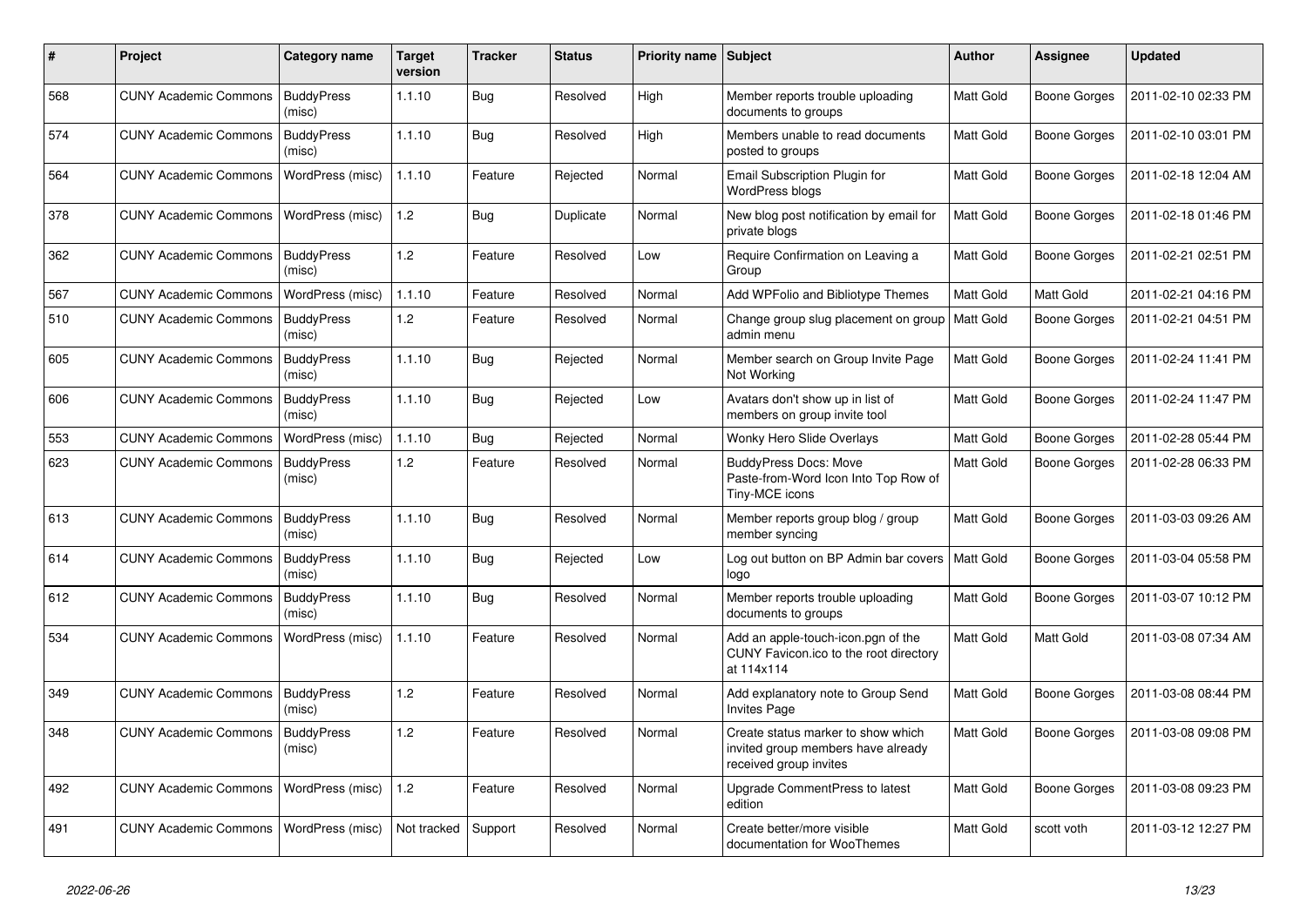| #   | Project                                  | Category name               | Target<br>version | <b>Tracker</b> | <b>Status</b> | Priority name Subject |                                                                                                    | Author           | <b>Assignee</b>     | <b>Updated</b>      |
|-----|------------------------------------------|-----------------------------|-------------------|----------------|---------------|-----------------------|----------------------------------------------------------------------------------------------------|------------------|---------------------|---------------------|
| 611 | <b>CUNY Academic Commons</b>             | Wiki                        | Not tracked       | Bug            | Resolved      | Low                   | Remove references to the wire from<br>wiki support pages                                           | Matt Gold        | scott voth          | 2011-03-12 12:29 PM |
| 635 | <b>CUNY Academic Commons</b>             | <b>BuddyPress</b><br>(misc) | Future<br>release | Feature        | Assigned      | Normal                | Big Blue Button - Videoconferencing in<br>Groups and Blogs                                         | Matt Gold        | <b>Boone Gorges</b> | 2011-03-14 03:24 PM |
| 504 | <b>CUNY Academic Commons</b>             | WordPress (misc)            | Not tracked       | Feature        | Resolved      | Normal                | Create a page on the news blog to<br>highlight stories about the Commons                           | <b>Matt Gold</b> | scott voth          | 2011-03-14 10:07 PM |
| 638 | <b>CUNY Academic Commons</b>             | <b>BuddyPress</b><br>(misc) | 1.1.11            | <b>Bug</b>     | Resolved      | Normal                | Email Notifications Include Odd<br>Characters                                                      | Matt Gold        | <b>Boone Gorges</b> | 2011-03-16 11:06 AM |
| 501 | <b>CUNY Academic Commons</b>             | WordPress (misc)            | $1.2$             | Feature        | Resolved      | Normal                | Install WP Site Template Plugin                                                                    | Matt Gold        | <b>Boone Gorges</b> | 2011-03-16 03:31 PM |
| 639 | <b>CUNY Academic Commons</b>             | WordPress (misc)            | 1.1.11            | Feature        | Resolved      | Low                   | Consider WP Comment Remix Plugin                                                                   | Matt Gold        | <b>Boone Gorges</b> | 2011-03-17 05:43 PM |
| 629 | <b>CUNY Academic Commons</b>             | <b>BuddyPress</b><br>(misc) | $1.2$             | Feature        | Resolved      | Normal                | Create Required Profile Field to Define<br><b>User Status</b>                                      | Matt Gold        | Matt Gold           | 2011-03-17 06:34 PM |
| 646 | <b>CUNY Academic Commons</b>             | <b>BuddyPress</b><br>(misc) | 1.2               | <b>Bug</b>     | Resolved      | Low                   | Change Error Message Non Logged-In<br>Users See When Authorized Page is<br>Requested Without Login | <b>Matt Gold</b> | <b>Boone Gorges</b> | 2011-03-22 10:28 AM |
| 409 | <b>CUNY Academic Commons</b>             | WordPress (misc)            | Future<br>release | Feature        | Duplicate     | Normal                | Simplify Process of adding members to<br>blogs                                                     | Matt Gold        | <b>Boone Gorges</b> | 2011-03-25 11:25 AM |
| 651 | <b>CUNY Academic Commons</b>             | <b>BuddyPress</b><br>(misc) | Not tracked       | Feature        | Resolved      | Normal                | Update Roadmap                                                                                     | Matt Gold        | <b>Boone Gorges</b> | 2011-03-26 07:20 PM |
| 647 | <b>CUNY Academic Commons</b>             | WordPress (misc)            | 1.2               | Feature        | Resolved      | Normal                | <b>Add Antisnews Theme</b>                                                                         | Matt Gold        | <b>Boone Gorges</b> | 2011-03-26 07:58 PM |
| 660 | <b>CUNY Academic Commons</b>             | <b>BuddyPress</b><br>(misc) | 1.2               | Bug            | Resolved      | Low                   | HTML Markup appears in activity<br>comment                                                         | Matt Gold        | <b>Boone Gorges</b> | 2011-04-04 02:39 PM |
| 674 | <b>CUNY Academic Commons</b>             | <b>BuddyPress</b><br>(misc) | Not tracked   Bug |                | Rejected      | Normal                | <b>Errant Friend Request?</b>                                                                      | <b>Matt Gold</b> | <b>Boone Gorges</b> | 2011-04-06 11:28 PM |
| 656 | <b>CUNY Academic Commons</b>             | <b>BuddyPress</b><br>(misc) | 1.2               | <b>Bug</b>     | Resolved      | Low                   | <b>Conflicting Email Subscription</b><br>Messages                                                  | Matt Gold        | <b>Boone Gorges</b> | 2011-04-10 10:10 PM |
| 596 | <b>CUNY Academic Commons</b>             | WordPress (misc)            | Not tracked       | Support        | Resolved      | Normal                | Document Subscribe2 Plugin/Update<br>Help Group Post                                               | Matt Gold        | scott voth          | 2011-04-17 11:34 AM |
| 595 | <b>CUNY Academic Commons</b>             | Upgrades                    | 1.2               | Feature        | Resolved      | Normal                | Formalize Browser/OS Testing<br>procedures                                                         | Matt Gold        | <b>Boone Gorges</b> | 2011-04-20 06:40 PM |
| 640 | <b>CUNY Academic Commons</b>             | WordPress (misc)            | 1.2               | Feature        | Resolved      | Normal                | Add Clean Home Theme to Site                                                                       | Matt Gold        | Matt Gold           | 2011-04-20 06:55 PM |
| 526 | <b>CUNY Academic Commons</b>             | <b>WordPress (misc)</b>     | 1.2               | <b>Bug</b>     | Resolved      | Low                   | Next/Previous Links Don't Appear on<br>All Hero Slides                                             | Matt Gold        | Raymond Hoh         | 2011-04-22 03:56 AM |
| 699 | <b>CUNY Academic Commons</b>             | WordPress (misc)            | $1.2$             | Feature        | Resolved      | Normal                | Add BTCNew Plugin to the Commons                                                                   | Matt Gold        | Raymond Hoh         | 2011-04-24 04:15 PM |
| 425 | <b>CUNY Academic Commons</b>             | <b>WordPress (misc)</b>     | $1.2\,$           | Feature        | Resolved      | Normal                | Edit "Not Found" text on new blogs                                                                 | Matt Gold        | Raymond Hoh         | 2011-04-26 08:16 AM |
| 705 | <b>CUNY Academic Commons</b>             | WordPress (misc)            | 1.2.1             | Feature        | Resolved      | Normal                | A way to mass upload files?                                                                        | Matt Gold        | Boone Gorges        | 2011-04-27 12:04 AM |
| 709 | CUNY Academic Commons   WordPress (misc) |                             | 1.2.1             | Feature        | Rejected      | Low                   | Add Inspiration Theme to Site                                                                      | Matt Gold        | Boone Gorges        | 2011-04-28 08:15 PM |
| 727 | <b>CUNY Academic Commons</b>             | WordPress (misc)            | 1.2.1             | Bug            | Resolved      | Normal                | Add The Erudite Theme                                                                              | Matt Gold        | Raymond Hoh         | 2011-05-01 05:02 AM |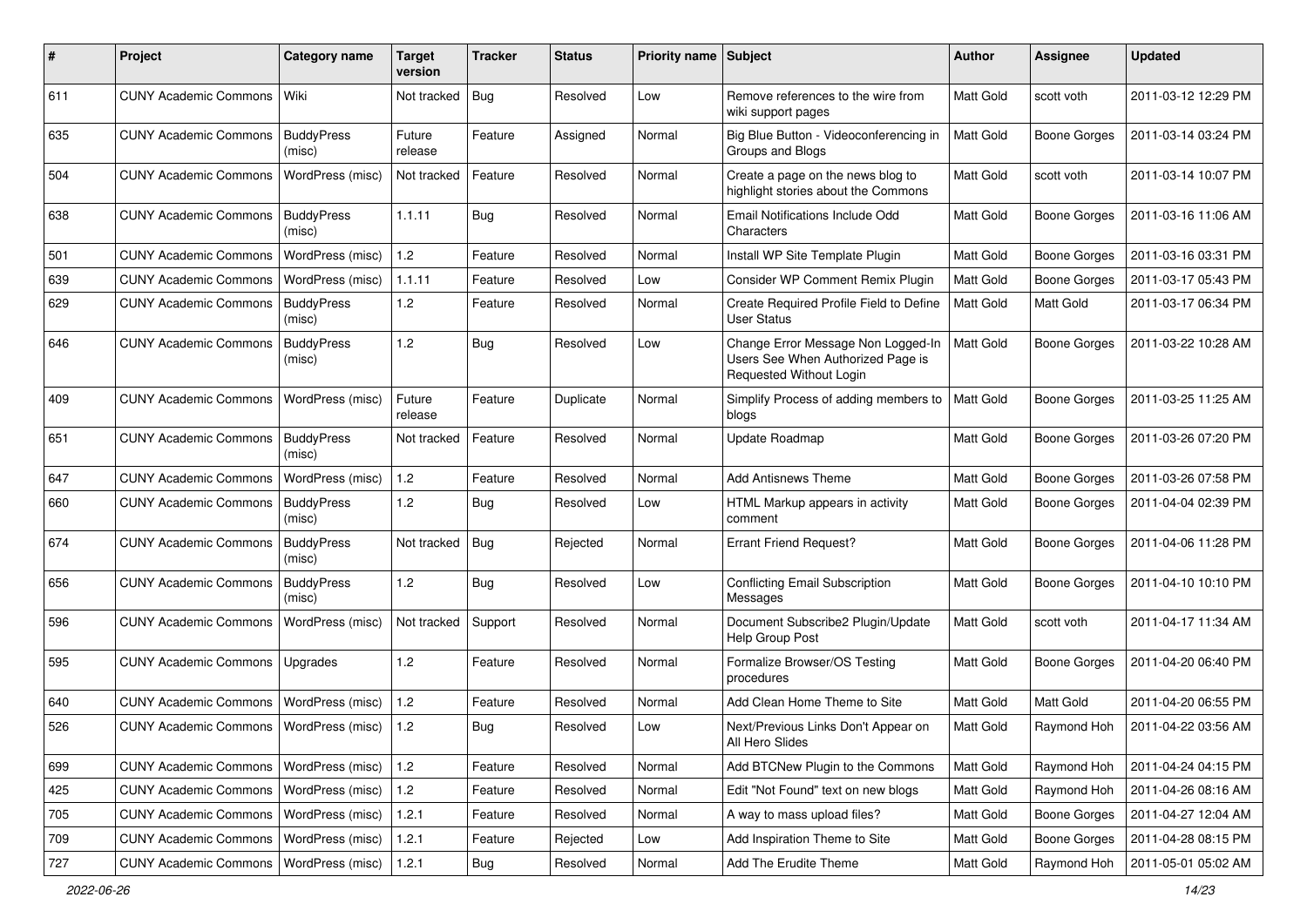| #   | Project                                  | Category name               | Target<br>version | Tracker    | <b>Status</b> | <b>Priority name Subject</b> |                                                                                   | <b>Author</b>    | <b>Assignee</b>     | <b>Updated</b>      |
|-----|------------------------------------------|-----------------------------|-------------------|------------|---------------|------------------------------|-----------------------------------------------------------------------------------|------------------|---------------------|---------------------|
| 731 | <b>CUNY Academic Commons</b>             | <b>BuddyPress</b><br>(misc) | 1.2.1             | Bug        | Resolved      | Normal                       | Member reports a problem posting to a<br>private group                            | Matt Gold        | Boone Gorges        | 2011-05-03 07:10 PM |
| 661 | <b>CUNY Academic Commons</b>             | <b>BuddyPress</b><br>(misc) | 1.2               | <b>Bug</b> | Resolved      | Low                          | HTML Special Characters Appear in<br><b>Email Notification Text</b>               | Matt Gold        | Raymond Hoh         | 2011-05-04 08:55 AM |
| 711 | <b>CUNY Academic Commons</b>             | WordPress (misc)            | 1.2.1             | Feature    | Resolved      | Normal                       | Add Twitter Blackbird Pie Plugin                                                  | Matt Gold        | <b>Boone Gorges</b> | 2011-05-04 10:17 AM |
| 707 | <b>CUNY Academic Commons</b>             | WordPress (misc)            | 1.2.1             | Feature    | Resolved      | Normal                       | Simple Site Visit Counter Plugin for<br><b>Blogs</b>                              | Matt Gold        | Boone Gorges        | 2011-05-04 11:13 AM |
| 704 | <b>CUNY Academic Commons</b>             | WordPress (misc)            | 1.2.1             | Feature    | Resolved      | Normal                       | Plugin Request: Widget that displays<br>randomized images and captions            | <b>Matt Gold</b> | <b>Boone Gorges</b> | 2011-05-04 11:22 AM |
| 706 | <b>CUNY Academic Commons</b>             | WordPress (misc)            | 1.2.1             | Feature    | Resolved      | Normal                       | Random Header Image                                                               | Matt Gold        | Boone Gorges        | 2011-05-04 01:26 PM |
| 710 | <b>CUNY Academic Commons</b>             | WordPress (misc)            | 1.2.1             | <b>Bug</b> | Resolved      | Normal                       | Flickr Photo Album Plugin Doesn't<br>Activate                                     | Matt Gold        | Boone Gorges        | 2011-05-08 04:56 PM |
| 627 | <b>CUNY Academic Commons</b>             | <b>BuddyPress</b><br>(misc) | 1.2               | Feature    | Resolved      | Normal                       | Add LaTeX support for BP Group<br>Forums                                          | <b>Matt Gold</b> | <b>Boone Gorges</b> | 2011-05-09 05:21 PM |
| 657 | <b>CUNY Academic Commons</b>             | WordPress (misc)            | 1.2.1             | Bug        | Resolved      | Normal                       | Problems with WordPress Wiki Plugin                                               | Matt Gold        | <b>Boone Gorges</b> | 2011-05-11 11:29 AM |
| 724 | <b>CUNY Academic Commons</b>             | <b>BuddyPress</b><br>(misc) | 1.2.1             | <b>Bug</b> | Rejected      | Normal                       | Word Limit on Email Notifications of<br>Forum Posts?                              | Matt Gold        | Boone Gorges        | 2011-05-11 12:04 PM |
| 628 | <b>CUNY Academic Commons</b>             | Wiki                        | 1.2.1             | Bug        | Resolved      | Normal                       | LaTeX support for MediaWiki                                                       | Matt Gold        | Boone Gorges        | 2011-05-11 09:50 PM |
| 745 | <b>CUNY Academic Commons</b>             | WordPress (misc)            | Not tracked       | Feature    | Resolved      | Normal                       | Add Radical Teacher Article to<br>Commons Buzz                                    | Matt Gold        | scott voth          | 2011-05-12 09:40 PM |
| 749 | <b>CUNY Academic Commons</b>             | WordPress (misc)            |                   | Feature    | Resolved      | Normal                       | Dev Blog Mention                                                                  | <b>Matt Gold</b> | scott voth          | 2011-05-12 09:41 PM |
| 746 | <b>CUNY Academic Commons</b>             | <b>BuddyPress</b><br>(misc) | 1.3               | Bug        | Resolved      | Normal                       | Create Pop-Up Login Overlay                                                       | Matt Gold        | Raymond Hoh         | 2011-05-16 06:32 PM |
| 325 | <b>CUNY Academic Commons</b>             | <b>BuddyPress</b><br>(misc) | 1.3               | Feature    | Resolved      | Normal                       | Add folder hierarchies to Group<br>Documents plugin                               | Matt Gold        | <b>Boone Gorges</b> | 2011-05-23 01:33 AM |
| 771 | <b>CUNY Academic Commons</b>             | WordPress (misc)            | 1.3               | Feature    | Rejected      | Normal                       | Create Tool to Display Users in Order<br>of ID# in Dashboard                      | Matt Gold        | Boone Gorges        | 2011-05-24 08:57 AM |
| 487 | <b>CUNY Academic Commons</b>             | WordPress (misc)            | 1.3               | Bug        | Resolved      | Normal                       | Replace Backtype Connect with<br>something that works                             | Matt Gold        | Boone Gorges        | 2011-05-26 08:47 AM |
| 775 | <b>CUNY Academic Commons</b>             | WordPress (misc)            | 1.2.2             | <b>Bug</b> | Rejected      | Normal                       | Hit Counter Plugin Problem                                                        | <b>Matt Gold</b> | <b>Boone Gorges</b> | 2011-05-28 08:42 AM |
| 763 | <b>CUNY Academic Commons</b>             | <b>BuddyPress</b><br>(misc) | 1.2.3             | Bug        | Resolved      | Low                          | Resaving BP Docs Preferences on<br>Same Setting Produces Unclear Error<br>Message | Matt Gold        | Boone Gorges        | 2011-06-02 09:19 AM |
| 747 | <b>CUNY Academic Commons</b>             | WordPress (misc)            | 1.2.3             | Feature    | Resolved      | Normal                       | Find rich-stats plugin for WordPress                                              | Matt Gold        | Boone Gorges        | 2011-06-02 09:19 AM |
| 778 | <b>CUNY Academic Commons</b>             | <b>BuddyPress</b><br>(misc) | 1.2.2             | Bug        | Resolved      | Normal                       | <b>Private BP Docs Comment Notification</b><br>in RSS Feed                        | <b>Matt Gold</b> | Boone Gorges        | 2011-06-02 09:29 AM |
| 761 | CUNY Academic Commons   WordPress (misc) |                             | 1.3               | Bug        | Resolved      | Normal                       | Implement "Send a Comment" Function   Matt Gold                                   |                  | Boone Gorges        | 2011-06-02 04:51 PM |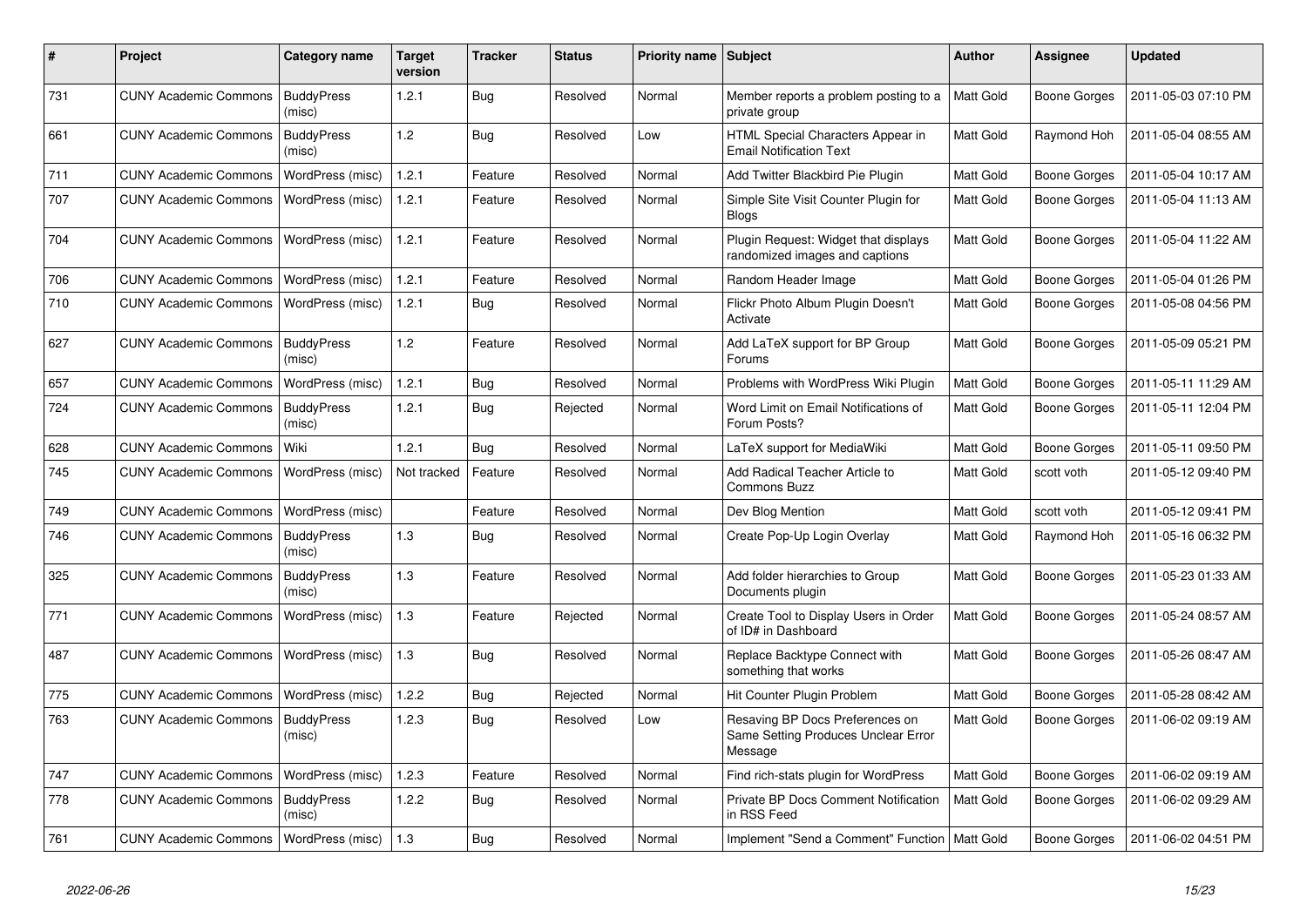| #   | <b>Project</b>                           | Category name               | <b>Target</b><br>version | <b>Tracker</b> | <b>Status</b> | <b>Priority name</b> | Subject                                                                 | <b>Author</b>    | Assignee            | <b>Updated</b>      |
|-----|------------------------------------------|-----------------------------|--------------------------|----------------|---------------|----------------------|-------------------------------------------------------------------------|------------------|---------------------|---------------------|
| 701 | <b>CUNY Academic Commons</b>             | Wiki                        | Not tracked              | Feature        | Resolved      | Normal               | Create Wikipedia Page for the CUNY<br><b>Academic Commons</b>           | Matt Gold        | scott voth          | 2011-06-05 10:39 AM |
| 789 | <b>CUNY Academic Commons</b>             | WordPress (misc)            | 1.2.3                    | Bug            | Resolved      | Normal               | Remove Sitemeter from Footer                                            | Matt Gold        | <b>Boone Gorges</b> | 2011-06-06 09:41 AM |
| 786 | <b>CUNY Academic Commons</b>             | WordPress (misc)            | 1.2.3                    | Bug            | Resolved      | Normal               | Hero Image Slider Overlay Display on<br>ΙE                              | Matt Gold        | Boone Gorges        | 2011-06-06 09:51 AM |
| 782 | <b>CUNY Academic Commons</b>             | <b>BuddyPress</b><br>(misc) | 1.2.3                    | Feature        | Resolved      | Normal               | Add Captcha Plugin                                                      | Matt Gold        | <b>Boone Gorges</b> | 2011-06-06 10:37 AM |
| 783 | <b>CUNY Academic Commons</b>             | <b>BuddyPress</b><br>(misc) | 1.2.4                    | Bug            | Resolved      | Normal               | <b>Broken Avatar Images</b>                                             | Matt Gold        | Boone Gorges        | 2011-06-06 02:49 PM |
| 796 | <b>CUNY Academic Commons</b>             | Wiki                        | 1.2.4                    | Bug            | Resolved      | Normal               | BP Admin Bar Header Margin                                              | Matt Gold        | Raymond Hoh         | 2011-06-07 02:37 PM |
| 806 | <b>CUNY Academic Commons</b>             | <b>BuddyPress</b><br>(misc) | 1.2.4                    | Bug            | Resolved      | Normal               | BP Docs Notification Throttling Issues                                  | Matt Gold        | Boone Gorges        | 2011-06-08 12:17 PM |
| 774 | <b>CUNY Academic Commons</b>             | <b>BuddyPress</b><br>(misc) | 1.3                      | Feature        | Resolved      | Normal               | Consider Allowing Email to Be Sent<br><b>Between Unfriended Members</b> | Matt Gold        | <b>Boone Gorges</b> | 2011-06-16 04:06 PM |
| 557 | <b>CUNY Academic Commons</b>             | <b>BuddyPress</b><br>(misc) | 1.3                      | Feature        | Rejected      | Normal               | Denied Size and Extension Alerts on<br>Forum posts                      | Matt Gold        | <b>Boone Gorges</b> | 2011-06-17 02:58 PM |
| 795 | <b>CUNY Academic Commons</b>             | Wiki                        | Not tracked              | Bug            | Resolved      | Normal               | Add Links to Other Articles to Wikipedia<br>Page                        | <b>Matt Gold</b> | scott voth          | 2011-06-19 01:00 PM |
| 777 | <b>CUNY Academic Commons</b>             | WordPress (misc)            | Not tracked              | Bug            | Resolved      | Normal               | Add Library Technology Journal Article<br>to Commons Buzz               | Matt Gold        | scott voth          | 2011-06-19 01:00 PM |
| 841 | <b>CUNY Academic Commons</b>             | WordPress (misc)            | Not tracked              | Feature        | Resolved      | Normal               | Add wordpressthemeshock accolade to<br><b>Commons Buzz</b>              | <b>Matt Gold</b> | scott voth          | 2011-06-22 09:36 PM |
| 836 | <b>CUNY Academic Commons</b>             | WordPress (misc)            | Not tracked              | Feature        | Resolved      | Normal               | Set order of articles on CUNY Buzz to<br>reverse chronological          | Matt Gold        | scott voth          | 2011-06-22 09:36 PM |
| 856 | <b>CUNY Academic Commons</b>             | <b>BuddyPress</b><br>(misc) | 1.2.4                    | Bug            | Resolved      | Low                  | Text-alignment issue on group                                           | Matt Gold        | Raymond Hoh         | 2011-06-22 10:02 PM |
| 908 | <b>CUNY Academic Commons</b>             | <b>BuddyPress</b><br>(misc) | 1.2.4                    | Bug            | Resolved      | Normal               | Free a BP Doc from Locked Status                                        | Matt Gold        | <b>Boone Gorges</b> | 2011-07-02 11:15 PM |
| 829 | <b>CUNY Academic Commons</b>             | WordPress (misc)            | Not tracked              | Feature        | Resolved      | Normal               | Create CUNY Job Postings Blog                                           | Matt Gold        | scott voth          | 2011-07-04 11:20 AM |
| 842 | <b>CUNY Academic Commons</b>             | WordPress (misc)            | 1.2.4                    | Bug            | Resolved      | Normal               | Problems adding a user to a blog                                        | Matt Gold        | Boone Gorges        | 2011-07-08 01:34 PM |
| 929 | <b>CUNY Academic Commons</b>             | <b>BuddyPress</b><br>(misc) | Not tracked              | Support        | Resolved      | Normal               | Request: Change Member ID                                               | Matt Gold        | <b>Boone Gorges</b> | 2011-07-08 02:25 PM |
| 950 | <b>CUNY Academic Commons</b>             | <b>BuddyPress</b><br>(misc) | 1.2.4                    | Bug            | Rejected      | Normal               | Spam/Moderation Issue                                                   | Matt Gold        | <b>Boone Gorges</b> | 2011-07-11 09:15 AM |
| 905 | <b>CUNY Academic Commons</b>             | <b>BuddyPress</b><br>(misc) | 1.2.4                    | Bug            | Resolved      | Low                  | <b>BP Docs Authentication Issue</b>                                     | Matt Gold        | Boone Gorges        | 2011-07-12 01:39 PM |
| 809 | CUNY Academic Commons   WordPress (misc) |                             | 1.2.4                    | Bug            | Resolved      | Low                  | Extra padding on bottom of footer                                       | Matt Gold        | <b>Boone Gorges</b> | 2011-07-12 03:23 PM |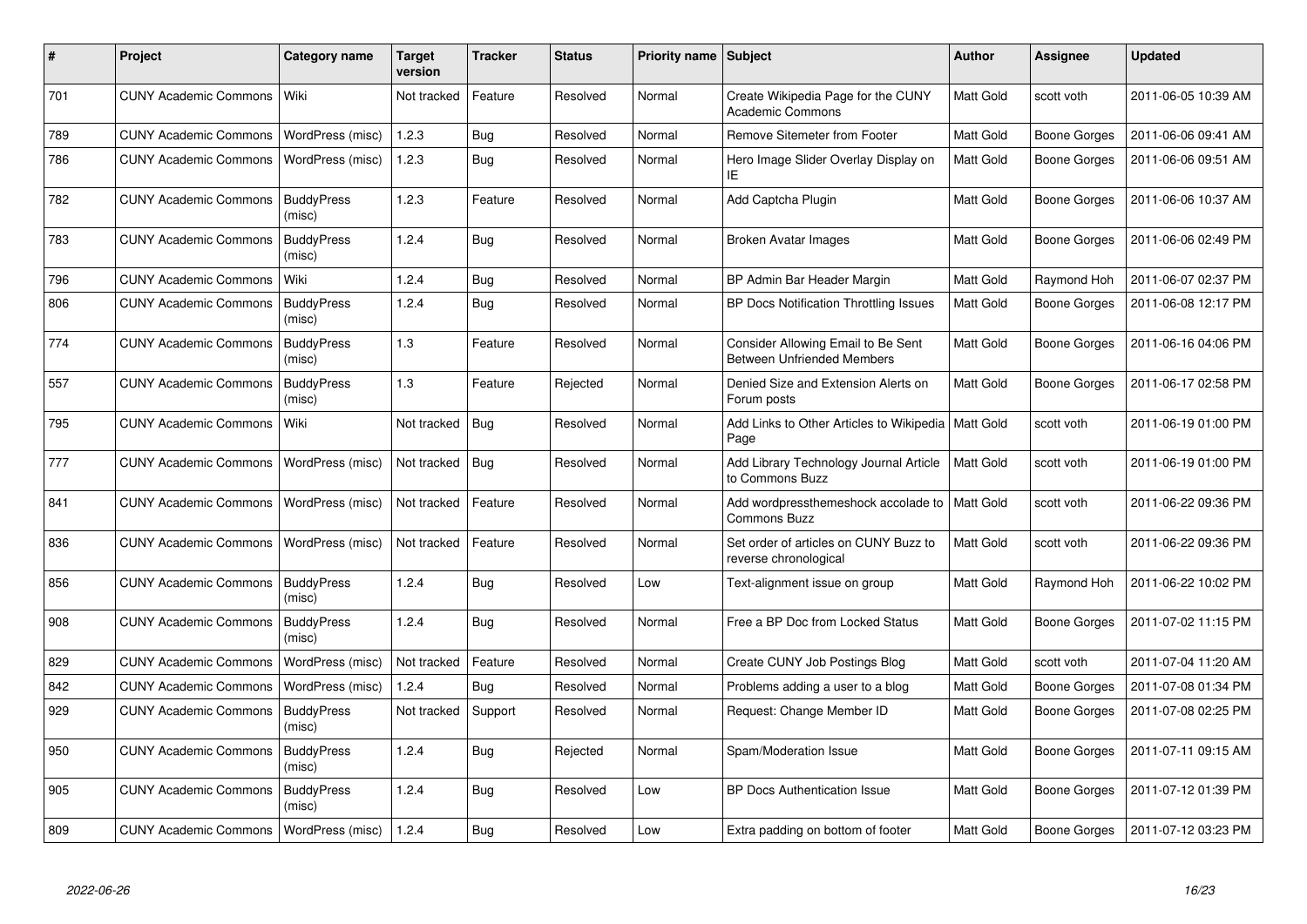| #    | Project                                   | Category name               | Target<br>version | <b>Tracker</b> | <b>Status</b> | <b>Priority name</b> | Subject                                                                           | <b>Author</b>    | Assignee            | <b>Updated</b>      |
|------|-------------------------------------------|-----------------------------|-------------------|----------------|---------------|----------------------|-----------------------------------------------------------------------------------|------------------|---------------------|---------------------|
| 810  | <b>CUNY Academic Commons</b>              | <b>BuddyPress</b><br>(misc) | 1.2.4             | Bug            | Resolved      | Normal               | Can't see all blogs in "My Blogs"                                                 | Matt Gold        | <b>Boone Gorges</b> | 2011-07-12 10:51 PM |
| 991  | <b>CUNY Academic Commons</b>              | WordPress (misc)            | 1.2.5             | <b>Bug</b>     | Resolved      | Normal               | <b>Update FeedWordPress</b>                                                       | Matt Gold        | <b>Boone Gorges</b> | 2011-07-19 11:37 AM |
| 648  | <b>CUNY Academic Commons</b>              | <b>BuddyPress</b><br>(misc) | 1.3               | Feature        | Resolved      | Normal               | Create Print functionality for<br><b>BuddyPress Docs</b>                          | Matt Gold        | <b>Boone Gorges</b> | 2011-07-19 11:46 AM |
| 992  | <b>CUNY Academic Commons</b>              | <b>BuddyPress</b><br>(misc) | 1.2.5             | Bug            | Resolved      | Normal               | BP Docs comments show up on WP<br>Dashboard                                       | Matt Gold        | <b>Boone Gorges</b> | 2011-07-19 02:17 PM |
| 993  | <b>CUNY Academic Commons</b>              | <b>BuddyPress</b><br>(misc) | 1.2.5             | Bug            | Resolved      | Low                  | <b>BP Docs Notification Issue</b>                                                 | Matt Gold        | <b>Boone Gorges</b> | 2011-07-20 12:10 AM |
| 1068 | <b>CUNY Academic Commons</b>              | WordPress (misc)            | 1.2.5             | Bug            | Rejected      | High                 | Notification of Update in a Private<br>Group Shows up in Public Feed              | Matt Gold        | <b>Boone Gorges</b> | 2011-07-21 11:27 PM |
| 1067 | <b>CUNY Academic Commons</b>              | WordPress (misc)            | 1.2.5             | <b>Bug</b>     | Rejected      | Normal               | Install Disable Trackbacks                                                        | Matt Gold        | <b>Boone Gorges</b> | 2011-07-22 12:05 AM |
| 735  | <b>CUNY Academic Commons</b>              | <b>BuddyPress</b><br>(misc) | 1.2.5             | Feature        | Resolved      | Normal               | BP Docs - Include Check-Box to Avoid<br><b>Email Notifications of Minor Edits</b> | Matt Gold        | <b>Boone Gorges</b> | 2011-07-24 11:34 AM |
| 1072 | <b>CUNY Academic Commons</b>              | WordPress (misc)            | Not tracked       | Feature        | Rejected      | Normal               | <b>New Plugins</b>                                                                | Matt Gold        | <b>Boone Gorges</b> | 2011-07-26 02:21 PM |
| 1094 | <b>CUNY Academic Commons</b>              | WordPress (misc)            | Not tracked       | Support        | Rejected      | Normal               | Blog privacy question                                                             | <b>Matt Gold</b> | <b>Boone Gorges</b> | 2011-08-04 12:01 PM |
| 599  | <b>CUNY Academic Commons</b>              | <b>BuddyPress</b><br>(misc) | Future<br>release | Feature        | Assigned      | Normal               | Consider adding rating plugins for<br><b>BuddyPress/BBPress</b>                   | Matt Gold        | <b>Boone Gorges</b> | 2011-08-22 06:50 PM |
| 590  | <b>CUNY Academic Commons</b>              | <b>BuddyPress</b><br>(misc) | Not tracked       | Bug            | Resolved      | Normal               | Roadmap Discussion                                                                | Matt Gold        | <b>Boone Gorges</b> | 2011-08-22 06:51 PM |
| 466  | <b>CUNY Academic Commons</b>              | <b>BuddyPress</b><br>(misc) | Not tracked       | <b>Bug</b>     | Rejected      | Normal               | Friendship Requests coming out of<br>nowhere                                      | Matt Gold        | <b>Boone Gorges</b> | 2011-08-22 06:52 PM |
| 351  | <b>CUNY Academic Commons</b>              | <b>BuddyPress</b><br>(misc) | Not tracked       | Bug            | Rejected      | Normal               | Invited Group Members Aren't<br>Automatically Added to Groups                     | Matt Gold        | <b>Boone Gorges</b> | 2011-08-22 06:54 PM |
| 1116 | <b>CUNY Academic Commons</b>              | WordPress (misc)            | Not tracked       | Bug            | Resolved      | High                 | Image Upload Error                                                                | Matt Gold        |                     | 2011-08-27 08:44 AM |
| 1143 | <b>CUNY Academic Commons</b>              | <b>BuddyPress</b><br>(misc) | 1.2.5             | Bug            | Resolved      | Normal               | Notifications of Old Posts                                                        | Matt Gold        |                     | 2011-08-30 09:56 PM |
| 1149 | <b>CUNY Academic Commons</b>              | Wiki                        | Not tracked       | Support        | Resolved      | Normal               | Question about our MediaWiki setup                                                | Matt Gold        | <b>Boone Gorges</b> | 2011-09-01 09:21 AM |
| 1145 | <b>CUNY Academic Commons</b>              | <b>BuddyPress</b><br>(misc) | 1.2.5             | <b>Bug</b>     | Resolved      | Low                  | Alert Box on Group Join                                                           | Matt Gold        | <b>Boone Gorges</b> | 2011-09-12 05:56 PM |
| 1073 | <b>CUNY Academic Commons</b>              | WordPress (misc)            | 1.2.5             | Feature        | Resolved      | Normal               | Add Google Plus One Plugin                                                        | Matt Gold        | <b>Boone Gorges</b> | 2011-09-12 06:06 PM |
| 1075 | CUNY Academic Commons   WordPress (misc)  |                             | 1.2.5             | Feature        | Resolved      | Normal               | Add Spam Free WordPress plugin                                                    | Matt Gold        | <b>Boone Gorges</b> | 2011-09-12 06:08 PM |
| 1074 | CUNY Academic Commons   WordPress (misc)  |                             | 1.2.5             | Feature        | Resolved      | Normal               | Add Facebook Page Photo Gallery<br>plugin                                         | Matt Gold        | Boone Gorges        | 2011-09-12 06:11 PM |
| 1093 | CUNY Academic Commons   WordPress (misc)  |                             | 1.2.5             | Feature        | Resolved      | Normal               | Add WP-SyntaxEvolved Plugin                                                       | Matt Gold        | Boone Gorges        | 2011-09-12 06:13 PM |
| 1117 | <b>CUNY Academic Commons   BuddyPress</b> | (misc)                      | 1.2.5             | <b>Bug</b>     | Resolved      | Normal               | Character Display Error in Feed                                                   | Matt Gold        | Boone Gorges        | 2011-09-12 06:29 PM |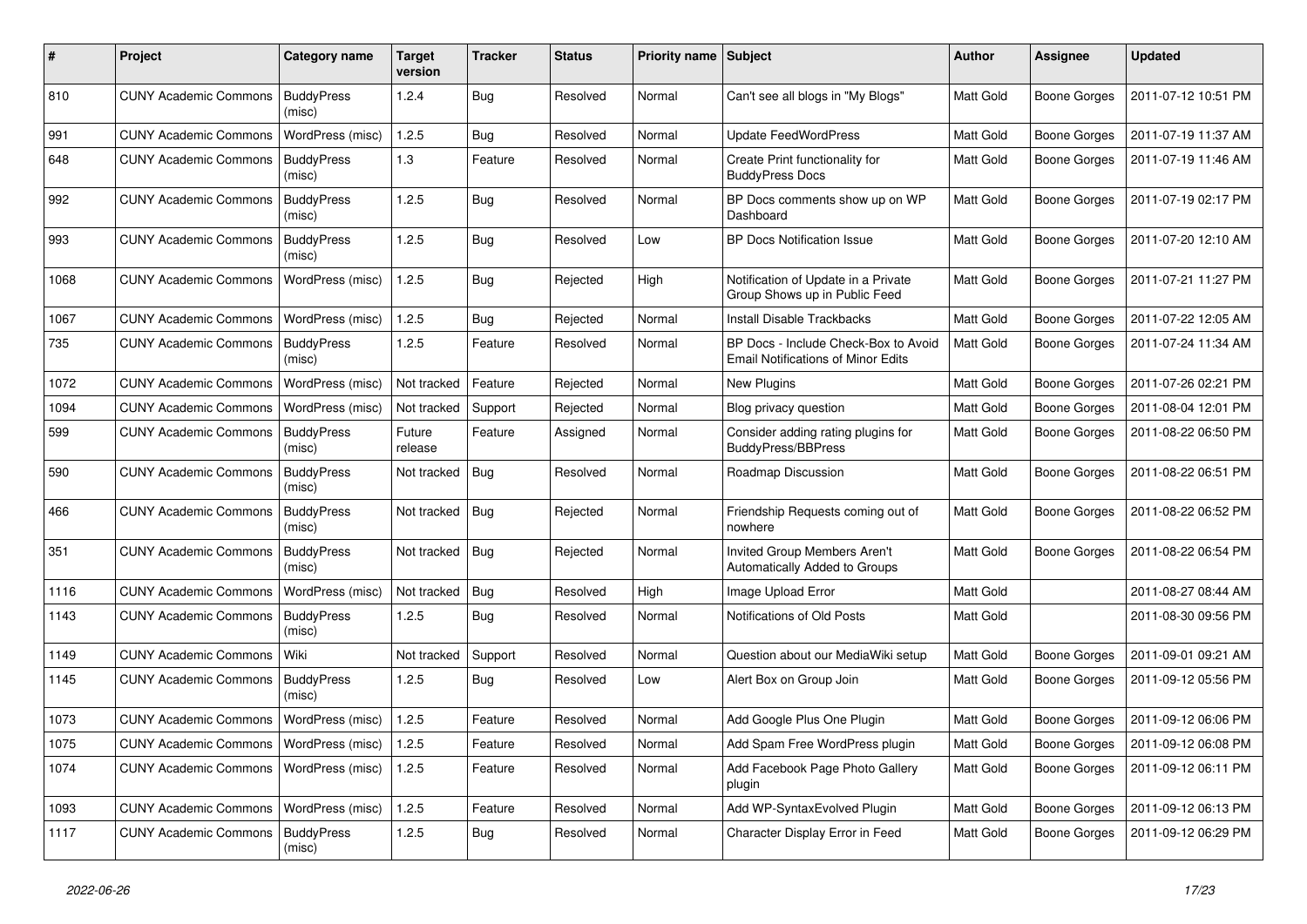| #    | <b>Project</b>               | Category name               | <b>Target</b><br>version | Tracker    | <b>Status</b> | <b>Priority name   Subject</b> |                                                                              | <b>Author</b>    | Assignee            | <b>Updated</b>      |
|------|------------------------------|-----------------------------|--------------------------|------------|---------------|--------------------------------|------------------------------------------------------------------------------|------------------|---------------------|---------------------|
| 764  | <b>CUNY Academic Commons</b> | WordPress (misc)            | $1.3$                    | Feature    | Resolved      | Normal                         | Install "Email Users" Plugin                                                 | Matt Gold        | Boone Gorges        | 2011-09-13 11:35 AM |
| 649  | <b>CUNY Academic Commons</b> | <b>BuddyPress</b><br>(misc) | 1.3                      | Feature    | Resolved      | Normal                         | Create Copy All button for BuddyPress<br><b>Docs</b>                         | <b>Matt Gold</b> | Boone Gorges        | 2011-09-13 11:59 AM |
| 532  | <b>CUNY Academic Commons</b> | <b>BuddyPress</b><br>(misc) | $1.3$                    | Feature    | Resolved      | Normal                         | Allow members to paste in a group of<br>email addresses when sending invites | Matt Gold        | Boone Gorges        | 2011-09-13 01:12 PM |
| 697  | <b>CUNY Academic Commons</b> | <b>BuddyPress</b><br>(misc) | 1.3                      | Feature    | Resolved      | Normal                         | Member request: Indented text in<br>Forum Posts                              | Matt Gold        | <b>Boone Gorges</b> | 2011-09-13 03:29 PM |
| 1162 | <b>CUNY Academic Commons</b> | <b>BuddyPress</b><br>(misc) | 1.2.5                    | Feature    | Resolved      | Normal                         | Organization of "My Blogs" Dropdown<br>on Nav Bar                            | Matt Gold        | <b>Boone Gorges</b> | 2011-09-14 01:24 AM |
| 906  | <b>CUNY Academic Commons</b> | <b>BuddyPress</b><br>(misc) | 1.3                      | Feature    | Resolved      | Low                            | Allow users to edit BP Doc comments                                          | Matt Gold        | Boone Gorges        | 2011-09-14 01:27 AM |
| 642  | <b>CUNY Academic Commons</b> | <b>BuddyPress</b><br>(misc) | Not tracked              | Feature    | Resolved      | Normal                         | Create new BuddyPress Profile Field to<br>Designate Role                     | <b>Matt Gold</b> | Matt Gold           | 2011-09-24 03:22 PM |
| 1221 | <b>CUNY Academic Commons</b> | WordPress (misc)            | Not tracked              | Bug        | Resolved      | Normal                         | Update CAC Featured Content Plugin<br>on WP Repo                             | <b>Matt Gold</b> | Boone Gorges        | 2011-10-11 09:32 AM |
| 1231 | <b>CUNY Academic Commons</b> | WordPress (misc)            | Not tracked   Bug        |            | Duplicate     | High                           | Inaccessible Site on the Commons                                             | Matt Gold        |                     | 2011-10-13 08:56 AM |
| 626  | <b>CUNY Academic Commons</b> | <b>BuddyPress</b><br>(misc) | Not tracked              | Bug        | Resolved      | Normal                         | Edit Help Blog Post on Syncing<br>Group/Blog Authorship                      | <b>Matt Gold</b> | Sarah Morgano       | 2011-10-13 11:29 AM |
| 643  | <b>CUNY Academic Commons</b> | <b>BuddyPress</b><br>(misc) | 1.3                      | Feature    | Resolved      | Normal                         | Create Mechanism to Require People<br>to Fill Out New Identity Profile Field | <b>Matt Gold</b> | <b>Boone Gorges</b> | 2011-10-19 01:50 PM |
| 823  | <b>CUNY Academic Commons</b> | WordPress (misc)            | Not tracked              | Feature    | Resolved      | Normal                         | Point cuny is domain to go site                                              | Matt Gold        | Matt Gold           | 2011-10-24 10:02 AM |
| 1104 | <b>CUNY Academic Commons</b> | WordPress (misc)            | 1.2.4.2                  | <b>Bug</b> | Resolved      | Normal                         | Remove WordPress Counter Plugin                                              | Matt Gold        | <b>Boone Gorges</b> | 2011-10-31 11:00 AM |
| 773  | <b>CUNY Academic Commons</b> | WordPress (misc)            | 1.2.4.2                  | Feature    | Resolved      | Low                            | <b>Adjust Featured Content Widget</b><br>Default Images                      | Matt Gold        | <b>Boone Gorges</b> | 2011-11-02 01:44 AM |
| 597  | <b>CUNY Academic Commons</b> | WordPress (misc)            | Not tracked              | Support    | Resolved      | Normal                         | Assist Lehman Project with Account<br>Registrations                          | Matt Gold        | Matt Gold           | 2011-11-03 10:20 PM |
| 1321 | <b>CUNY Academic Commons</b> | <b>BuddyPress</b><br>(misc) | 1.2.5                    | Bug        | Duplicate     | Normal                         | BP Doc Comment Doesn't Show Up on<br>Doc (but does appear in group stream)   | Matt Gold        | Boone Gorges        | 2011-11-04 08:04 AM |
| 1324 | <b>CUNY Academic Commons</b> | WordPress (misc)            | 1.2.5                    | Feature    | Resolved      | Normal                         | Change link on main nav bar for "Help"                                       | Matt Gold        | <b>Boone Gorges</b> | 2011-11-04 12:08 PM |
| 1344 | <b>CUNY Academic Commons</b> | <b>BuddyPress</b><br>(misc) | 1.3                      | <b>Bug</b> | Resolved      | Normal                         | Activity Feed Items not Appearing in<br>Group                                | <b>Matt Gold</b> | Boone Gorges        | 2011-11-14 11:26 AM |
| 1130 | <b>CUNY Academic Commons</b> | WordPress (misc)            | 1.2.5                    | Feature    | Resolved      | Normal                         | Add PressWork Theme                                                          | Matt Gold        | <b>Boone Gorges</b> | 2011-11-14 08:11 PM |
| 1069 | <b>CUNY Academic Commons</b> | WordPress (misc)            | 1.2.5                    | Feature    | Resolved      | Normal                         | Install ThreatToCreativity Theme                                             | Matt Gold        | Matt Gold           | 2011-11-14 08:14 PM |
| 1144 | <b>CUNY Academic Commons</b> | WordPress (misc)            | 1.2.5                    | Feature    | Resolved      | Normal                         | Install Brunelleschi Theme                                                   | Matt Gold        | Matt Gold           | 2011-11-14 08:16 PM |
| 1188 | <b>CUNY Academic Commons</b> | WordPress (misc)            | 1.2.5                    | Feature    | Resolved      | Normal                         | Add Text Expander Plugin                                                     | Matt Gold        | <b>Boone Gorges</b> | 2011-11-14 08:21 PM |
| 1178 | <b>CUNY Academic Commons</b> | WordPress (misc)            | 1.2.5                    | Feature    | Resolved      | Normal                         | Add "Chunk" Theme to the Commons                                             | <b>Matt Gold</b> | <b>Boone Gorges</b> | 2011-11-14 08:25 PM |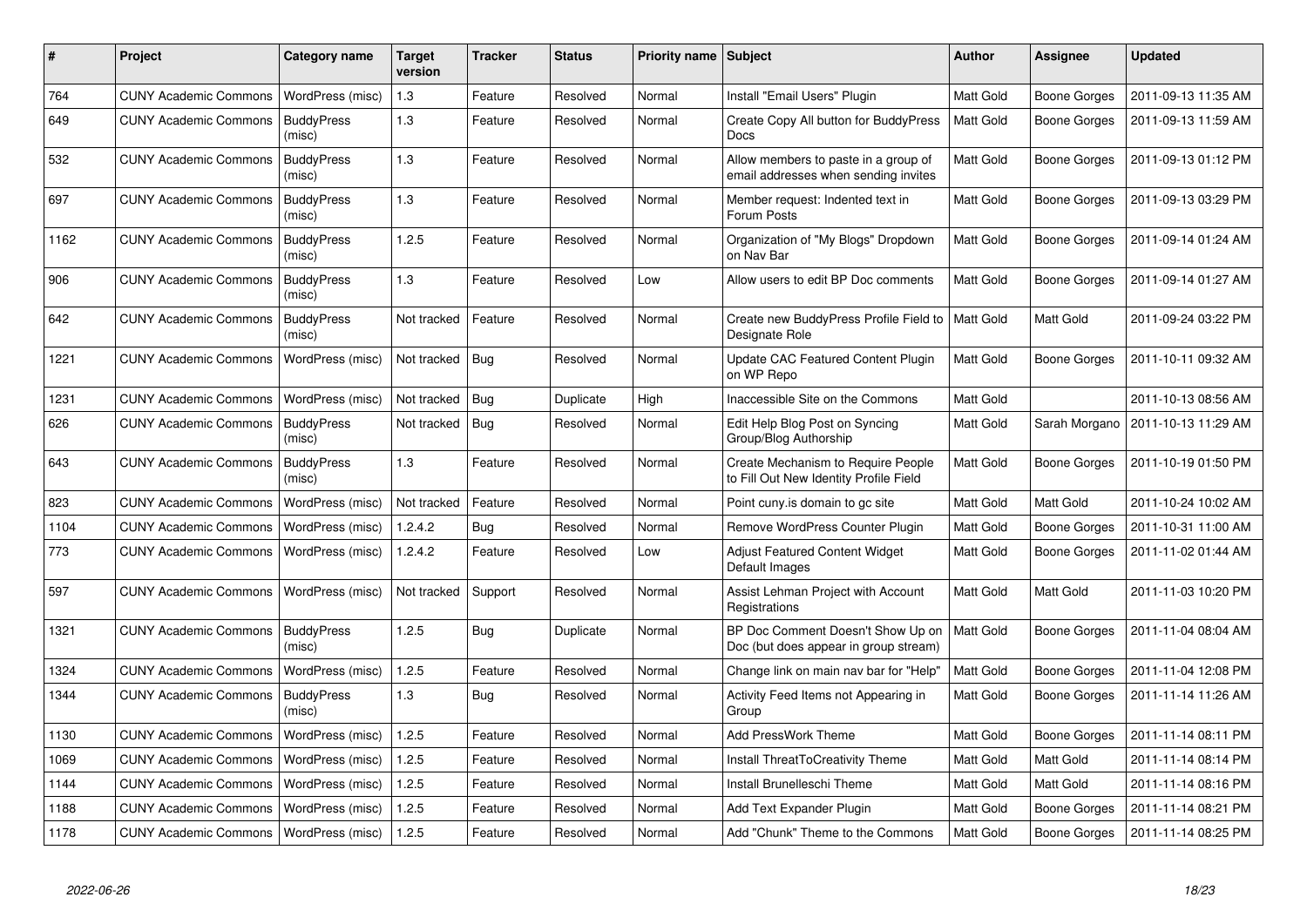| ∦    | Project                      | Category name               | <b>Target</b><br>version | Tracker    | <b>Status</b> | <b>Priority name   Subject</b> |                                                                                      | <b>Author</b>    | Assignee            | <b>Updated</b>      |
|------|------------------------------|-----------------------------|--------------------------|------------|---------------|--------------------------------|--------------------------------------------------------------------------------------|------------------|---------------------|---------------------|
| 1325 | <b>CUNY Academic Commons</b> | WordPress (misc)            | 1.2.5                    | Feature    | Resolved      | Normal                         | Remove hard-coded copyright notice<br>from WooThemes                                 | <b>Matt Gold</b> | <b>Boone Gorges</b> | 2011-11-15 08:49 AM |
| 1106 | <b>CUNY Academic Commons</b> | WordPress (misc)            | 1.3                      | Feature    | Resolved      | Normal                         | <b>Extended Super Admins</b>                                                         | Matt Gold        | <b>Boone Gorges</b> | 2011-11-15 02:06 PM |
| 1256 | <b>CUNY Academic Commons</b> | <b>BuddyPress</b><br>(misc) | 1.3                      | Feature    | Resolved      | Normal                         | Enable BP Docs by default on<br>Commons groups                                       | <b>Matt Gold</b> | Boone Gorges        | 2011-11-15 02:27 PM |
| 1352 | <b>CUNY Academic Commons</b> | WordPress (misc)            | Not tracked   Bug        |            | Resolved      | Normal                         | Members listed as Authors on Main<br><b>Blog</b>                                     | Matt Gold        | <b>Boone Gorges</b> | 2011-11-16 09:15 AM |
| 1258 | <b>CUNY Academic Commons</b> | WordPress (misc)            | Not tracked              | Feature    | Resolved      | Normal                         | Add links to CAC Social Media<br>Accounts in Footer                                  | Matt Gold        | <b>Boone Gorges</b> | 2011-11-16 12:28 PM |
| 1132 | <b>CUNY Academic Commons</b> | WordPress (misc)            | 1.3                      | Feature    | Rejected      | Normal                         | Consider adding a forum plugin for<br>blogs                                          | <b>Matt Gold</b> | Boone Gorges        | 2011-11-17 10:51 PM |
| 593  | <b>CUNY Academic Commons</b> | WordPress (misc)            | Future<br>release        | Feature    | Duplicate     | Normal                         | Create intuitive interface for adding site   Matt Gold<br>members to subdomain blogs |                  | <b>Boone Gorges</b> | 2011-11-21 07:55 AM |
| 1365 | <b>CUNY Academic Commons</b> | WordPress (misc)            | Not tracked              | Support    | Resolved      | Normal                         | Revisions Screen Options not<br>checkable by non-admins?                             | <b>Matt Gold</b> | Boone Gorges        | 2011-11-21 09:12 AM |
| 1371 | <b>CUNY Academic Commons</b> | WordPress (misc)            | 1.2.6                    | Support    | Resolved      | Normal                         | Not allowed to create accounts for<br>Non-CUNY Members                               | <b>Matt Gold</b> | <b>Boone Gorges</b> | 2011-11-21 02:49 PM |
| 1362 | <b>CUNY Academic Commons</b> | WordPress (misc)            | Not tracked              | Bua        | Resolved      | High                           | Google Malware Warning                                                               | <b>Matt Gold</b> |                     | 2011-11-23 12:15 PM |
| 1381 | <b>CUNY Academic Commons</b> | WordPress (misc)            | Not tracked              | Support    | Resolved      | Normal                         | <b>Upload New Terms of Service</b>                                                   | <b>Matt Gold</b> | Matt Gold           | 2011-11-27 09:16 PM |
| 1345 | <b>CUNY Academic Commons</b> | <b>BuddyPress</b><br>(misc) | 1.3                      | Bug        | Resolved      | Normal                         | Consider Adding BuddyPress Group for<br>Community Admins and Mods Plugin             | Matt Gold        | <b>Boone Gorges</b> | 2011-11-28 03:17 PM |
| 1146 | <b>CUNY Academic Commons</b> | WordPress (misc)            | 1.3                      | Feature    | Resolved      | Normal                         | Add Shaken Grid Theme to Site                                                        | <b>Matt Gold</b> | <b>Matt Gold</b>    | 2011-11-28 03:27 PM |
| 1380 | <b>CUNY Academic Commons</b> | WordPress (misc)            | 1.2.7                    | Bug        | Resolved      | Low                            | Page background color not set Ion login   Matt Gold<br>page                          |                  | Boone Gorges        | 2011-11-28 07:44 PM |
| 1387 | <b>CUNY Academic Commons</b> | <b>BuddyPress</b><br>(misc) | Not tracked              | Feature    | Resolved      | Normal                         | Add Alumnus/a Category for BP Profile<br>Fields                                      | <b>Matt Gold</b> | Matt Gold           | 2011-11-29 12:04 AM |
| 1134 | <b>CUNY Academic Commons</b> | WordPress (misc)            | 1.3                      | Feature    | Resolved      | Normal                         | Build Flexibility for Image Choices into<br><b>Featured Content Widget</b>           | Matt Gold        | Boone Gorges        | 2011-11-30 02:27 AM |
| 343  | <b>CUNY Academic Commons</b> | Wiki                        | 1.3                      | Bug        | Resolved      | Low                            | <b>FCKEditor Preferences</b>                                                         | <b>Matt Gold</b> | <b>Boone Gorges</b> | 2011-11-30 11:55 AM |
| 1393 | <b>CUNY Academic Commons</b> | <b>BuddyPress</b><br>(misc) | Not tracked              | Feature    | Resolved      | Normal                         | Add Postdoc option to Profile Role                                                   | <b>Matt Gold</b> | Matt Gold           | 2011-12-03 04:17 PM |
| 1400 | <b>CUNY Academic Commons</b> | <b>BuddyPress</b><br>(misc) | 1.2.7                    | Bug        | Resolved      | Normal                         | Firefox Login Caching Issue                                                          | <b>Matt Gold</b> | <b>Boone Gorges</b> | 2011-12-06 05:53 PM |
| 1412 | <b>CUNY Academic Commons</b> | <b>BuddyPress</b><br>(misc) | 1.3                      | <b>Bug</b> | Resolved      | Normal                         | Alter text on pop-up message about<br>role field                                     | Matt Gold        | <b>Boone Gorges</b> | 2011-12-08 12:58 PM |
| 1394 | <b>CUNY Academic Commons</b> | <b>BuddyPress</b><br>(misc) | 1.3                      | Feature    | Rejected      | Normal                         | Update Filters to include new BP<br>Profile roles                                    | <b>Matt Gold</b> | <b>Boone Gorges</b> | 2011-12-09 07:11 AM |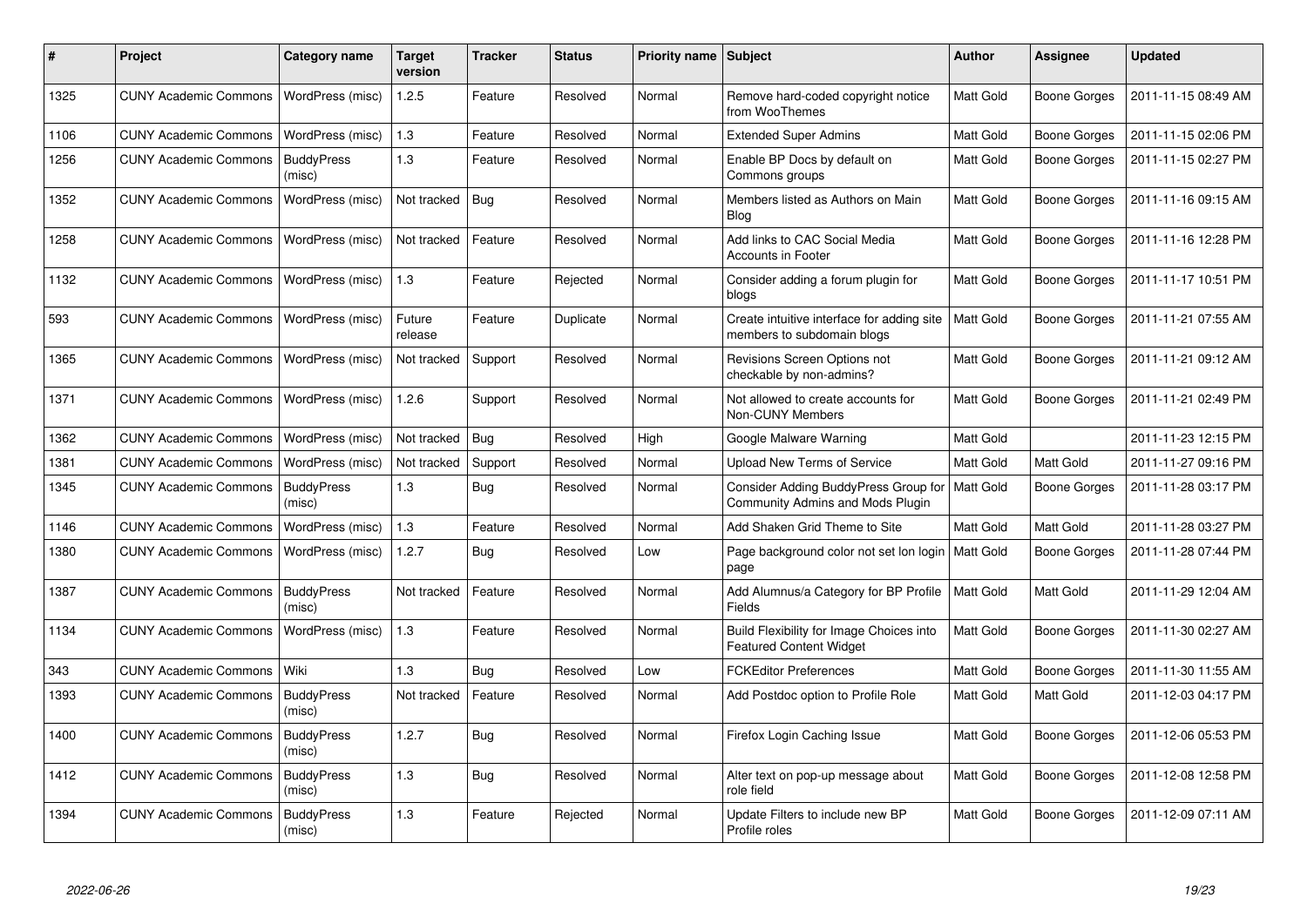| #    | Project                                  | Category name               | <b>Target</b><br>version | <b>Tracker</b> | <b>Status</b> | Priority name Subject |                                                                                    | Author           | <b>Assignee</b>     | <b>Updated</b>      |
|------|------------------------------------------|-----------------------------|--------------------------|----------------|---------------|-----------------------|------------------------------------------------------------------------------------|------------------|---------------------|---------------------|
| 1294 | <b>CUNY Academic Commons</b>             | <b>BuddyPress</b><br>(misc) | Not tracked              | Bug            | Resolved      | Normal                | Profile Field Search by College Not<br><b>Working Correctly</b>                    | Matt Gold        | Boone Gorges        | 2011-12-09 07:11 AM |
| 1418 | <b>CUNY Academic Commons</b>             | Wiki                        | 1.3                      | Bug            | Resolved      | High                  | Don't see BP Admin Bar on cdev Wiki<br>page                                        | Matt Gold        | Boone Gorges        | 2011-12-09 08:58 AM |
| 1419 | <b>CUNY Academic Commons</b>             | Wiki                        | 1.3                      | <b>Bug</b>     | Rejected      | Normal                | Ajax autosuggest on wiki tags not<br>working                                       | Matt Gold        | Boone Gorges        | 2011-12-12 03:51 PM |
| 1397 | <b>CUNY Academic Commons</b>             | WordPress (misc)            | Not tracked              | Outreach       | Resolved      | Normal                | Single Aggregation Post on Commons<br>Buzz for Commons in a Box feedback           | Matt Gold        | scott voth          | 2011-12-14 12:50 PM |
| 1385 | <b>CUNY Academic Commons</b>             | WordPress (misc)            | Not tracked              | Outreach       | Resolved      | Normal                | <b>New Commons Buzz Posts</b>                                                      | <b>Matt Gold</b> | scott voth          | 2011-12-14 12:51 PM |
| 1437 | <b>CUNY Academic Commons</b>             | WordPress (misc)            | 1.3                      | Feature        | Resolved      | Normal                | Add FD Footnotes Plugin                                                            | Matt Gold        | Boone Gorges        | 2011-12-14 01:00 PM |
| 1441 | <b>CUNY Academic Commons</b>             | <b>BuddyPress</b><br>(misc) | Not tracked              | Support        | Rejected      | Normal                | Hiding BP Admin bar on a subdomain<br>blog                                         | Matt Gold        | Boone Gorges        | 2011-12-14 04:01 PM |
| 1329 | <b>CUNY Academic Commons</b>             | WordPress (misc)            | 1.3                      | Feature        | Resolved      | Normal                | Create Plugin to Make it Easier to Add<br>Users to a Blog                          | Matt Gold        | Boone Gorges        | 2011-12-15 08:43 AM |
| 1440 | <b>CUNY Academic Commons</b>             | WordPress (misc)            | 1.3.1                    | Feature        | Resolved      | Normal                | Add Custom Sidebar Plugin                                                          | <b>Matt Gold</b> | <b>Boone Gorges</b> | 2011-12-15 02:46 PM |
| 1438 | <b>CUNY Academic Commons</b>             | WordPress (misc)            | 1.3.1                    | Feature        | Resolved      | Normal                | Add WP-Print Plugin                                                                | Matt Gold        | Boone Gorges        | 2011-12-15 02:49 PM |
| 1439 | <b>CUNY Academic Commons</b>             | WordPress (misc)            | 1.3.1                    | Feature        | Resolved      | Normal                | Add WP Hide Post Plugin                                                            | Matt Gold        | <b>Boone Gorges</b> | 2011-12-15 02:50 PM |
| 1451 | <b>CUNY Academic Commons</b>             | <b>BuddyPress</b><br>(misc) | 1.3.1                    | <b>Bug</b>     | Resolved      | Normal                | Social Media Profile Icons Not Showing<br>Up Automatically?                        | Matt Gold        | Boone Gorges        | 2011-12-15 07:06 PM |
| 1455 | <b>CUNY Academic Commons</b>             | <b>BuddyPress</b><br>(misc) | 1.3.1                    | <b>Bug</b>     | Resolved      | Normal                | Errant error message on Groups page                                                | Matt Gold        | Boone Gorges        | 2011-12-16 02:05 PM |
| 1464 | <b>CUNY Academic Commons</b>             | Upgrades                    | 1.3.1                    | Bug            | Rejected      | Normal                | UserVoice Account linked to wrong<br>account                                       | Matt Gold        | Boone Gorges        | 2011-12-19 09:40 AM |
| 1459 | <b>CUNY Academic Commons</b>             | WordPress (misc)            | 1.3.1                    | Feature        | Resolved      | Normal                | Create "no image" option for featured<br>blog posts on featured homepage<br>widget | <b>Matt Gold</b> | Boone Gorges        | 2011-12-19 11:25 AM |
| 1495 | <b>CUNY Academic Commons</b>             | <b>BuddyPress</b><br>(misc) | 1.3.3                    | Bug            | Rejected      | Low                   | Newest Member Filter on homepage<br>not working                                    | <b>Matt Gold</b> | Boone Gorges        | 2011-12-22 11:29 AM |
| 1500 | <b>CUNY Academic Commons</b>             |                             | Not tracked              | Publicity      | Resolved      | Normal                | Make Article Titles on Commons Buzz<br>Links                                       | <b>Matt Gold</b> | scott voth          | 2011-12-31 03:53 PM |
| 1434 | <b>CUNY Academic Commons</b>             | WordPress (misc)            | Not tracked              | Outreach       | Resolved      | Normal                | Add Converge Article to Commons<br><b>Buzz</b>                                     | <b>Matt Gold</b> | scott voth          | 2011-12-31 03:54 PM |
| 1501 | <b>CUNY Academic Commons</b>             | WordPress (misc)            | Not tracked              | Support        | Resolved      | Normal                | Help MALS Journal set up a domain<br>alias                                         | Matt Gold        | Boone Gorges        | 2012-01-05 01:18 PM |
| 1477 | <b>CUNY Academic Commons</b>             | WordPress (misc)            | 1.3.3                    | Feature        | Resolved      | Normal                | Expand recent blog post listing on<br>homepage                                     | <b>Matt Gold</b> | Boone Gorges        | 2012-01-10 06:09 PM |
| 1482 | CUNY Academic Commons   WordPress (misc) |                             | 1.3.3                    | Bug            | Resolved      | Normal                | News page twitter feed error                                                       | Matt Gold        | Boone Gorges        | 2012-01-10 06:53 PM |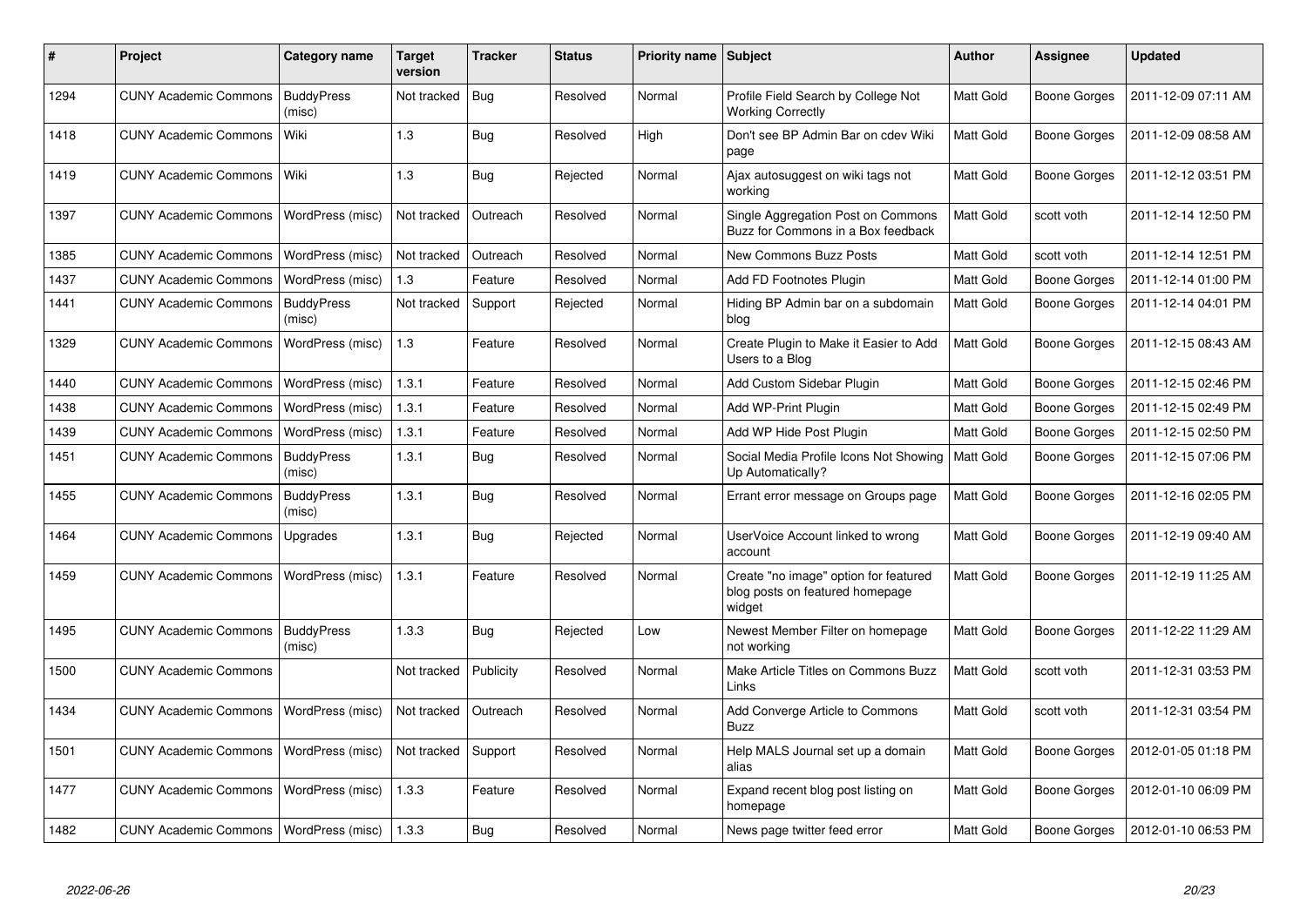| #    | Project                      | Category name               | <b>Target</b><br>version | Tracker    | <b>Status</b> | <b>Priority name</b> | Subject                                                       | Author           | <b>Assignee</b>     | <b>Updated</b>      |
|------|------------------------------|-----------------------------|--------------------------|------------|---------------|----------------------|---------------------------------------------------------------|------------------|---------------------|---------------------|
| 1483 | <b>CUNY Academic Commons</b> | WordPress (misc)            | 1.3.3                    | Bug        | Resolved      | Normal               | News page not showing posts from<br>News blog                 | Matt Gold        | Boone Gorges        | 2012-01-10 06:55 PM |
| 1488 | <b>CUNY Academic Commons</b> | <b>BuddyPress</b><br>(misc) | 1.3.3                    | Bug        | Resolved      | Normal               | Unable to edit forum post                                     | Matt Gold        | Boone Gorges        | 2012-01-10 07:20 PM |
| 1503 | <b>CUNY Academic Commons</b> | <b>BuddyPress</b><br>(misc) | 1.3.3                    | <b>Bug</b> | Resolved      | Normal               | File list not showing file descriptions                       | Matt Gold        | <b>Boone Gorges</b> | 2012-01-10 07:28 PM |
| 1507 | <b>CUNY Academic Commons</b> | <b>BuddyPress</b><br>(misc) | 1.3.3                    | Feature    | Resolved      | Normal               | Add Custom Sidebar Plugin                                     | Matt Gold        | <b>Boone Gorges</b> | 2012-01-10 07:30 PM |
| 1487 | <b>CUNY Academic Commons</b> | <b>BuddyPress</b><br>(misc) | 1.3.3                    | Feature    | Resolved      | Normal               | Bug when using Featured Widget to<br>display a page           | Matt Gold        | Boone Gorges        | 2012-01-10 10:05 PM |
| 1498 | <b>CUNY Academic Commons</b> | <b>BuddyPress</b><br>(misc) | 1.3.3                    | Bug        | Resolved      | Normal               | Non-Logged in User Redirect Feature<br>not working            | Matt Gold        | <b>Boone Gorges</b> | 2012-01-11 04:57 PM |
| 1531 | <b>CUNY Academic Commons</b> | WordPress (misc)            | 1.3.4                    | <b>Bug</b> | Resolved      | Urgent               | Commons Only Viewable to Logged-In<br><b>Viewers</b>          | Matt Gold        | <b>Boone Gorges</b> | 2012-01-12 12:50 AM |
| 1541 | <b>CUNY Academic Commons</b> | WordPress (misc)            | 1.3.4                    | Feature    | Resolved      | Normal               | Add UserVoice embed code                                      | Matt Gold        | Boone Gorges        | 2012-01-13 10:17 AM |
| 1472 | <b>CUNY Academic Commons</b> | WordPress (misc)            | 1.3.2                    | Feature    | Resolved      | Normal               | Update/Activate Akismet with newly<br>purchased cuny-wide key | Matt Gold        | <b>Boone Gorges</b> | 2012-01-14 08:59 AM |
| 1545 | <b>CUNY Academic Commons</b> | <b>BuddyPress</b><br>(misc) | 1.3.5                    | <b>Bug</b> | Resolved      | Normal               | Problem with BP Doc Comment Edit<br>Icon in Forums            | Matt Gold        | Boone Gorges        | 2012-01-16 06:14 PM |
| 1547 | <b>CUNY Academic Commons</b> | WordPress (misc)            | 1.3.5                    | Bug        | Resolved      | High                 | Spam Registrations                                            | Matt Gold        | Boone Gorges        | 2012-01-16 08:23 PM |
| 1546 | <b>CUNY Academic Commons</b> | <b>BuddyPress</b><br>(misc) | 1.3.5                    | Bug        | Resolved      | Low                  | Unable to view comparative document<br>history in BP Docs     | Matt Gold        | <b>Boone Gorges</b> | 2012-01-17 06:13 PM |
| 1549 | <b>CUNY Academic Commons</b> | WordPress (misc)            | 1.3.5                    | Bug        | Resolved      | Normal               | Add SOPA Protest Plugin                                       | <b>Matt Gold</b> | <b>Boone Gorges</b> | 2012-01-17 06:19 PM |
| 1551 | <b>CUNY Academic Commons</b> | WordPress (misc)            | 1.3.5                    | Bug        | Resolved      | Normal               | Create Front-Page SOPA Protest page                           | Matt Gold        | <b>Boone Gorges</b> | 2012-01-17 09:32 PM |
| 1550 | <b>CUNY Academic Commons</b> | WordPress (misc)            | 1.3.5.1                  | Feature    | Resolved      | Normal               | Please add Simplicity Theme to<br>Commons                     | Matt Gold        | <b>Boone Gorges</b> | 2012-01-18 09:58 AM |
| 1554 | <b>CUNY Academic Commons</b> | WordPress (misc)            | 1.3.6                    | <b>Bug</b> | Resolved      | Normal               | User reports infinite redirect issue on<br>blog               | Matt Gold        | <b>Boone Gorges</b> | 2012-01-19 07:58 AM |
| 1556 | <b>CUNY Academic Commons</b> | <b>BuddyPress</b><br>(misc) | 1.3.6                    | Feature    | Rejected      | Normal               | New option for College profile field                          | Matt Gold        | Boone Gorges        | 2012-01-19 08:12 AM |
| 1615 | <b>CUNY Academic Commons</b> | <b>BuddyPress</b><br>(misc) |                          | Feature    | Duplicate     | Low                  | Forum search                                                  | Matt Gold        | Boone Gorges        | 2012-02-04 10:22 AM |
| 1571 | <b>CUNY Academic Commons</b> | <b>BuddyPress</b><br>(misc) | 1.3.6                    | <b>Bug</b> | Resolved      | Low                  | Non-CUNY Sign-Up Code Pages<br>Published                      | Matt Gold        | <b>Boone Gorges</b> | 2012-02-08 04:46 PM |
| 1558 | <b>CUNY Academic Commons</b> | <b>BuddyPress</b><br>(misc) | 1.3.6                    | Bug        | Resolved      | Normal               | Login Issues                                                  | Matt Gold        | <b>Boone Gorges</b> | 2012-02-08 06:40 PM |
| 1555 | <b>CUNY Academic Commons</b> | <b>BuddyPress</b><br>(misc) | 1.3.6                    | Bug        | Resolved      | Low                  | Sticky forum post shows up twice in<br>post listings          | Matt Gold        | <b>Boone Gorges</b> | 2012-02-08 06:44 PM |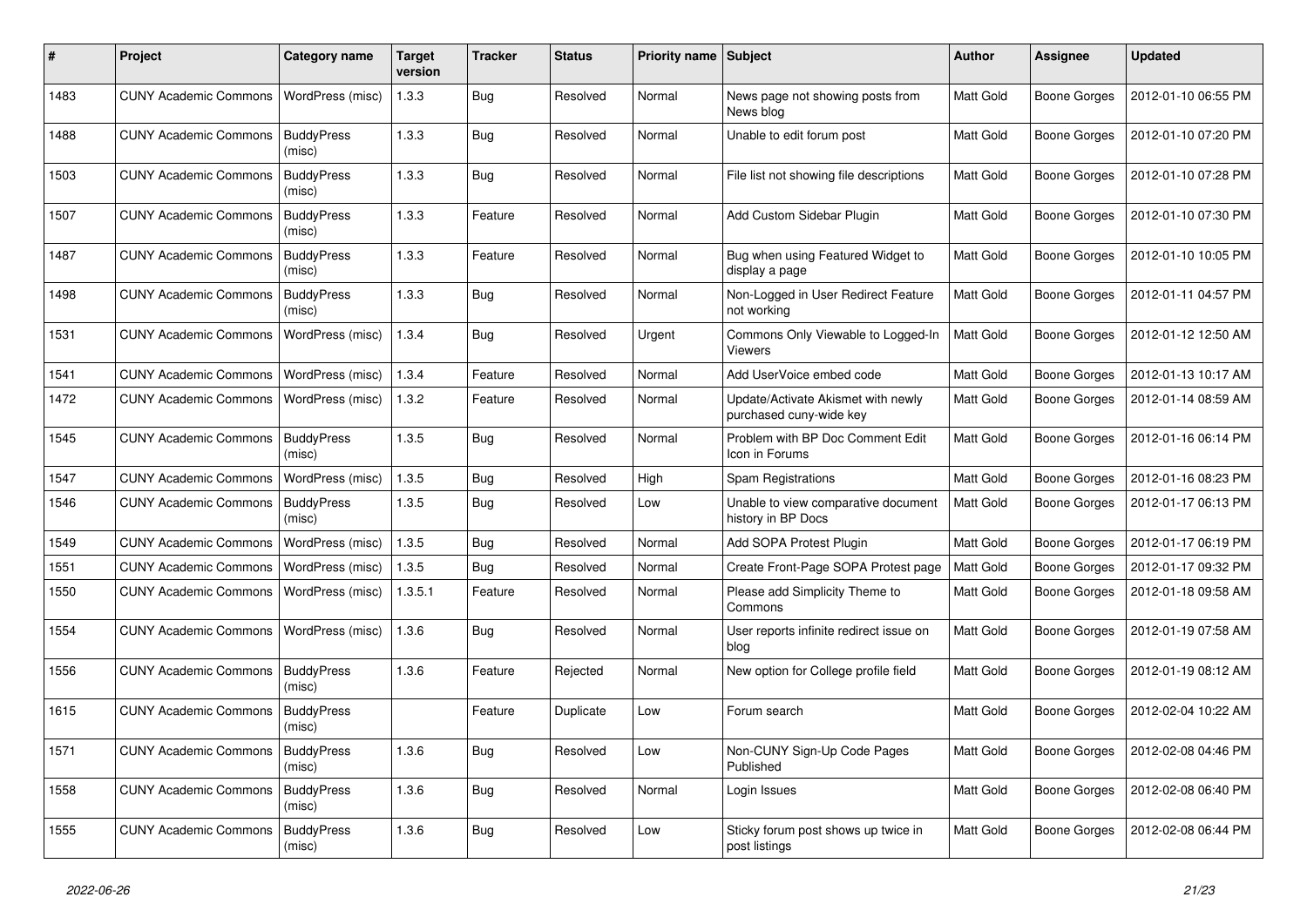| $\#$ | Project                                  | Category name               | Target<br>version | <b>Tracker</b> | <b>Status</b> | Priority name Subject |                                                                                       | <b>Author</b>    | <b>Assignee</b>     | <b>Updated</b>      |
|------|------------------------------------------|-----------------------------|-------------------|----------------|---------------|-----------------------|---------------------------------------------------------------------------------------|------------------|---------------------|---------------------|
| 1473 | <b>CUNY Academic Commons</b>             | WordPress (misc)            | 1.3.7             | Outreach       | Resolved      | Normal                | Create News Blog Post on Akismet for<br><b>CUNY</b>                                   | Matt Gold        | Matt Gold           | 2012-02-08 08:31 PM |
| 1646 | <b>CUNY Academic Commons</b>             | WordPress (misc)            | Not tracked       | Support        | Rejected      | Immediate             | Add ARC Plugins/Themes ASAP                                                           | Matt Gold        | <b>Boone Gorges</b> | 2012-02-21 02:19 PM |
| 1640 | <b>CUNY Academic Commons</b>             | WordPress (misc)            | 1.3.7             | Feature        | Resolved      | Urgent                | Add Jetpack plugin                                                                    | Matt Gold        | <b>Boone Gorges</b> | 2012-02-21 02:30 PM |
| 1639 | <b>CUNY Academic Commons</b>             | WordPress (misc)            | 1.3.7             | Feature        | Resolved      | Urgent                | Add WP-Cumulus Plugin                                                                 | Matt Gold        | <b>Boone Gorges</b> | 2012-02-21 02:32 PM |
| 1638 | <b>CUNY Academic Commons</b>             | WordPress (misc)            | 1.3.7             | Feature        | Rejected      | Urgent                | Make Clean Child Theme Available<br>only to ARC blog                                  | Matt Gold        | <b>Boone Gorges</b> | 2012-02-21 02:39 PM |
| 1616 | <b>CUNY Academic Commons</b>             | <b>BuddyPress</b><br>(misc) | 1.3.7             | <b>Bug</b>     | Resolved      | Low                   | BP Docs timeout issue                                                                 | Matt Gold        | <b>Boone Gorges</b> | 2012-02-21 03:23 PM |
| 1641 | <b>CUNY Academic Commons</b>             | WordPress (misc)            | 1.3.7             | Feature        | Resolved      | Urgent                | Create shortcode to embed fora.tv<br>videos                                           | Matt Gold        | <b>Boone Gorges</b> | 2012-02-21 05:22 PM |
| 1637 | <b>CUNY Academic Commons</b>             | WordPress (misc)            | 1.3.7.1           | Feature        | Resolved      | Urgent                | Add Clean Child Theme for ARC<br>Project                                              | Matt Gold        | <b>Boone Gorges</b> | 2012-02-21 06:13 PM |
| 1613 | <b>CUNY Academic Commons</b>             | WordPress (misc)            | Not tracked       | Feature        | Resolved      | Normal                | JITP cuny.is shortlink                                                                | Matt Gold        | <b>Boone Gorges</b> | 2012-02-22 10:02 PM |
| 1648 | <b>CUNY Academic Commons</b>             | <b>BuddyPress</b><br>(misc) | 1.3.9             | Feature        | Resolved      | Urgent                | Add Password Protect WordPress<br>Plugin                                              | Matt Gold        |                     | 2012-02-24 10:22 AM |
| 1390 | <b>CUNY Academic Commons</b>             | <b>BuddyPress</b><br>(misc) | 1.4               | Feature        | Resolved      | Normal                | Show "Kitchen Sink" by Default in<br><b>TinyMCE</b>                                   | Matt Gold        | Dominic Giglio      | 2012-02-28 10:37 AM |
| 1568 | <b>CUNY Academic Commons</b>             | <b>BuddyPress</b><br>(misc) | Not tracked       | Bug            | Resolved      | Normal                | Member reports problem with email<br>notifications                                    | Matt Gold        |                     | 2012-02-28 10:51 AM |
| 762  | <b>CUNY Academic Commons</b>             | <b>BuddyPress</b><br>(misc) |                   | <b>Bug</b>     | Resolved      | Normal                | <b>Resolve Email Notification Problems</b><br>with Lehman addresses                   | <b>Matt Gold</b> |                     | 2012-02-28 10:52 AM |
| 1624 | <b>CUNY Academic Commons</b>             | <b>BuddyPress</b><br>(misc) | Future<br>release | Feature        | Rejected      | Low                   | Group's announcements disappear<br>when group privacy changed                         | Matt Gold        | <b>Boone Gorges</b> | 2012-02-29 09:31 AM |
| 1663 | <b>CUNY Academic Commons</b>             | <b>BuddyPress</b><br>(misc) | 1.3.9             | Support        | Resolved      | Normal                | Please add info on Private --> Public<br>Group Announcement Functionality to<br>Codex | Matt Gold        | Sarah Morgano       | 2012-03-01 10:26 AM |
| 1679 | <b>CUNY Academic Commons</b>             | WordPress (misc)            | Not tracked       | Support        | Resolved      | Immediate             | Remove password-protection from<br><b>JITP</b>                                        | <b>Matt Gold</b> |                     | 2012-03-06 09:48 AM |
| 1742 | <b>CUNY Academic Commons</b>             | WordPress (misc)            | Not tracked       | Support        | Resolved      | Normal                | Create zip file of PDFs from JITP<br>directory                                        | Matt Gold        | <b>Boone Gorges</b> | 2012-03-16 10:53 AM |
| 1754 | CUNY Academic Commons   WordPress (misc) |                             | 1.3.10            | Bug            | Resolved      | High                  | Members receiving dev site comment<br>spam                                            | Matt Gold        | <b>Boone Gorges</b> | 2012-03-20 01:05 PM |
| 1794 | <b>CUNY Academic Commons</b>             | <b>BuddyPress</b><br>(misc) | 1.3.10            | <b>Bug</b>     | Resolved      | Normal                | Remove "Notice anything new"<br>notification                                          | Matt Gold        | <b>Boone Gorges</b> | 2012-03-29 09:45 PM |
| 1802 | <b>CUNY Academic Commons</b>             | WordPress (misc)            | 1.3.11            | Bug            | Resolved      | Low                   | Incorrect Page Title on Blogs Page                                                    | Matt Gold        | <b>Boone Gorges</b> | 2012-04-03 08:28 PM |
| 1784 | <b>CUNY Academic Commons</b>             | <b>BuddyPress</b><br>(misc) | 1.3.11            | <b>Bug</b>     | Resolved      | Normal                | Date/Content Problems on Forum<br>digest emails                                       | Matt Gold        | <b>Boone Gorges</b> | 2012-04-03 08:28 PM |